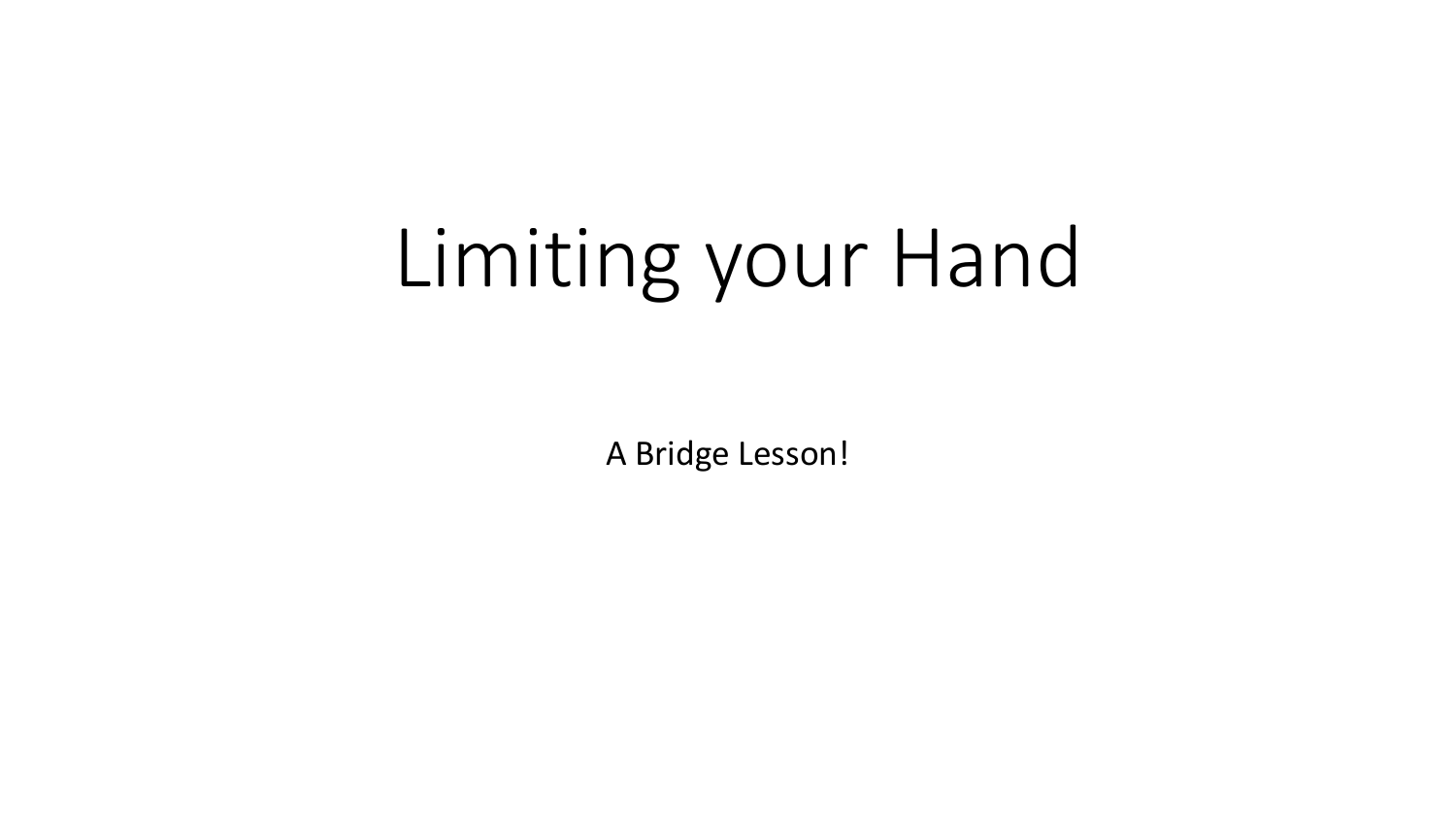Some bids in bridge LIMIT your hand to a specific shape and point count range.

This is nice because now that you have shown your hand your PARTNER gets to make the decision as to where you play and how high you go.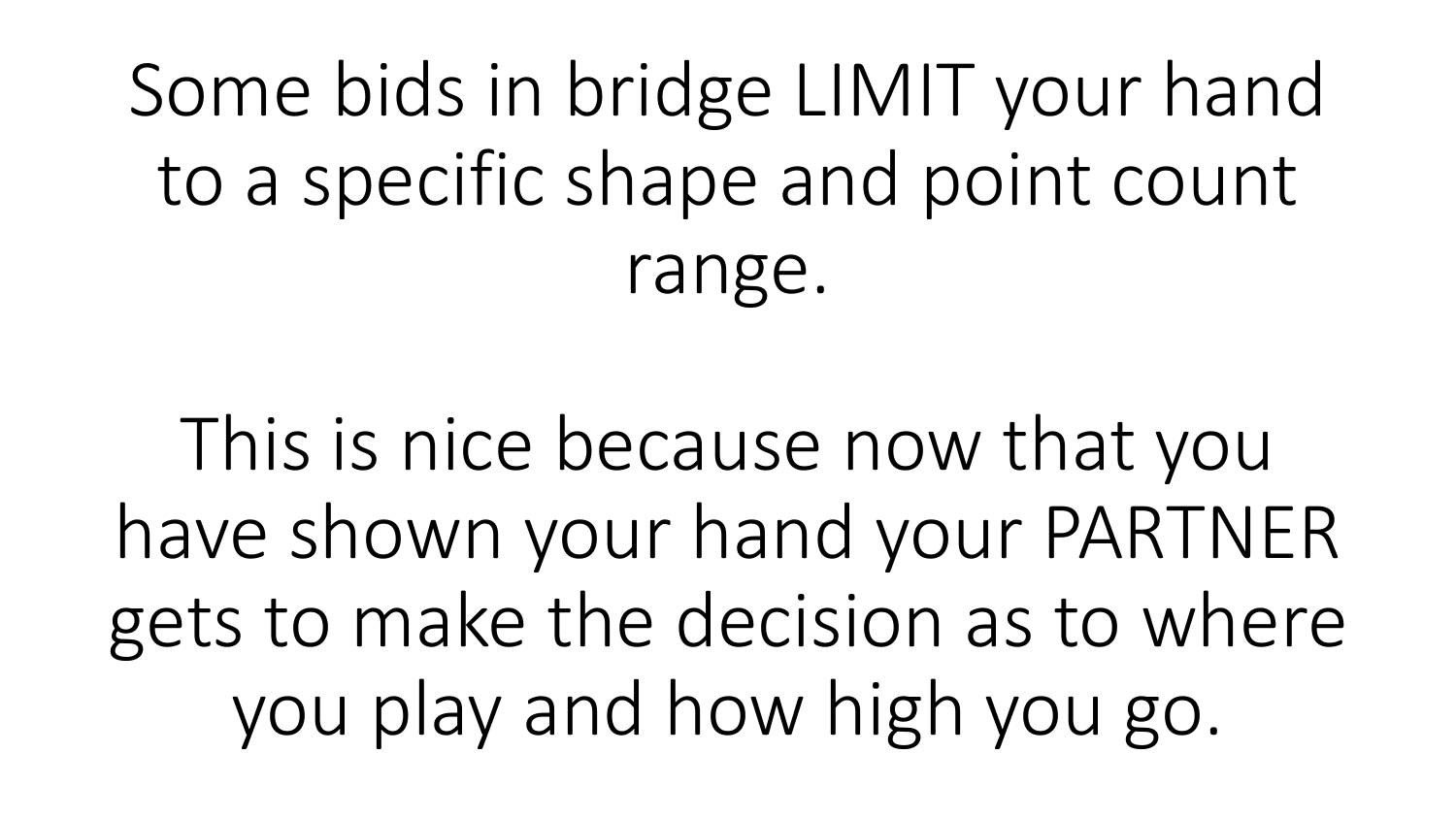### For example: 1NT opening bid

For most players a 1NT opening bid LIMITS their hand to 15, 16 or 17 HCP.

> You will NEVER have 14. You will NEVER have 18.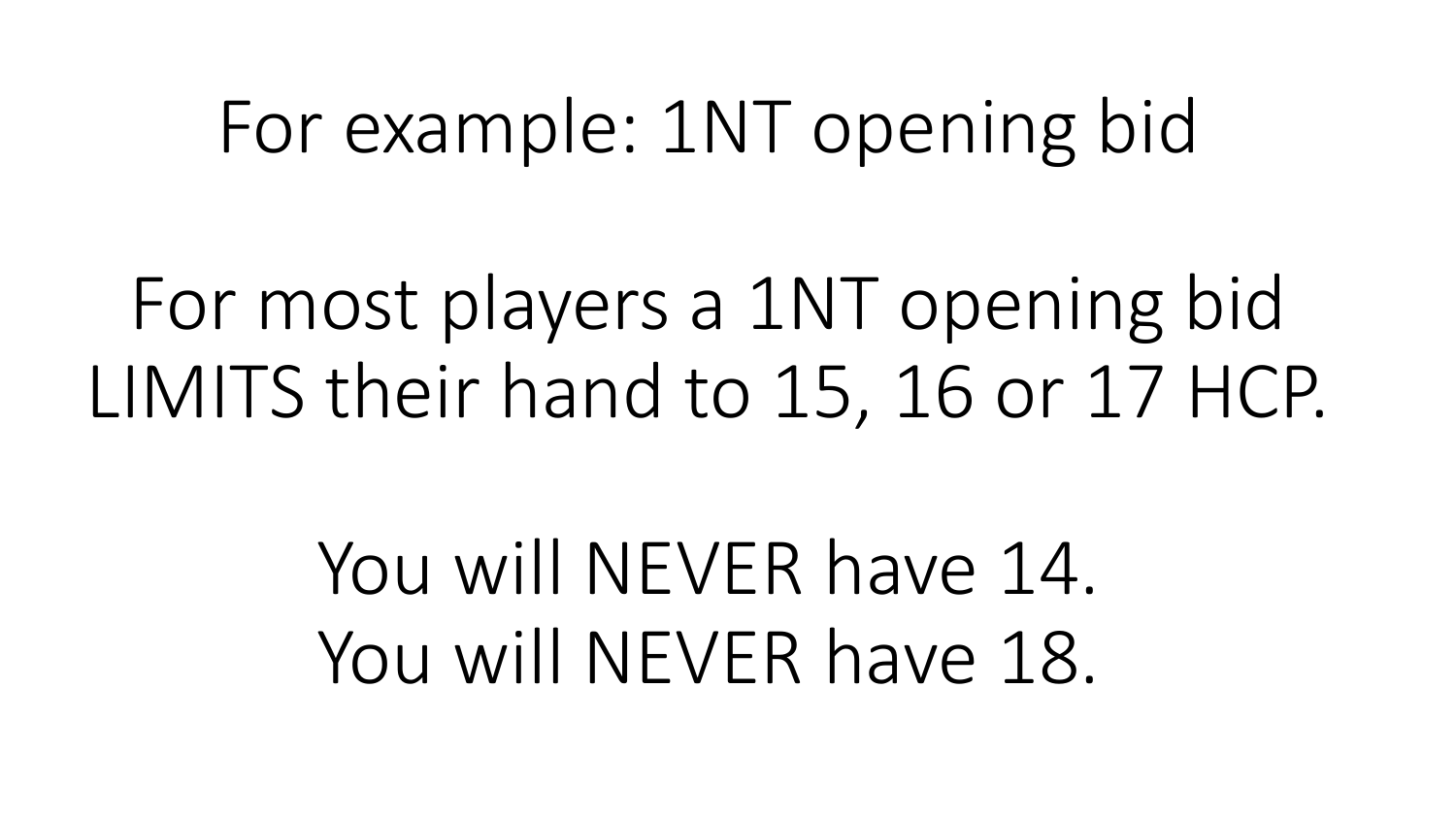If you open 1NT with either less than you promise or more than you promise it is hard for Partner to make the correct decision as to where to place the contract.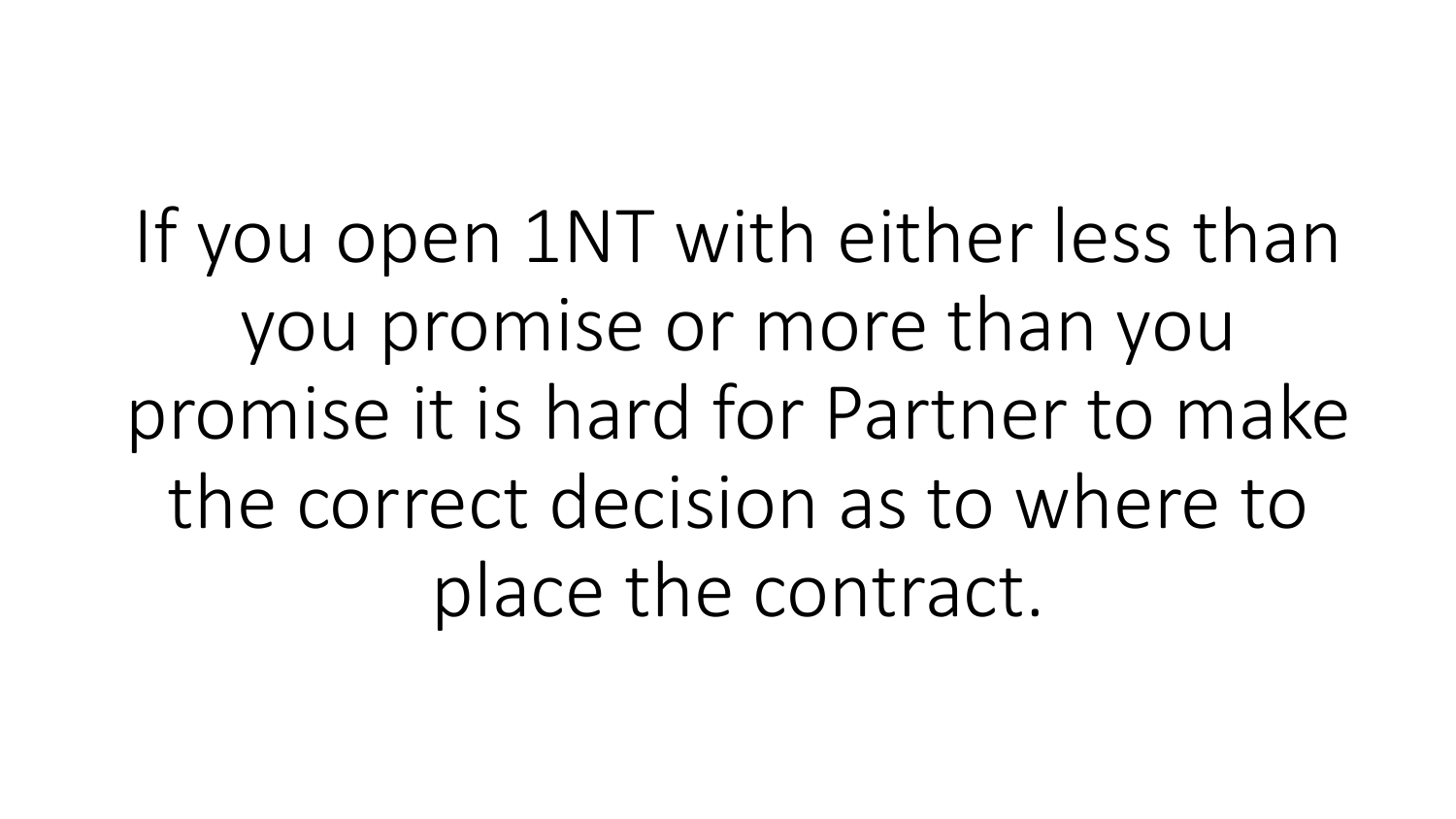For instance – you open the bidding 1NT and you have 14 HCP.

Partner will think you have 15 HCP and will bid game with 10 HCP

But 14+10=24. Not quite enough to make a game…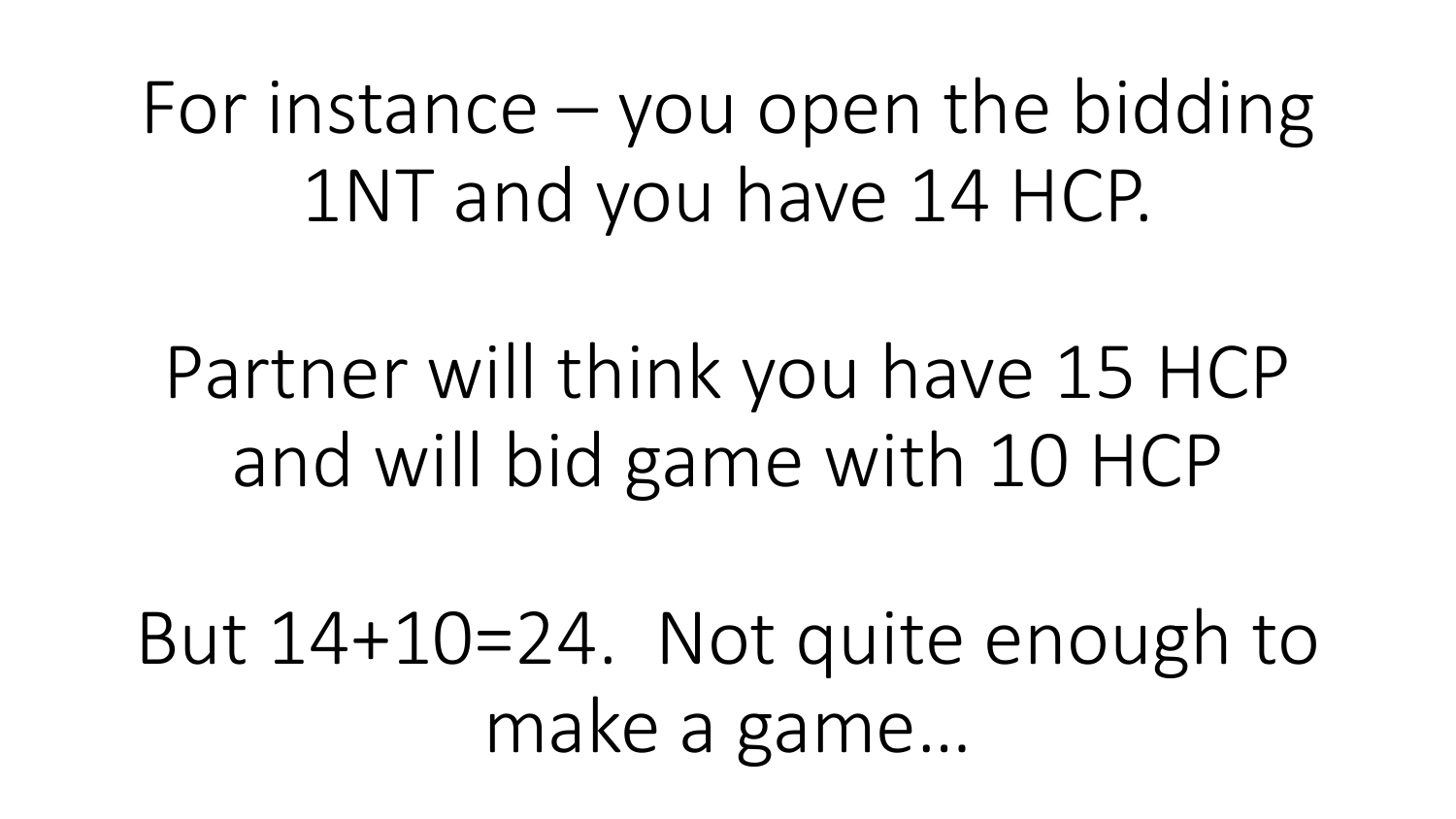## OR you open the bidding 1NT and you have 18 HCP.

Partner will think you have 17 HCP at the most and will "Pass" with 7 HCP

But 18+7=25. Enough to make a game…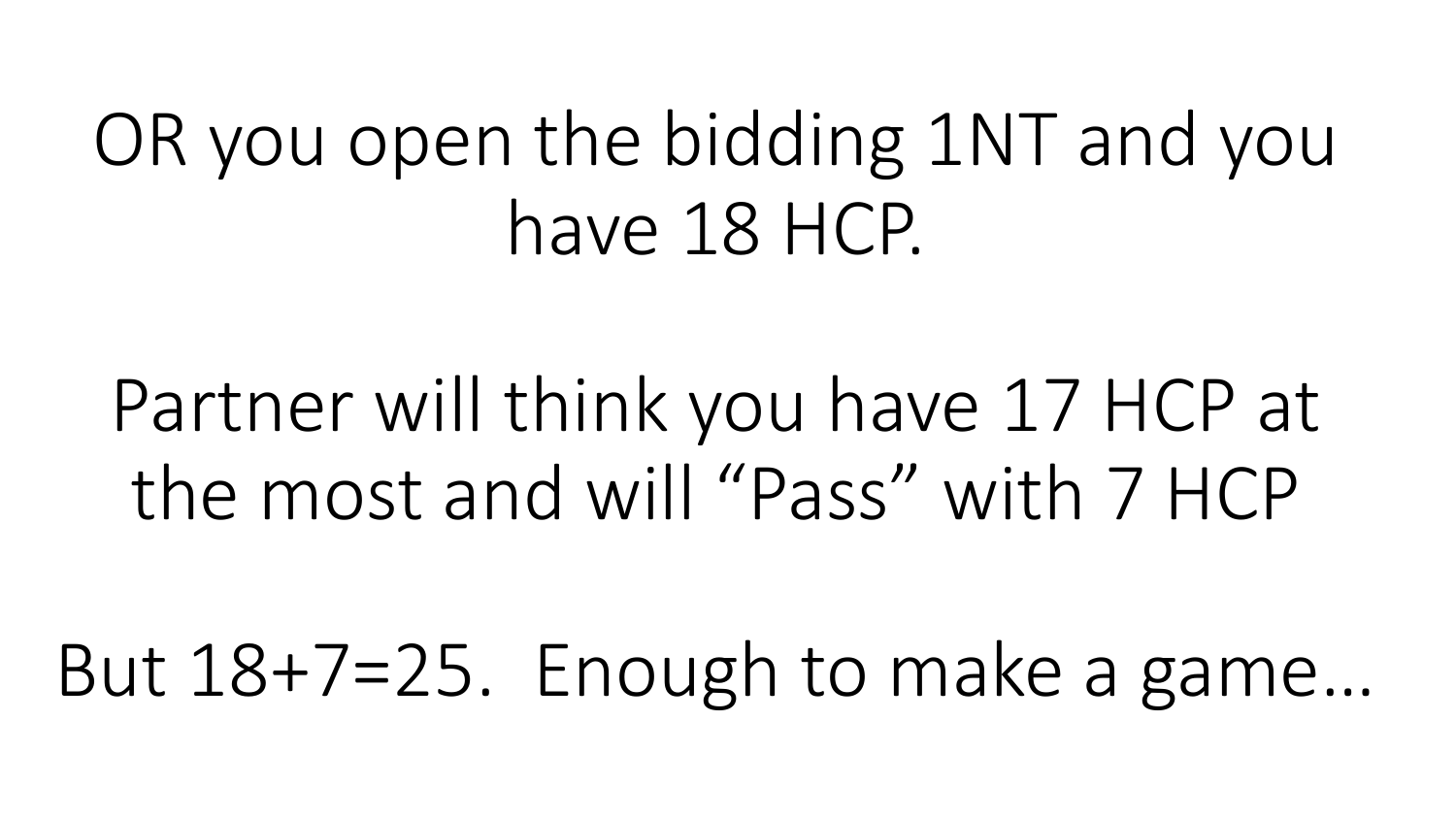So when you LIMIT your hand you MUST make sure that your hand falls within those pre-defined LIMITS.

Otherwise Partner might not be able to figure out what level you can safely play at.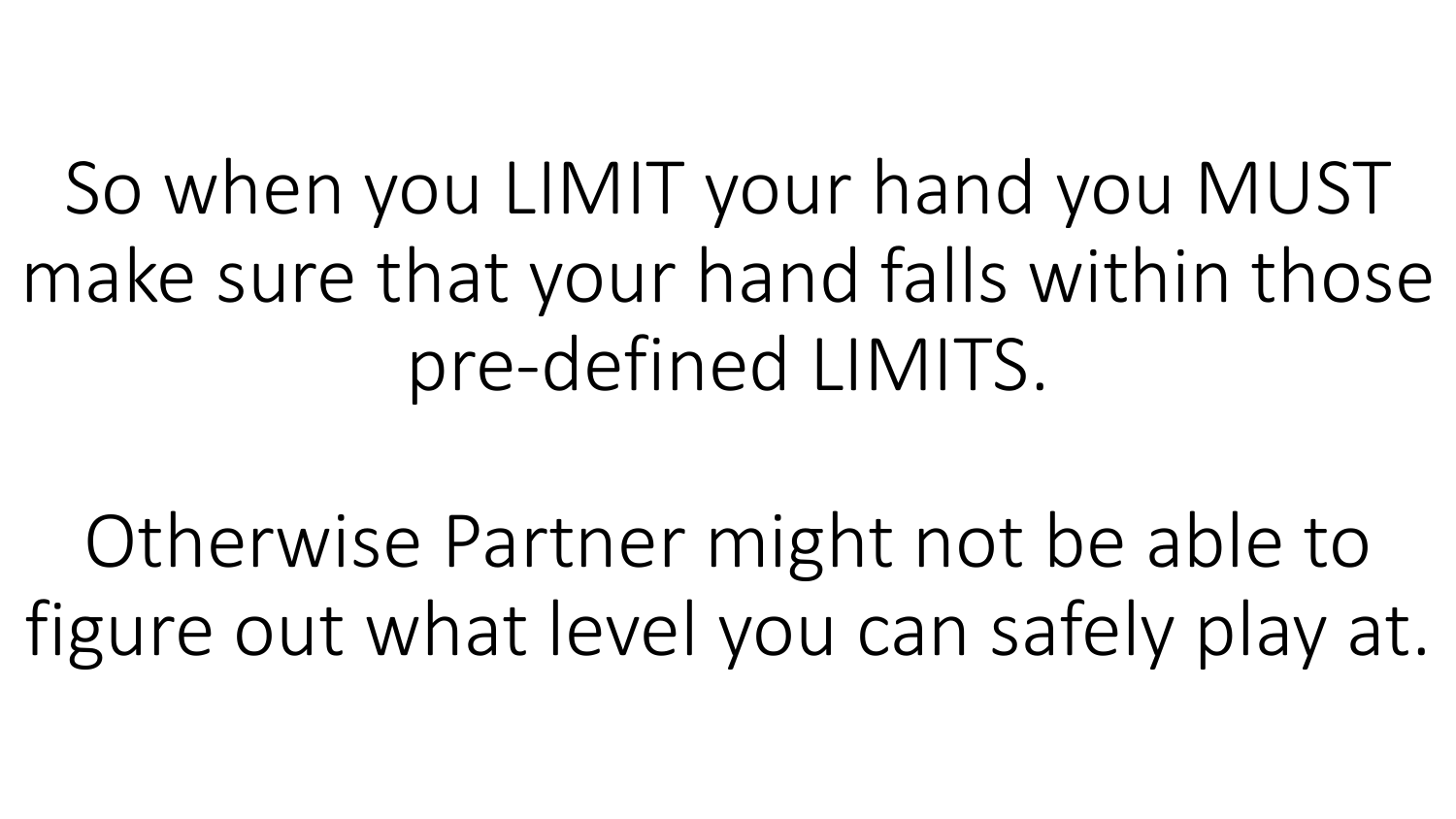# What bids LIMIT your hand?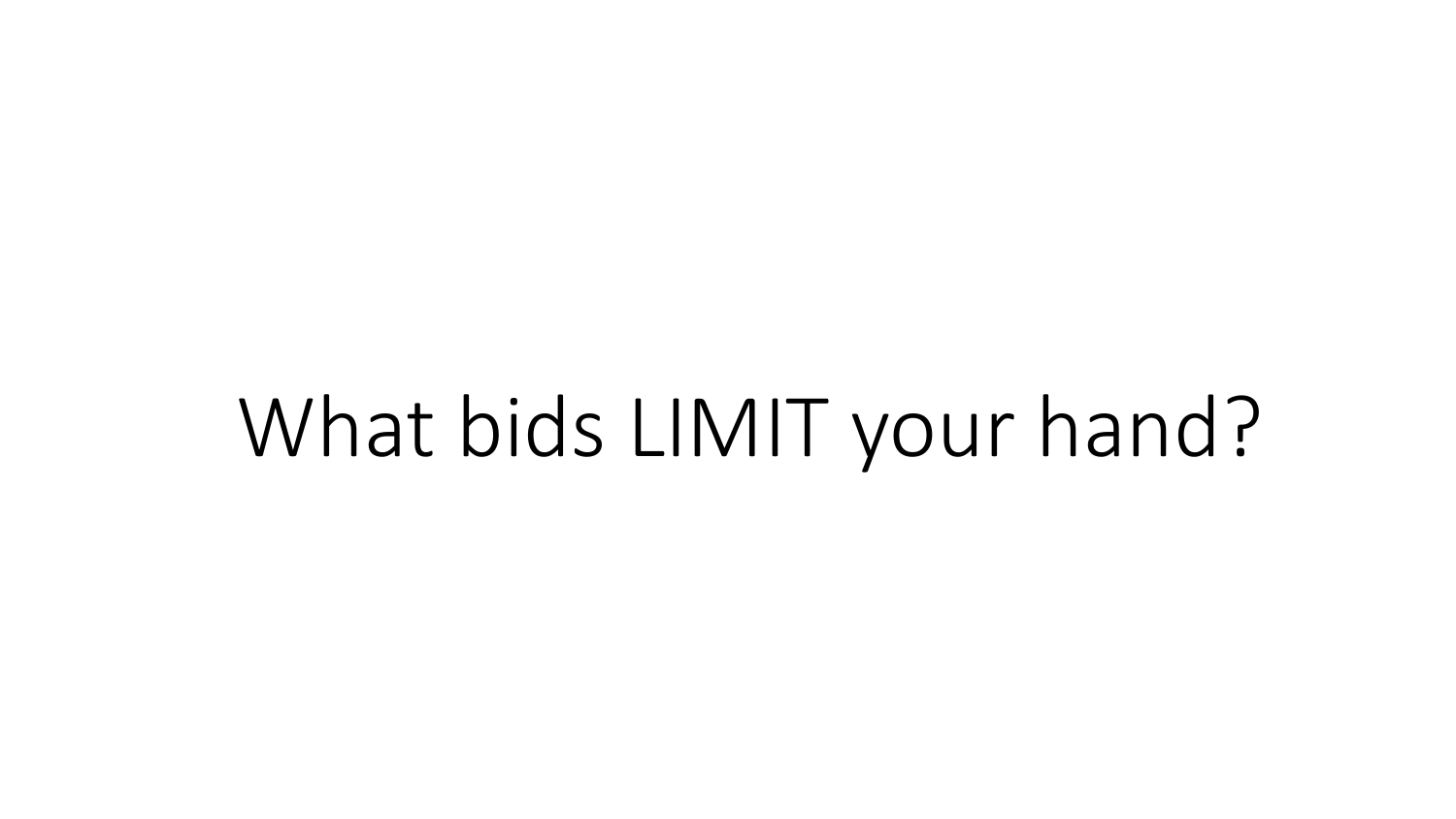### Bidding ANY level of NT LIMITS your hand.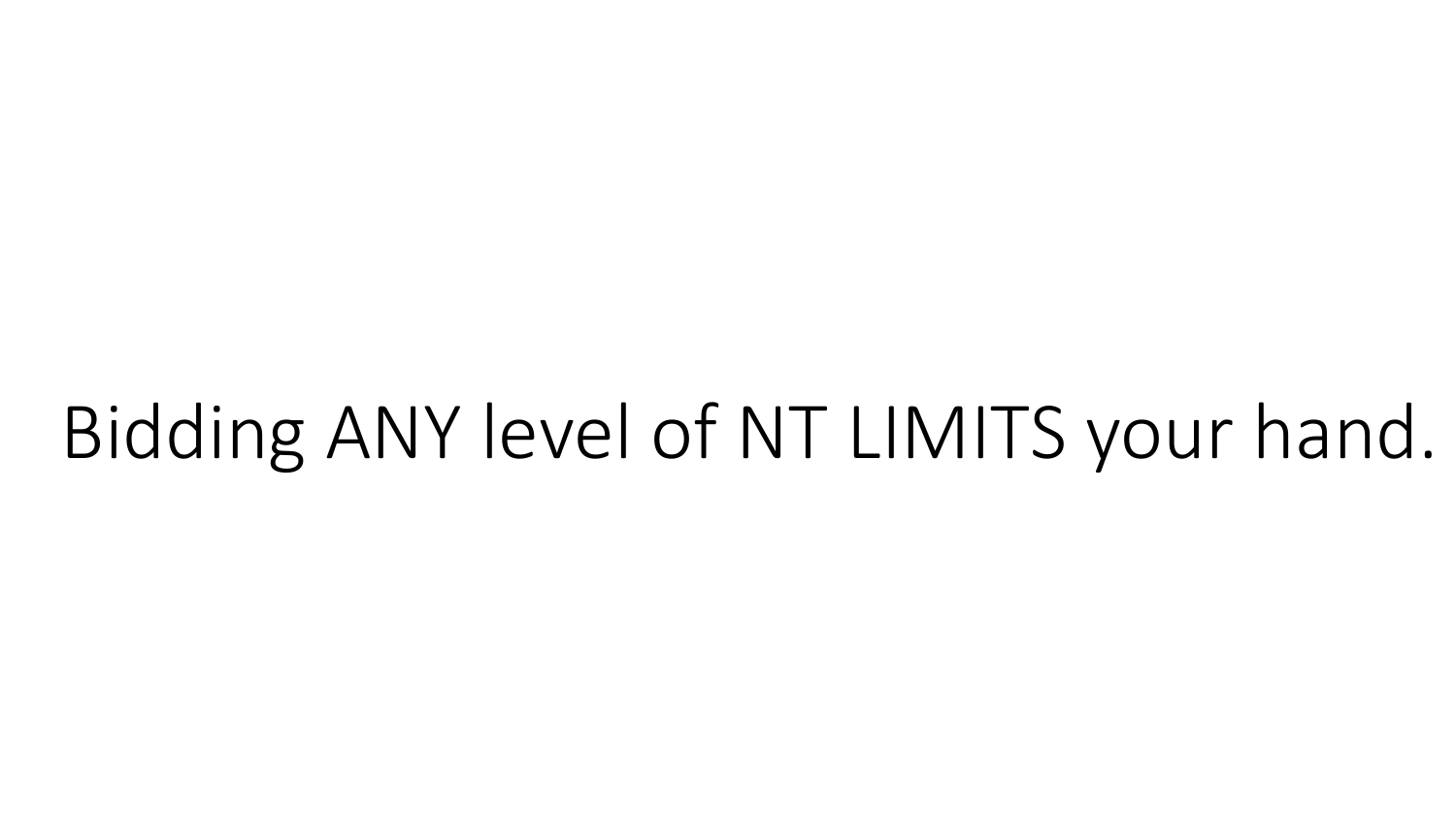# Supporting Partner LIMITS your hand.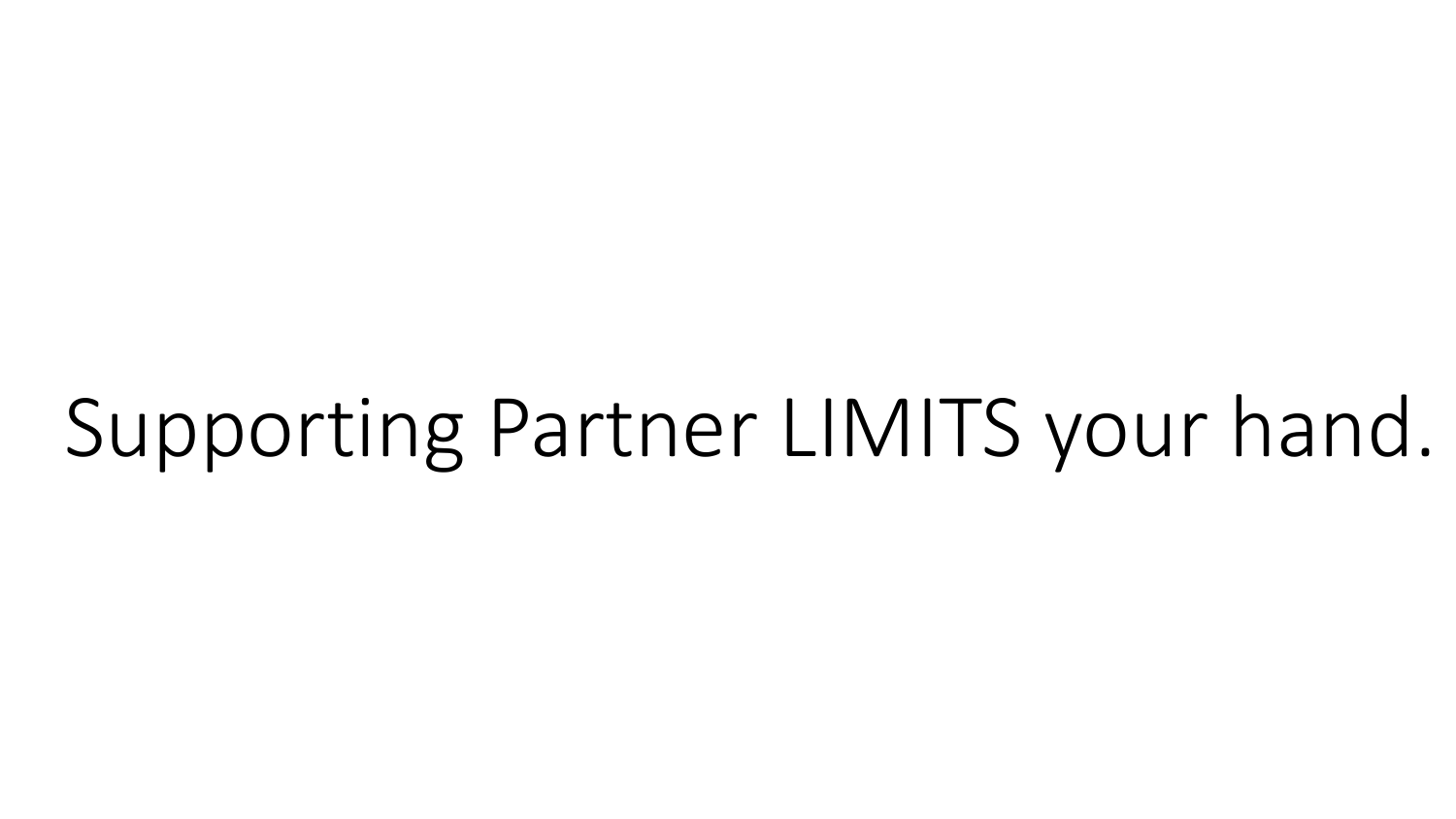# Rebidding your suit LIMITS your hand.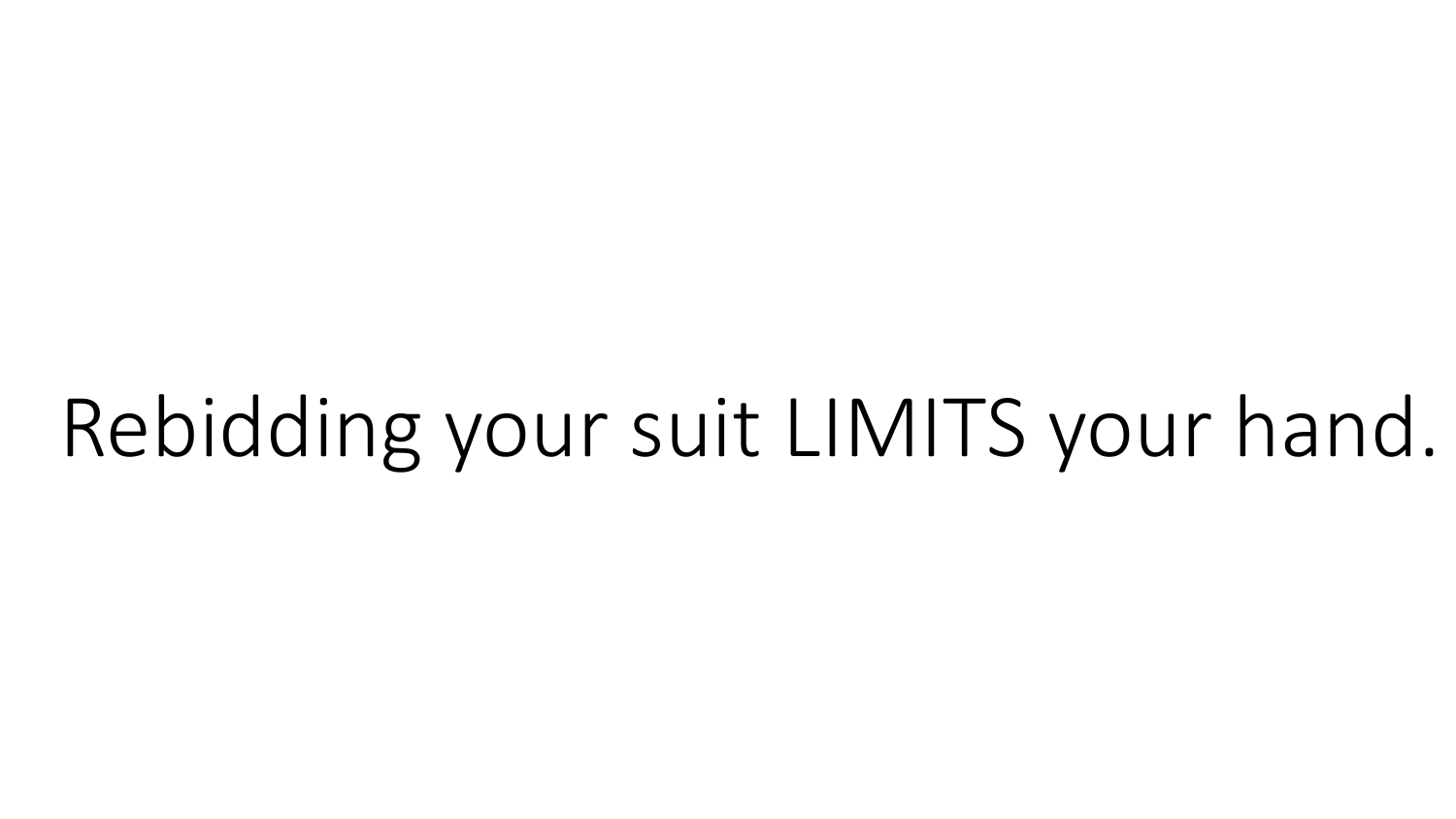### Let's go over these as a nice little review…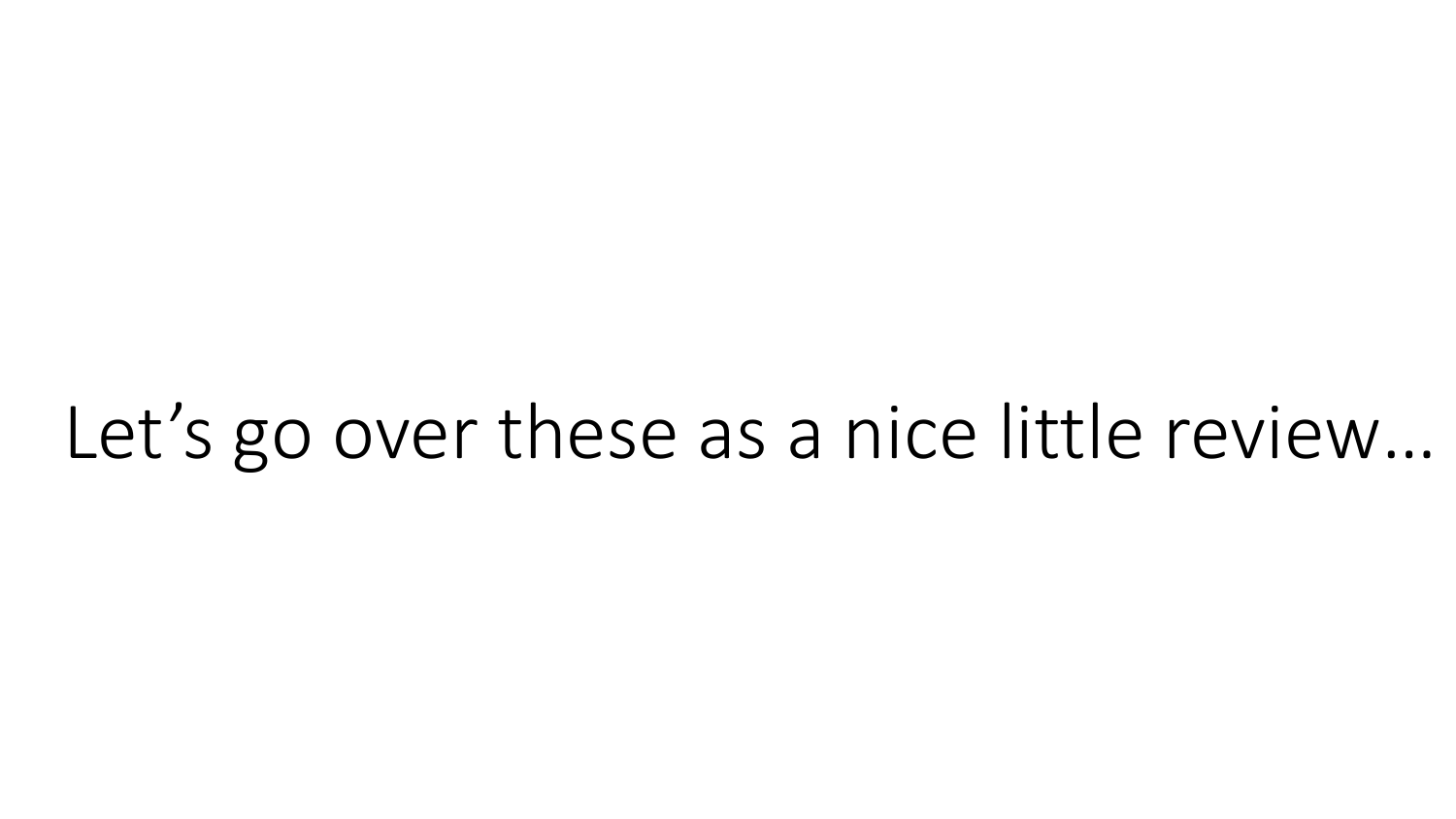# Bidding NT to limit your hand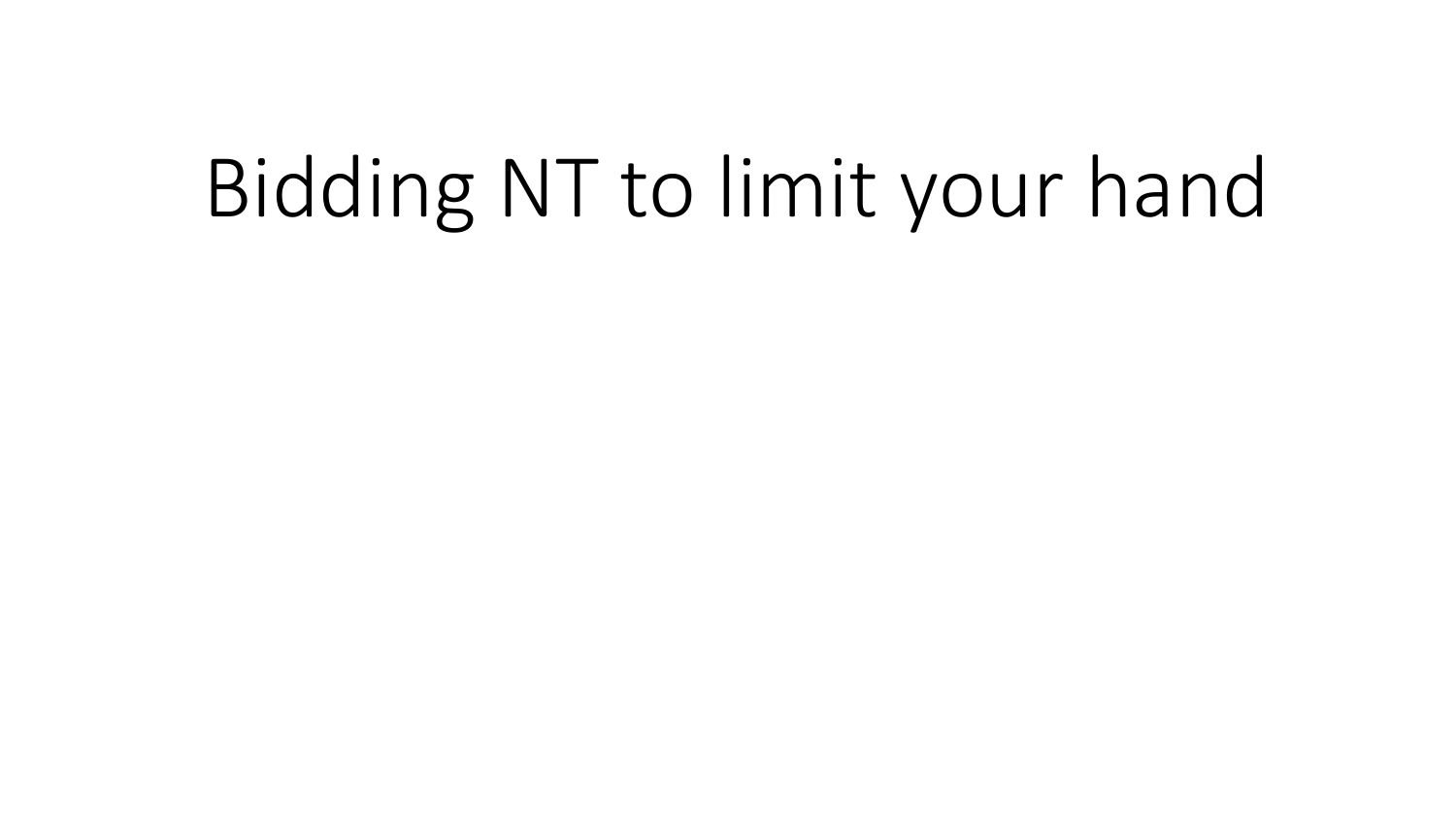# Opening NT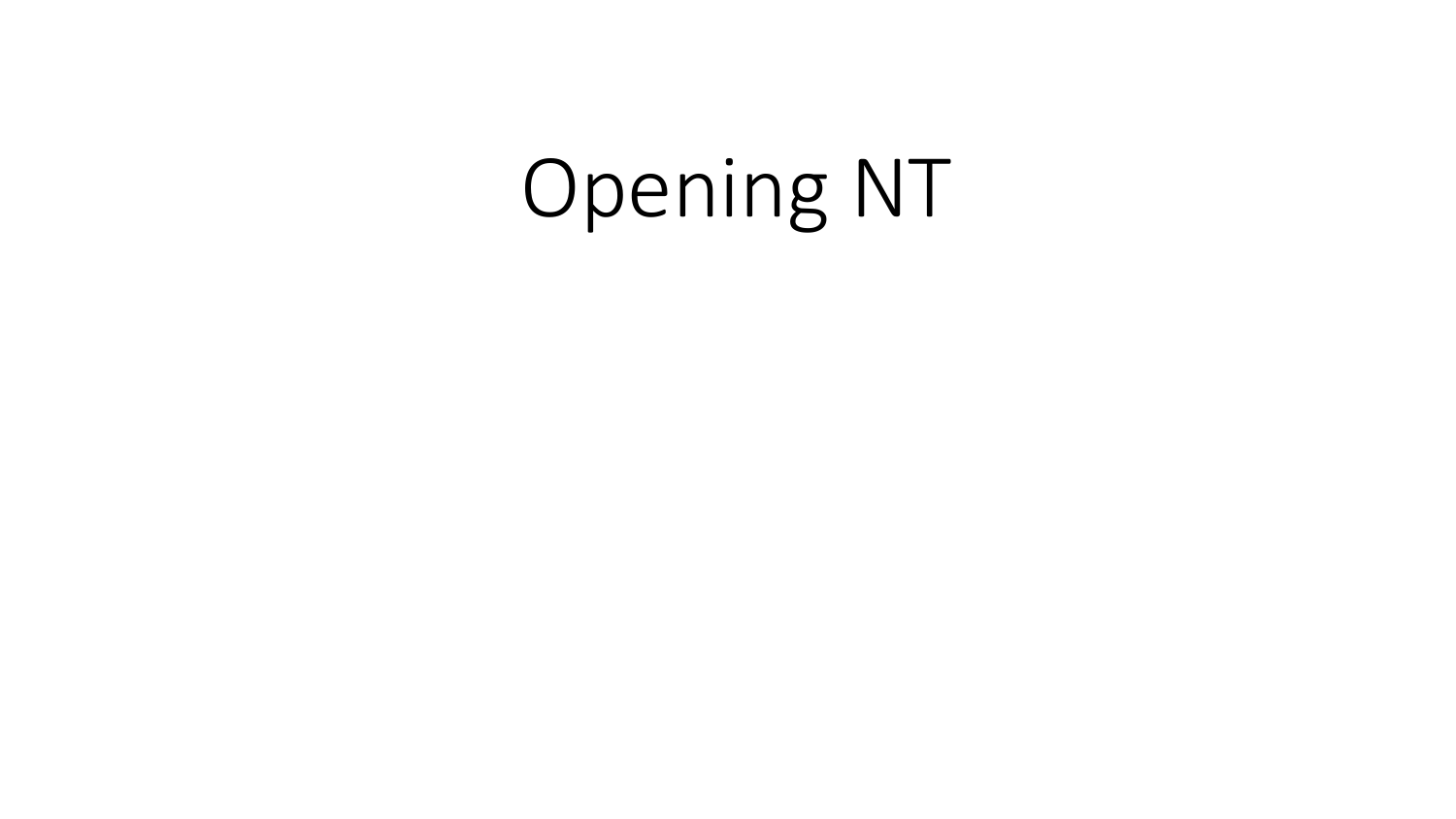### Opening 1NT LIMITS your hand to 15-17 HCP

Even if you DON'T play that NT range (Note: if you don't play that range then you MUST state your range in duplicate) then you DO play some other range.

Make sure your hand point count is IN your NT range.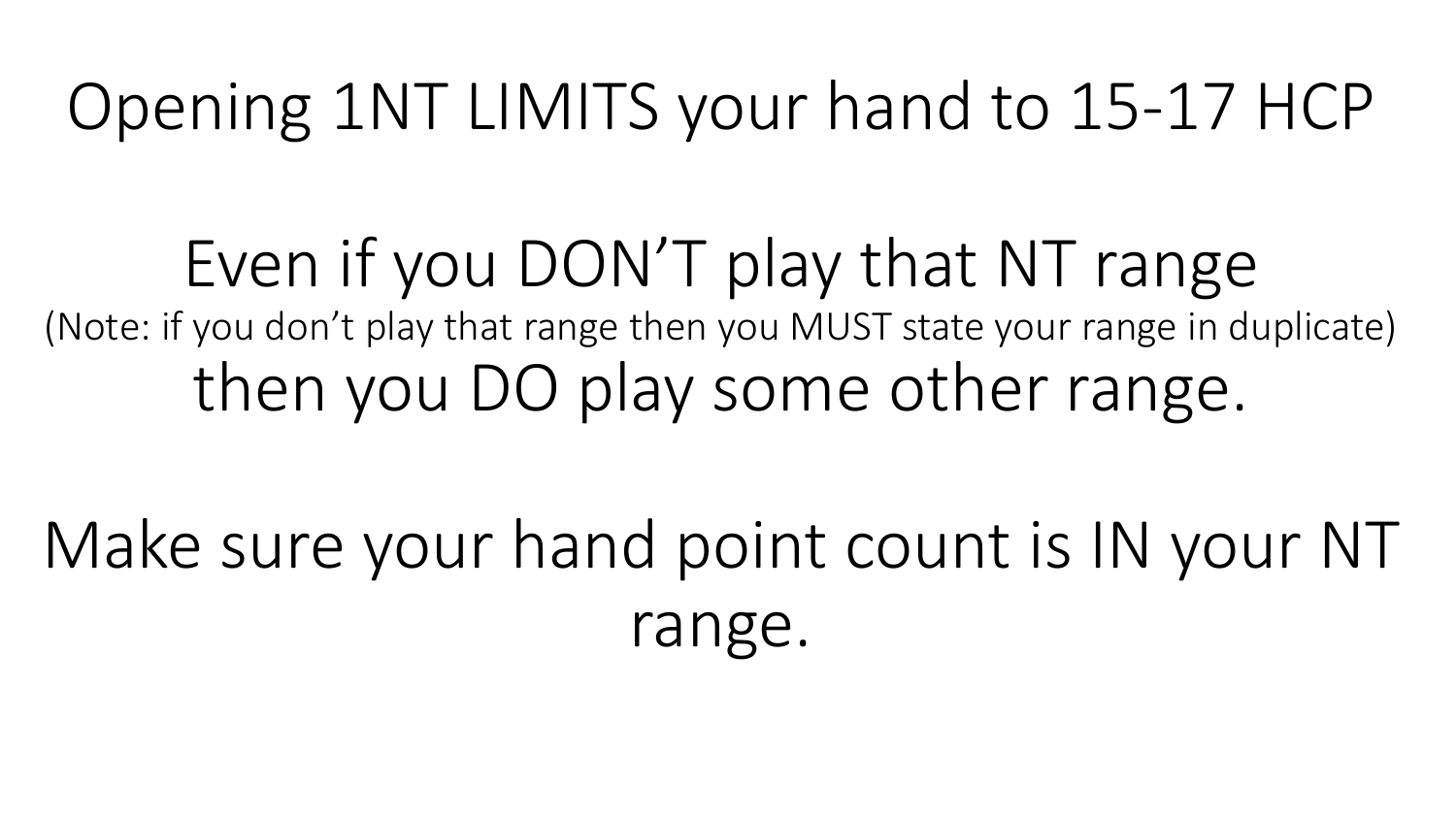Opening 2NT LIMITS your hand to 20-21 HCP

Even if you DON'T play that NT range then you DO play some other range.

Make sure your hand is IN your NT range.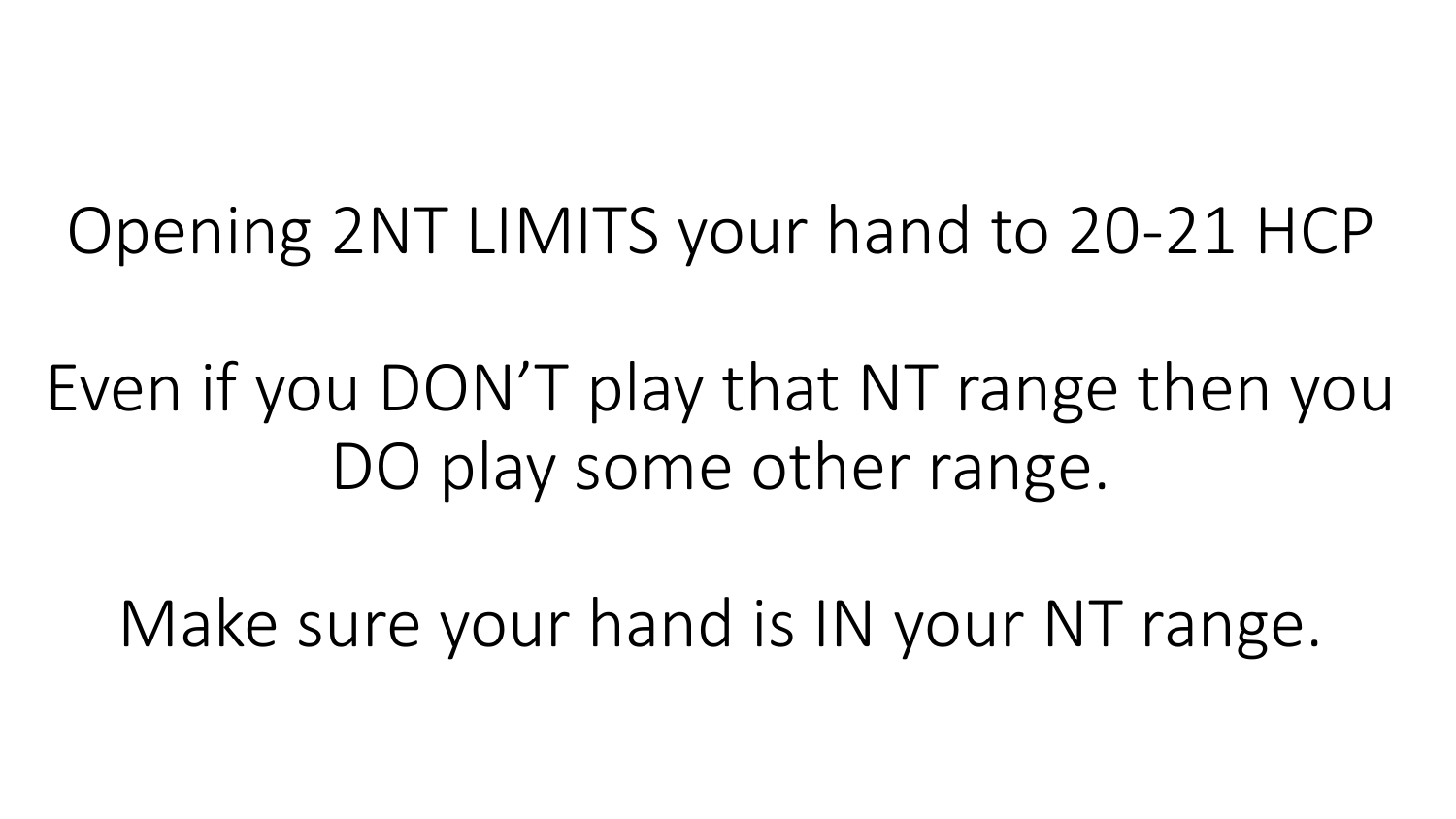Opening 3NT LIMITS your hand to 25-27 HCP

Even if you DON'T play that NT range then you DO play some other range.

Make sure your hand is IN your NT range.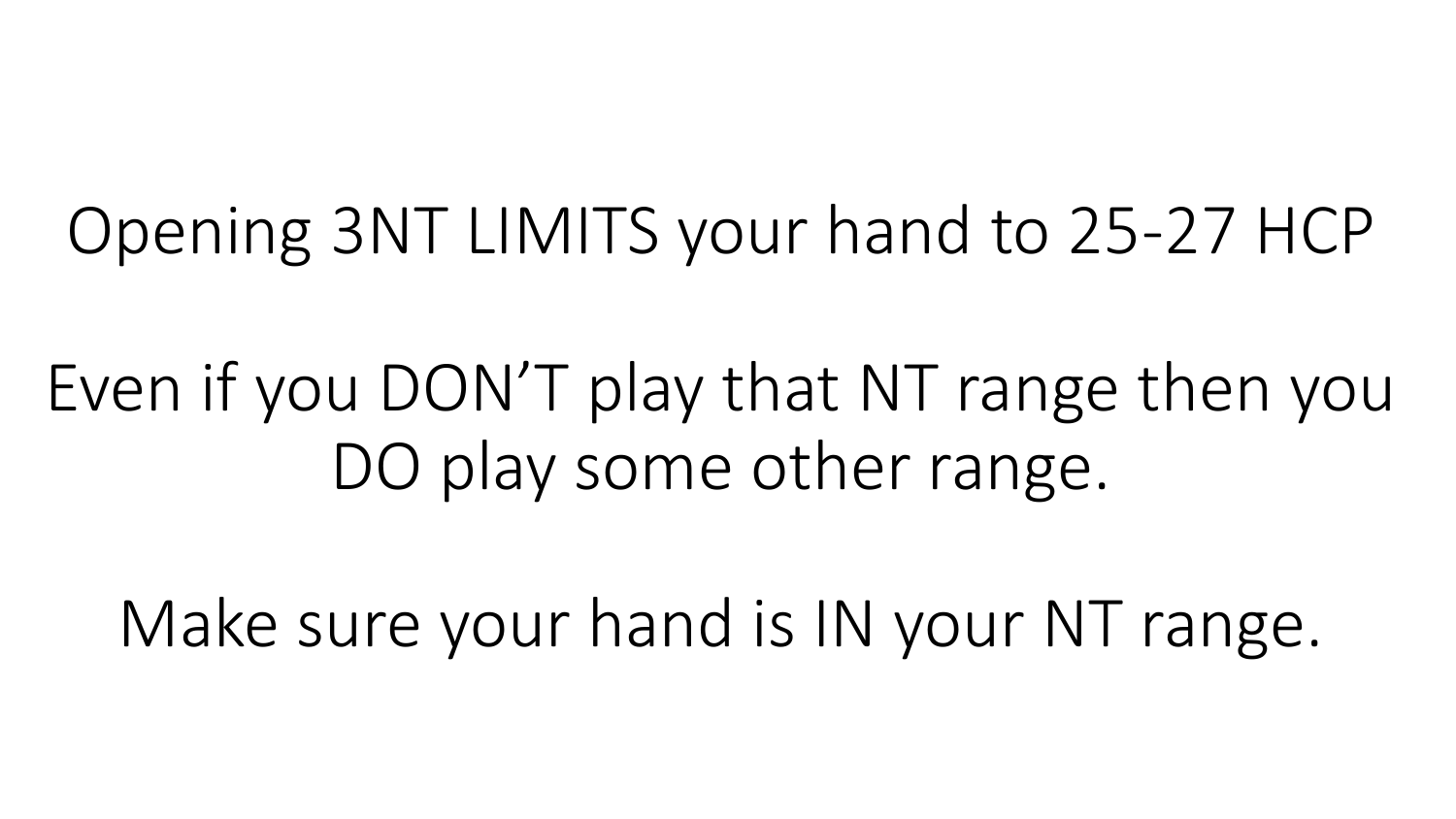### Responding NT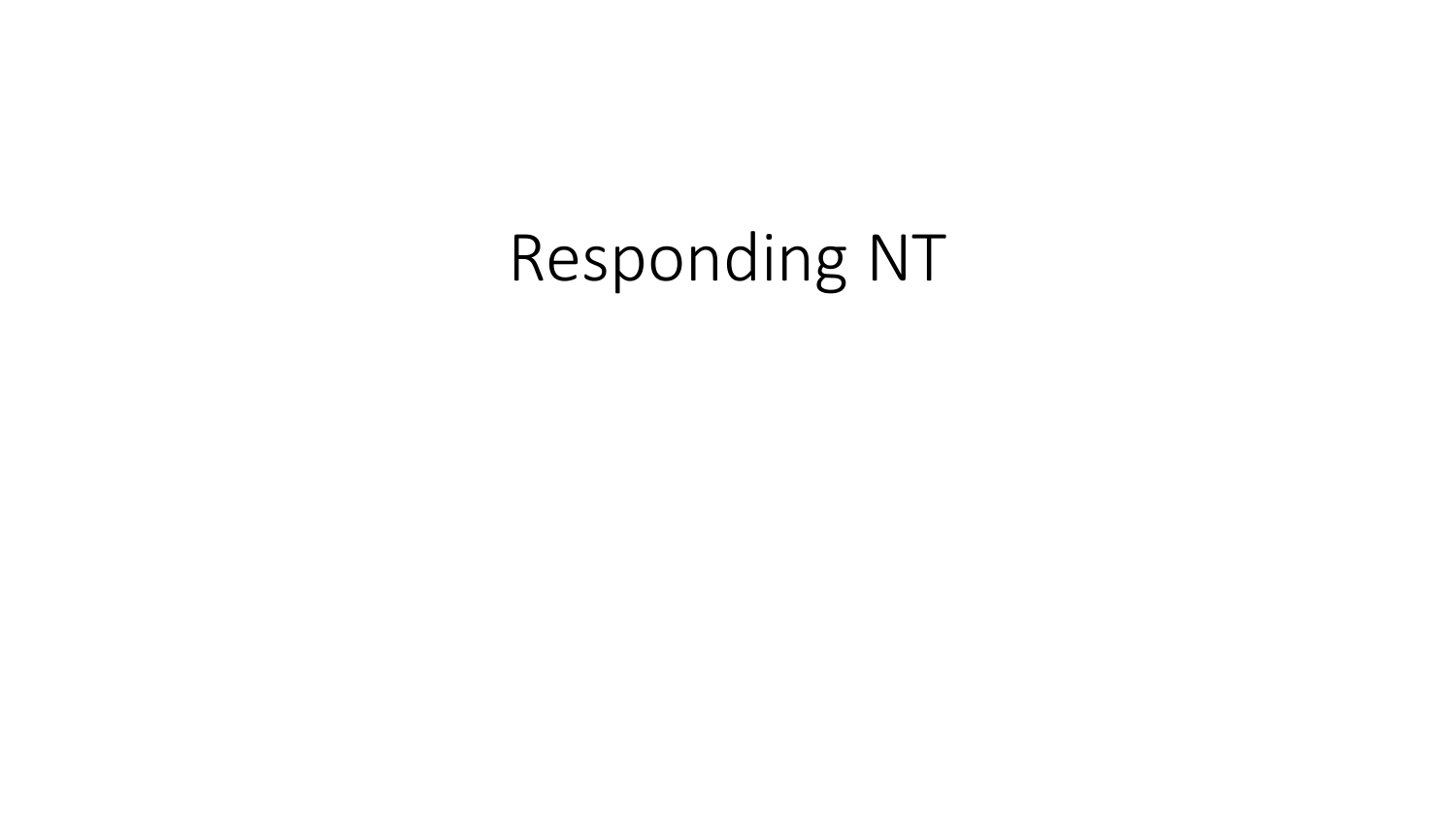### When Partner opens the bidding, RESPONDING 1NT LIMITS your hand to 6 to a bad 10 HCP

You will also DENY having a major you can bid at the 1 Level

This 1NT bid does NOT show a balanced hand. You could be stuck because of your points!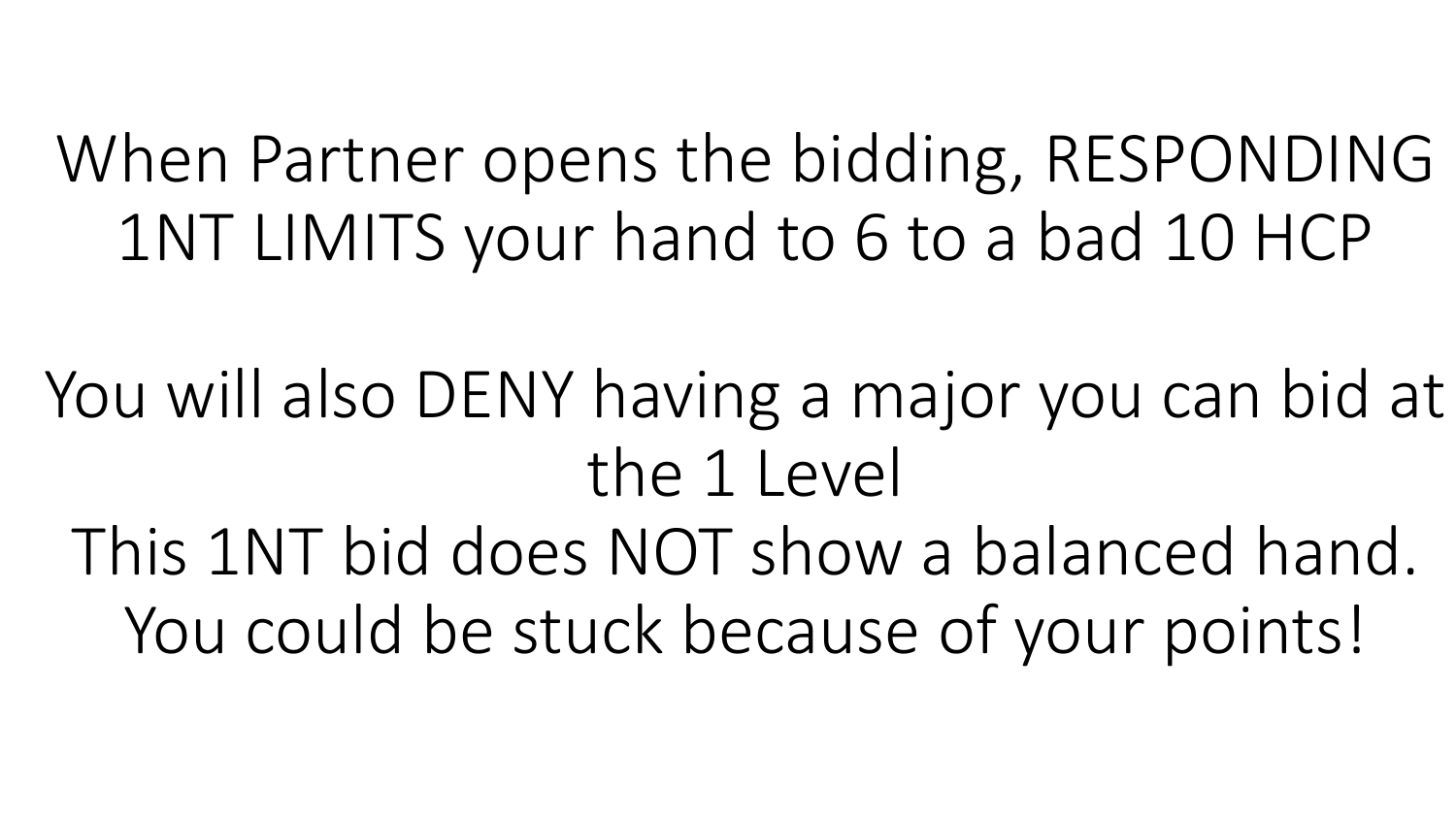### When Partner opens the bidding, RESPONDING 2NT LIMITS your hand to 11 or 12 HCP

### Some play this bid as forcing (old school) so they show 13-15 HCP.

(Ask if you are not sure.)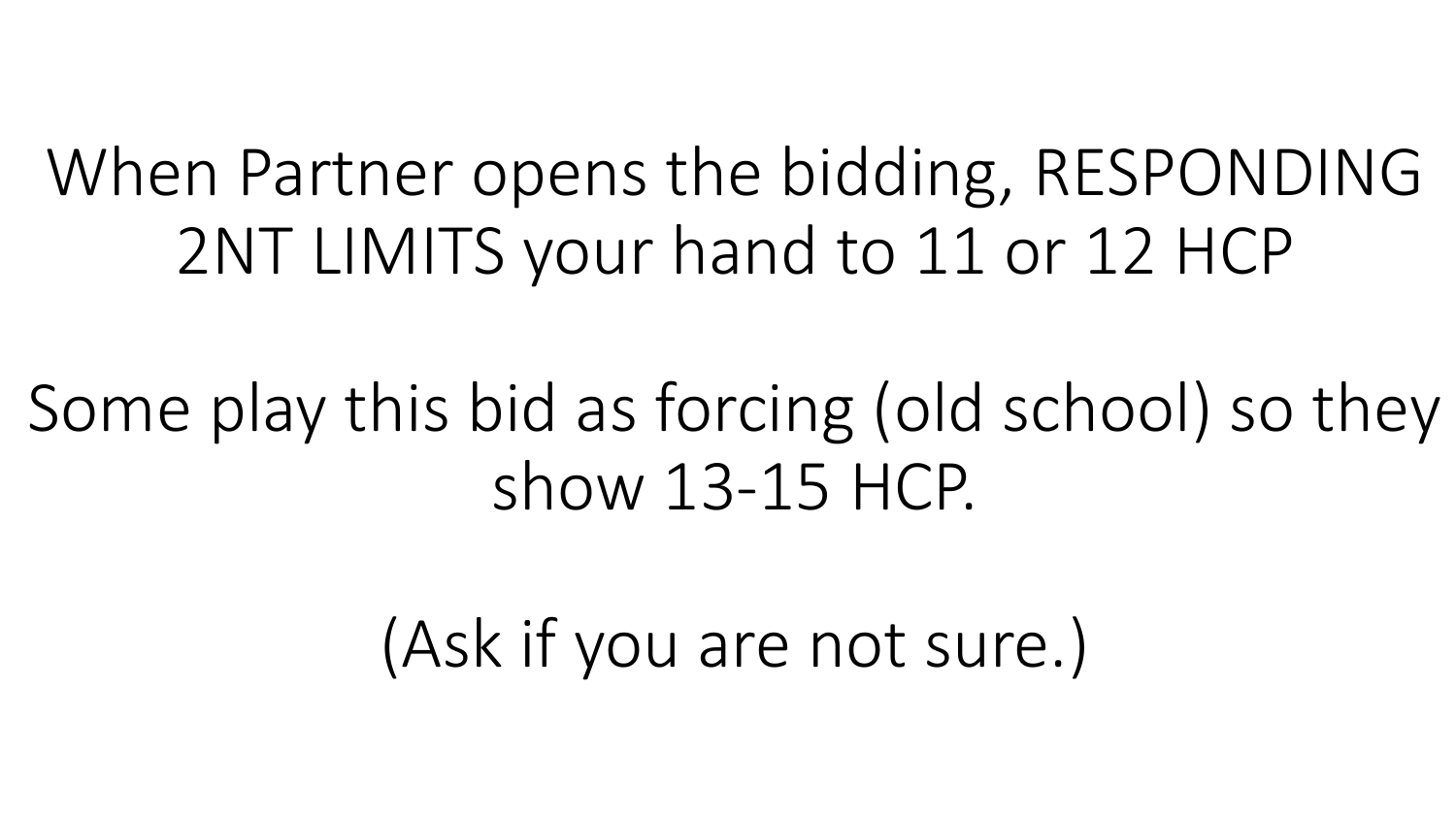Regardless of point count, responding 2NT will DENY having ANY four card major and should ALWAYS show a balanced hand.

With an unbalanced hand you now have enough points that other options are available to you.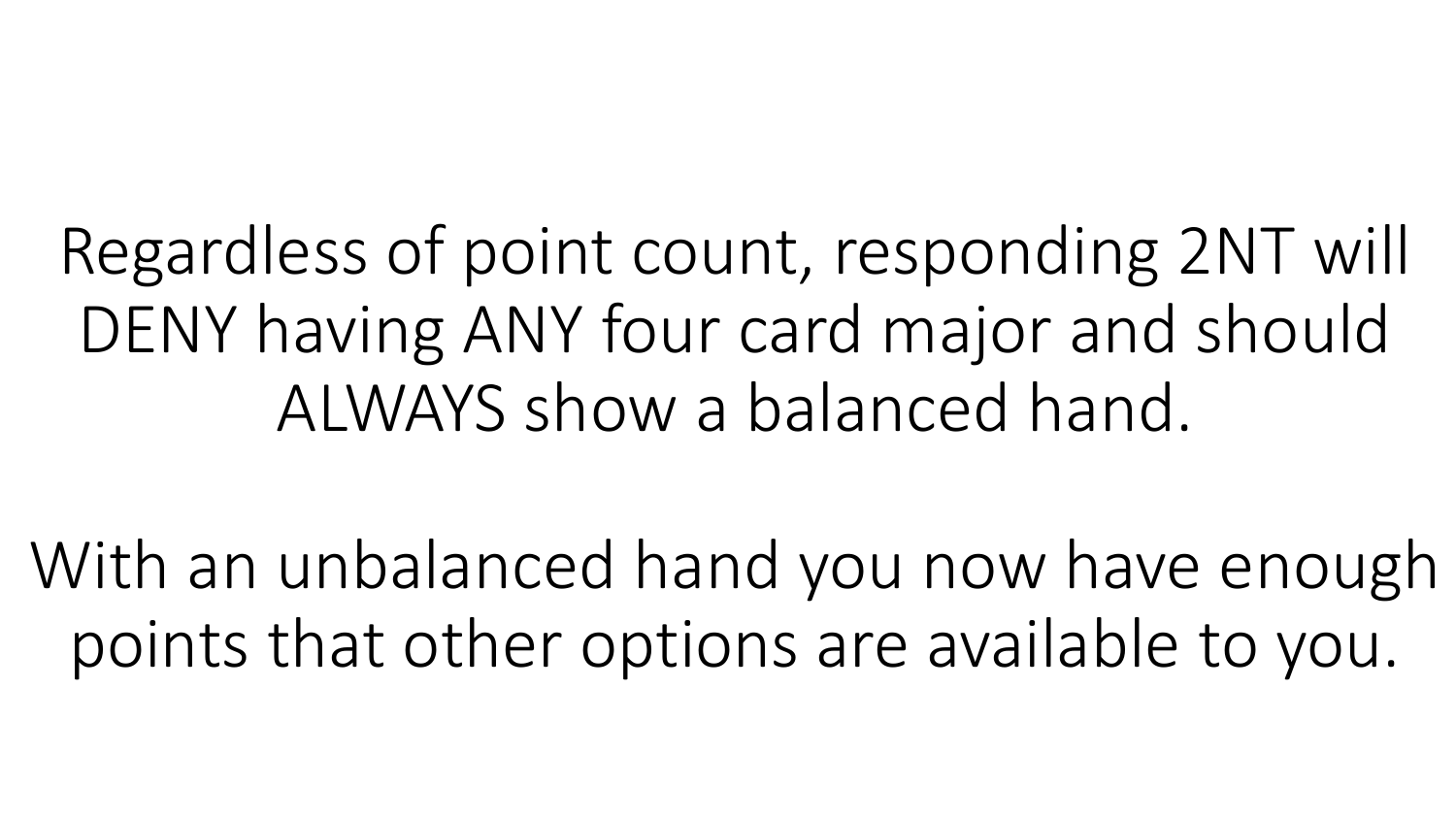### When Partner opens the bidding, RESPONDING 3NT LIMITS your hand to 13 to 15 HCP

### Some play this bid as stronger (old school) so they show 16-18 HCP.

Ask if you are not sure.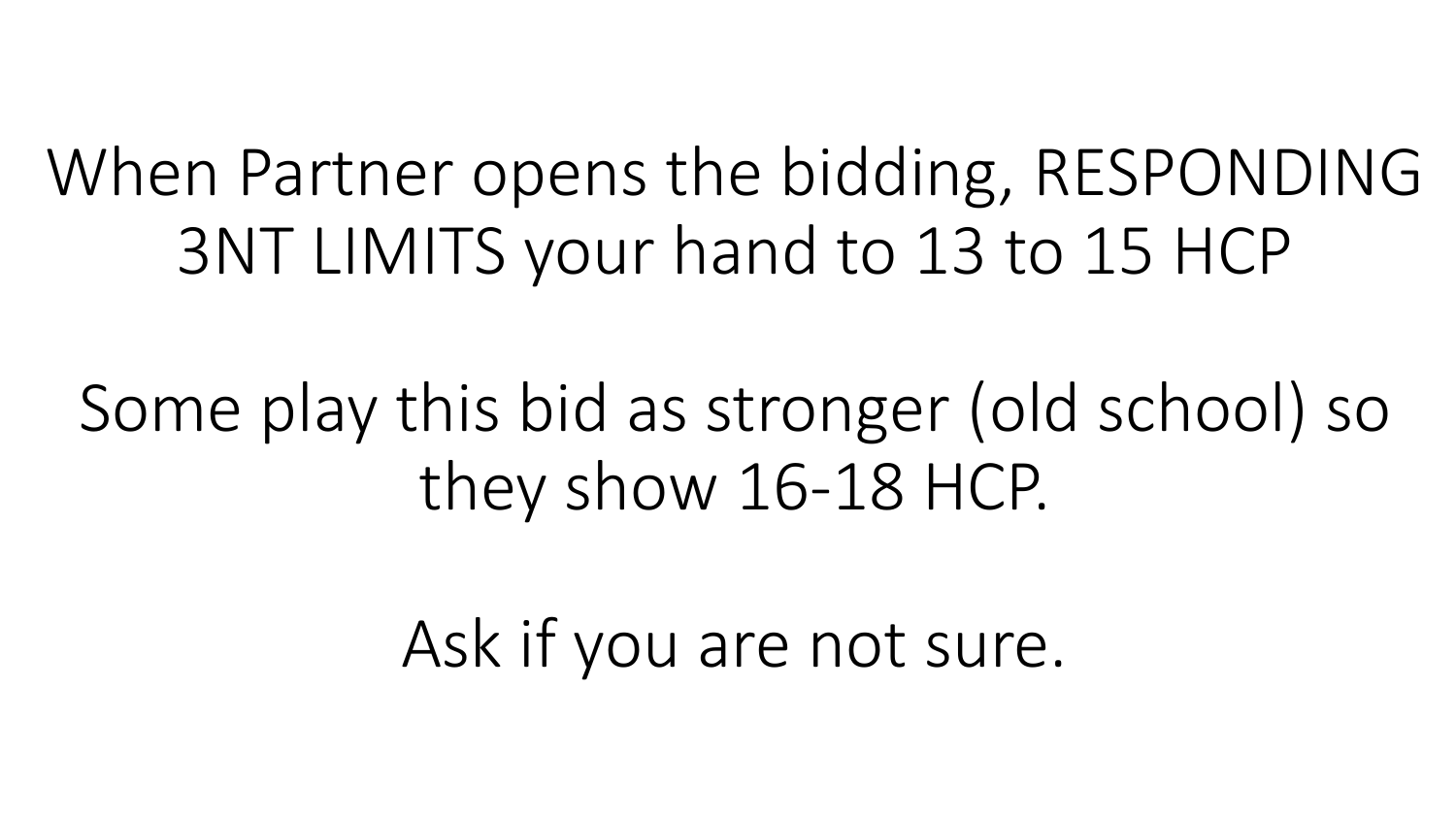Regardless of point count, responding 3NT will DENY having ANY four card major and should ALWAYS show a balanced hand.

With an unbalanced hand you now have enough points that you have other options available to you (ie showing your suit!)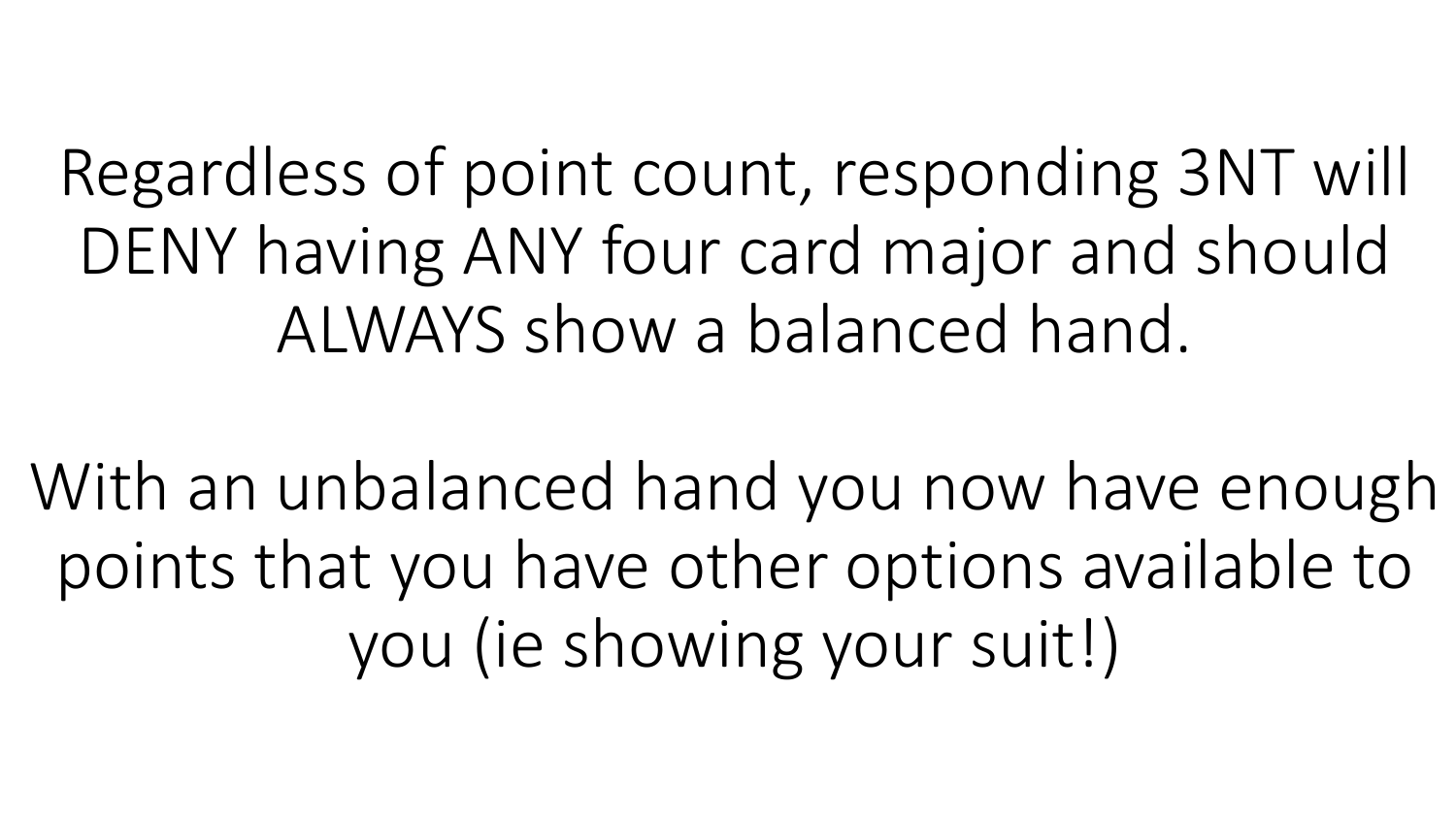### Rebidding NT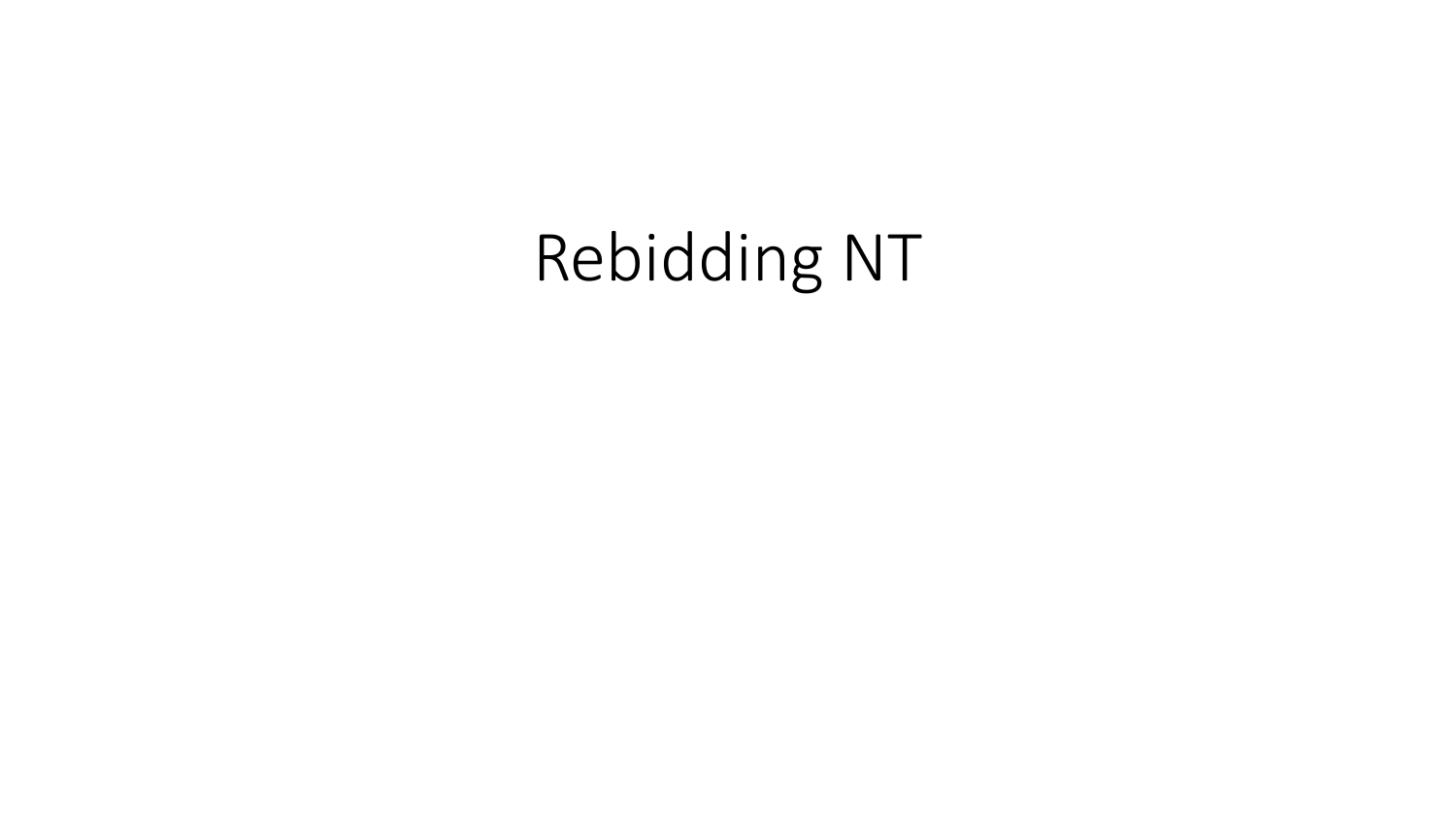When Opener opens the bidding and then REBIDS any level of NT they will limit their hand.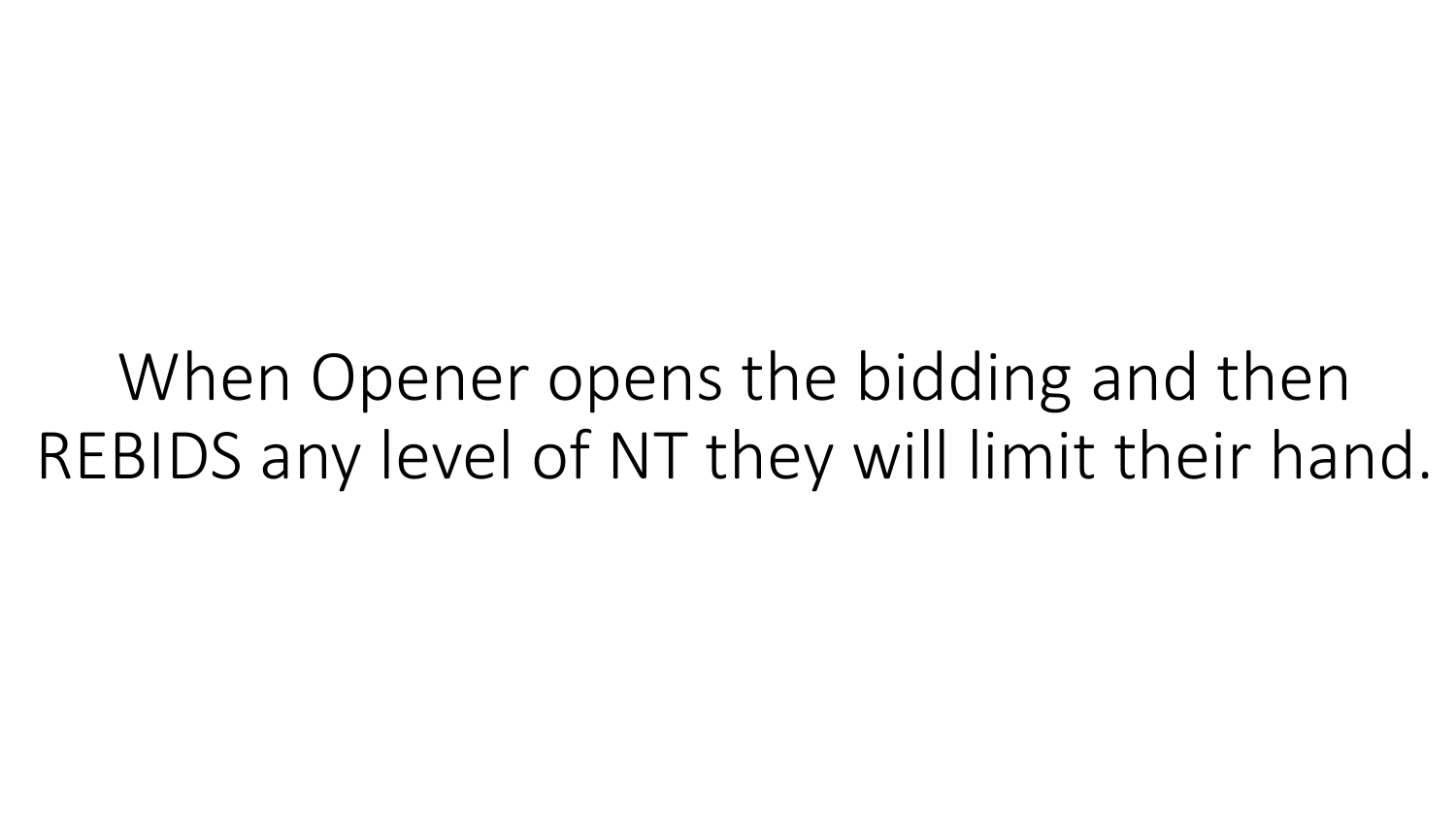Watch out for the auction! When Responder bids at the 1 level rebids show a different point count for Opener versus when Responder bids at the 2 level.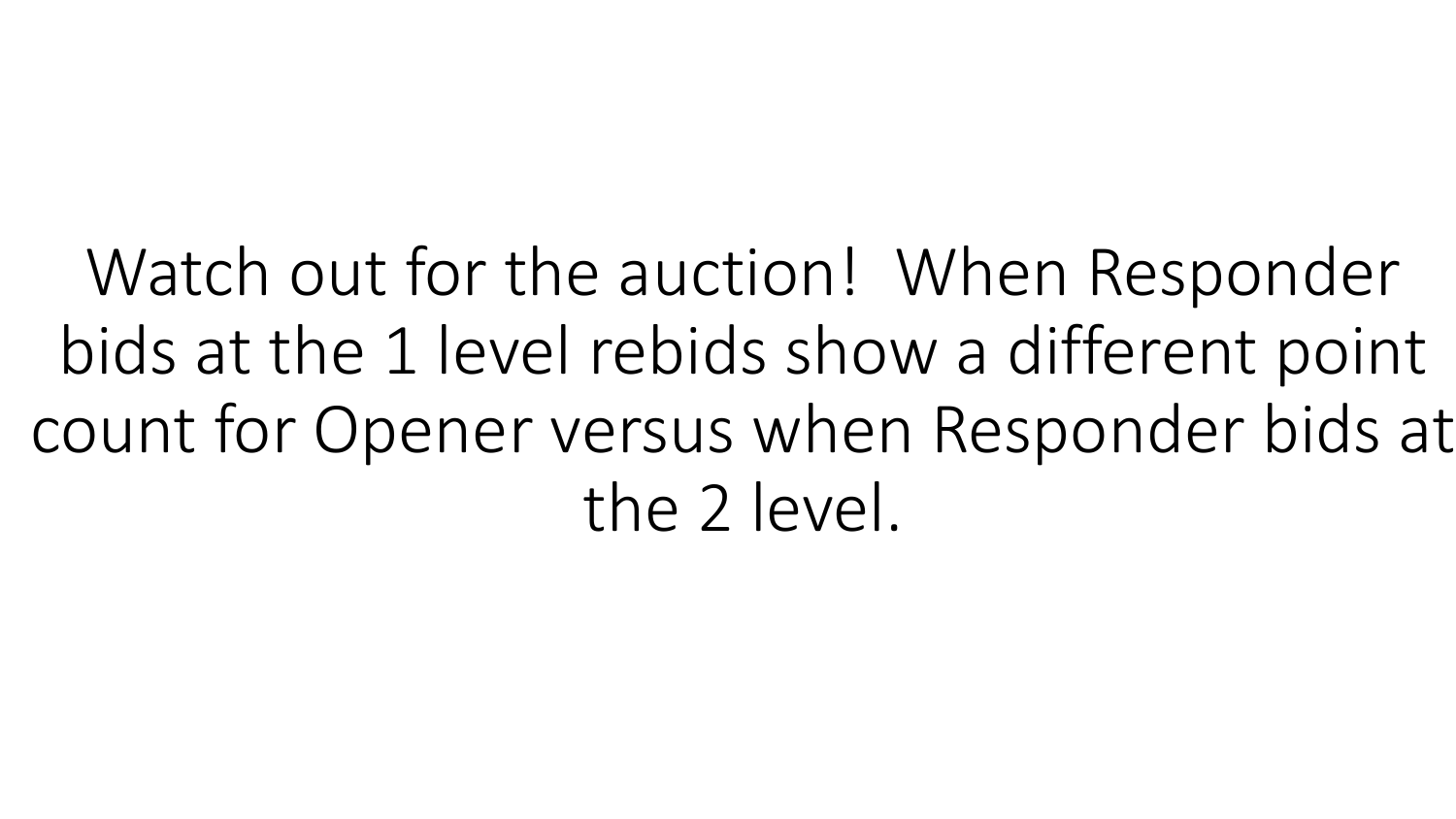#### Responder bids at the 1 Level.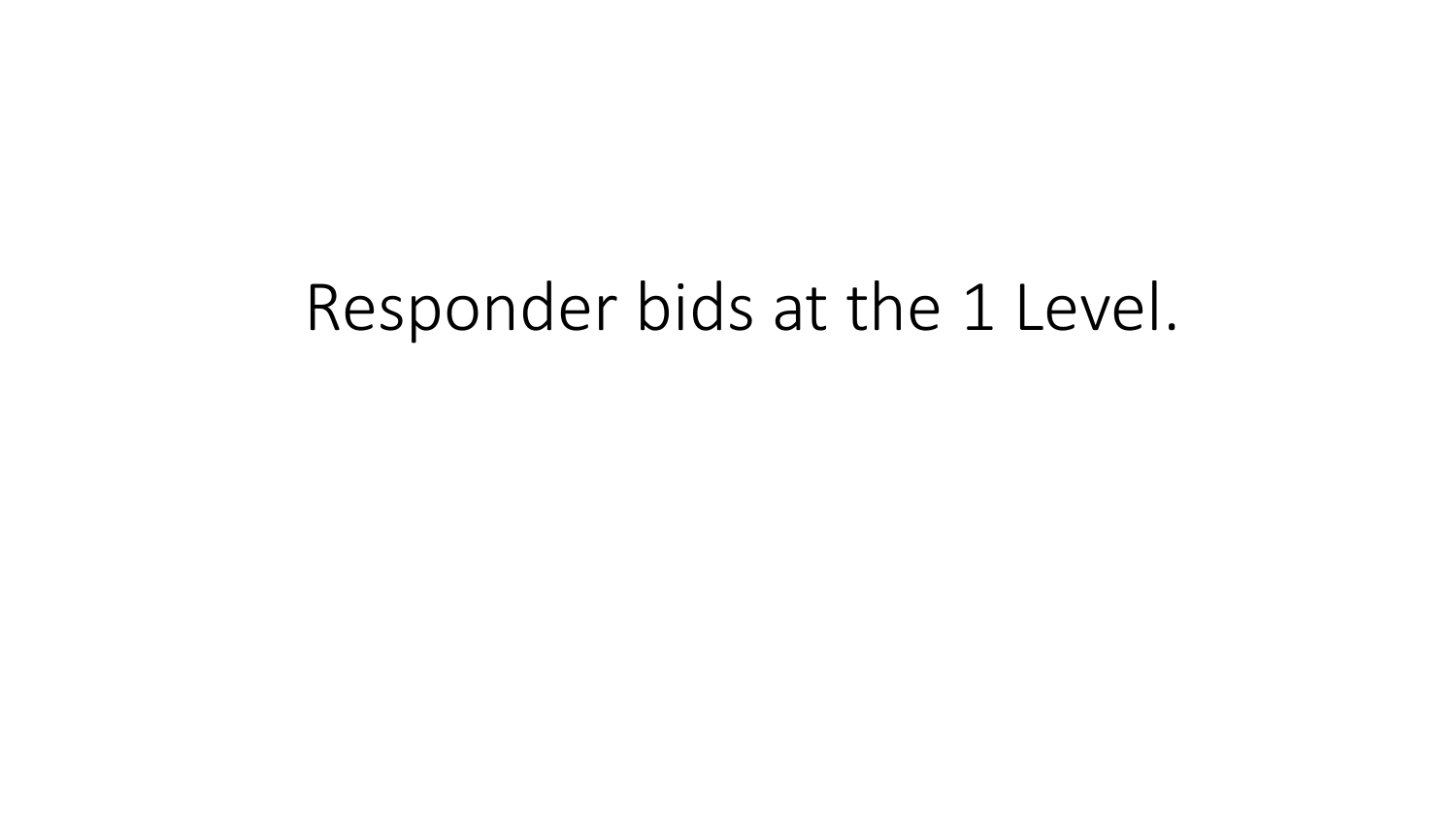### Opener Responder  $1 \bullet 1 \bullet$ 1NT

When Opener rebids 1NT (after a 1 level response) they show a balanced hand with FEWER than 15 HCP – after all with 15 HCP they would have opened 1NT.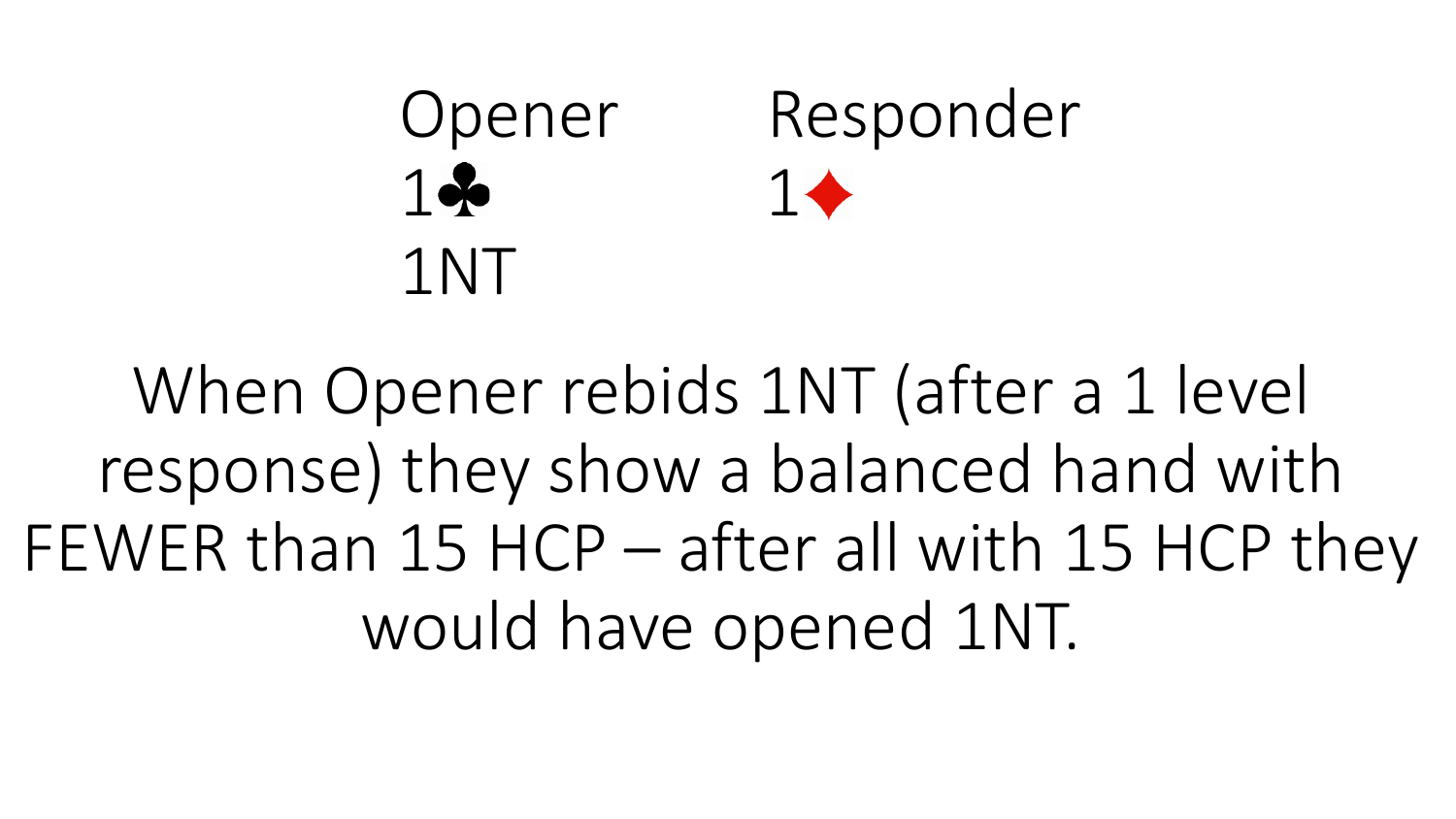

### Opener will ALWAYS bid a four card major at the 1 level BEFORE bidding any level of NT.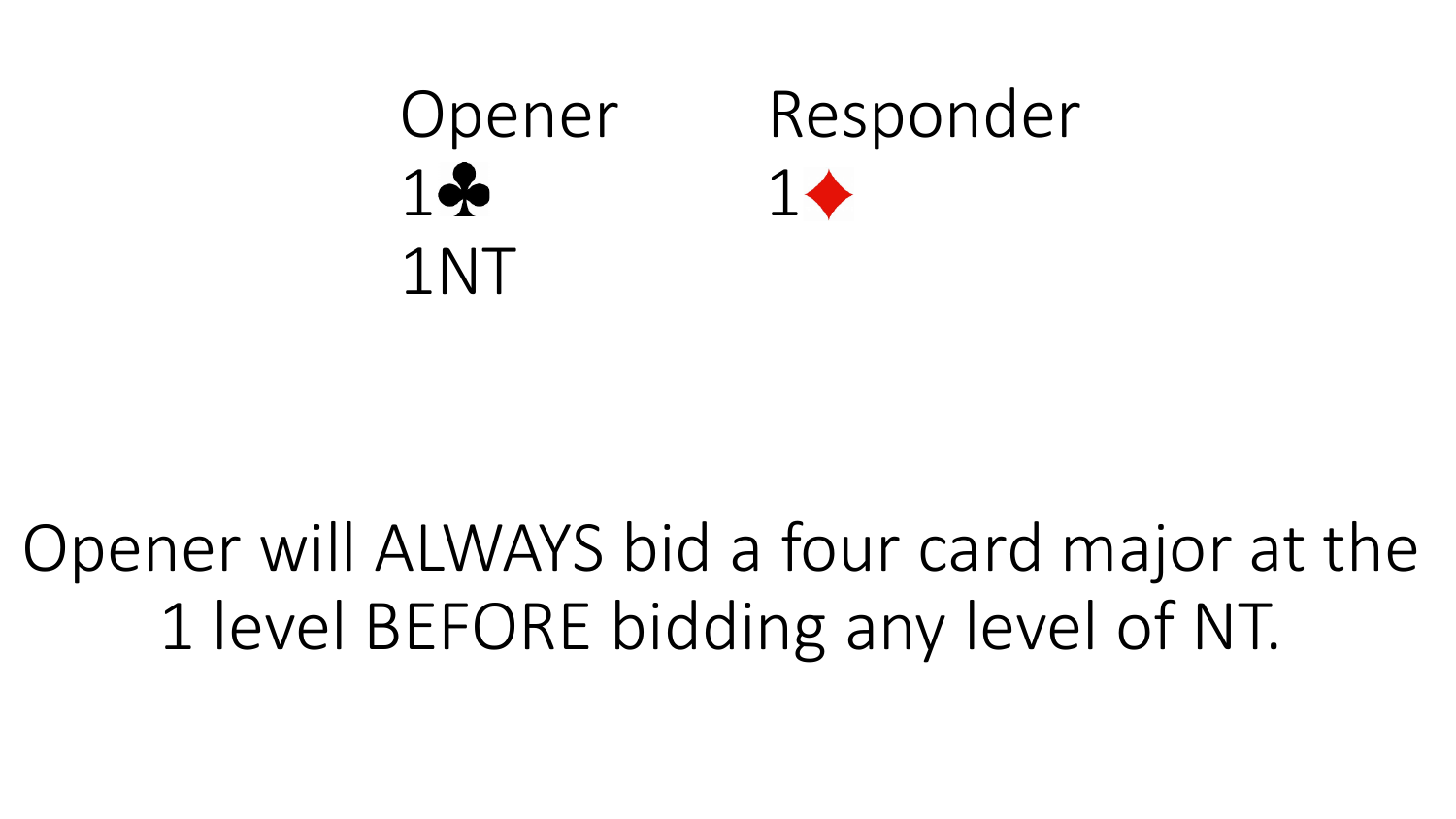### Opener Responder  $1 - 1$ 1NT

In addition to their point count Opener DENIES having a four card major they could bid at the ONE level.

In this auction Opener will NOT have a four card major.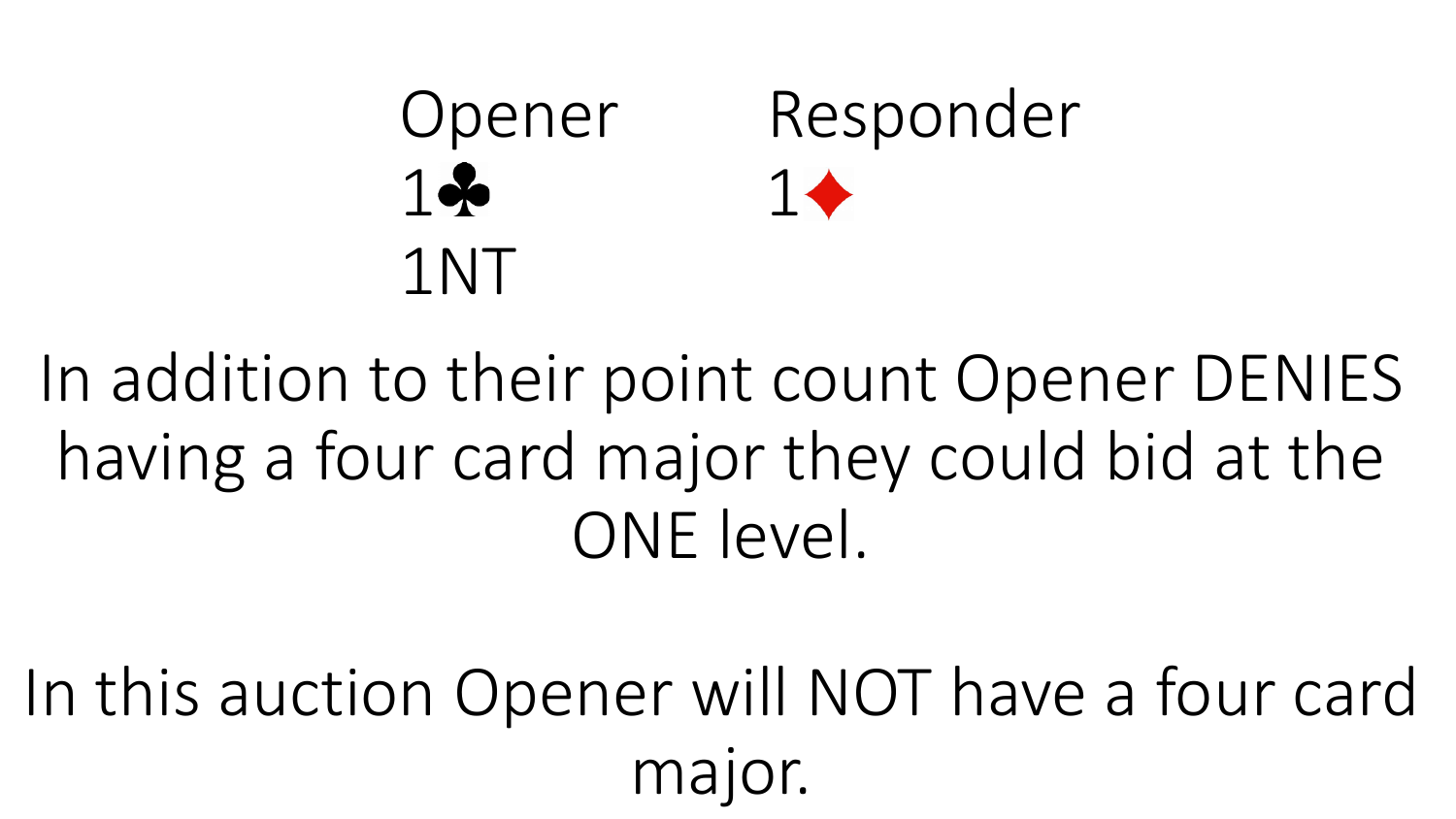

### However in this auction Opener COULD have four ● since they would not be able to mention the ● suit at the 1 level.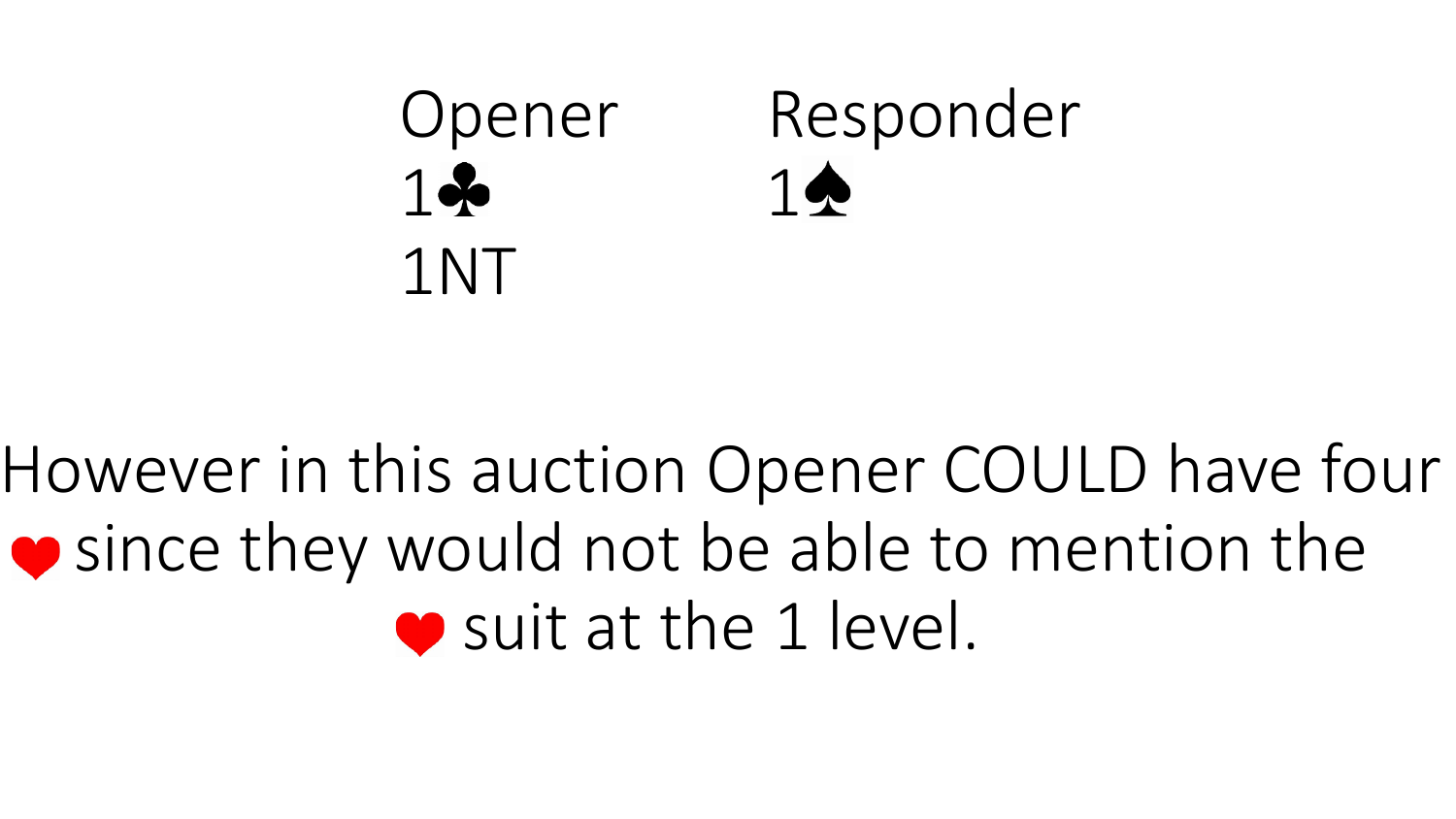

Opener will ALWAYS support Responder's major BEFORE bidding any level of NT. So in this auction Opener will NOT have four  $\triangle$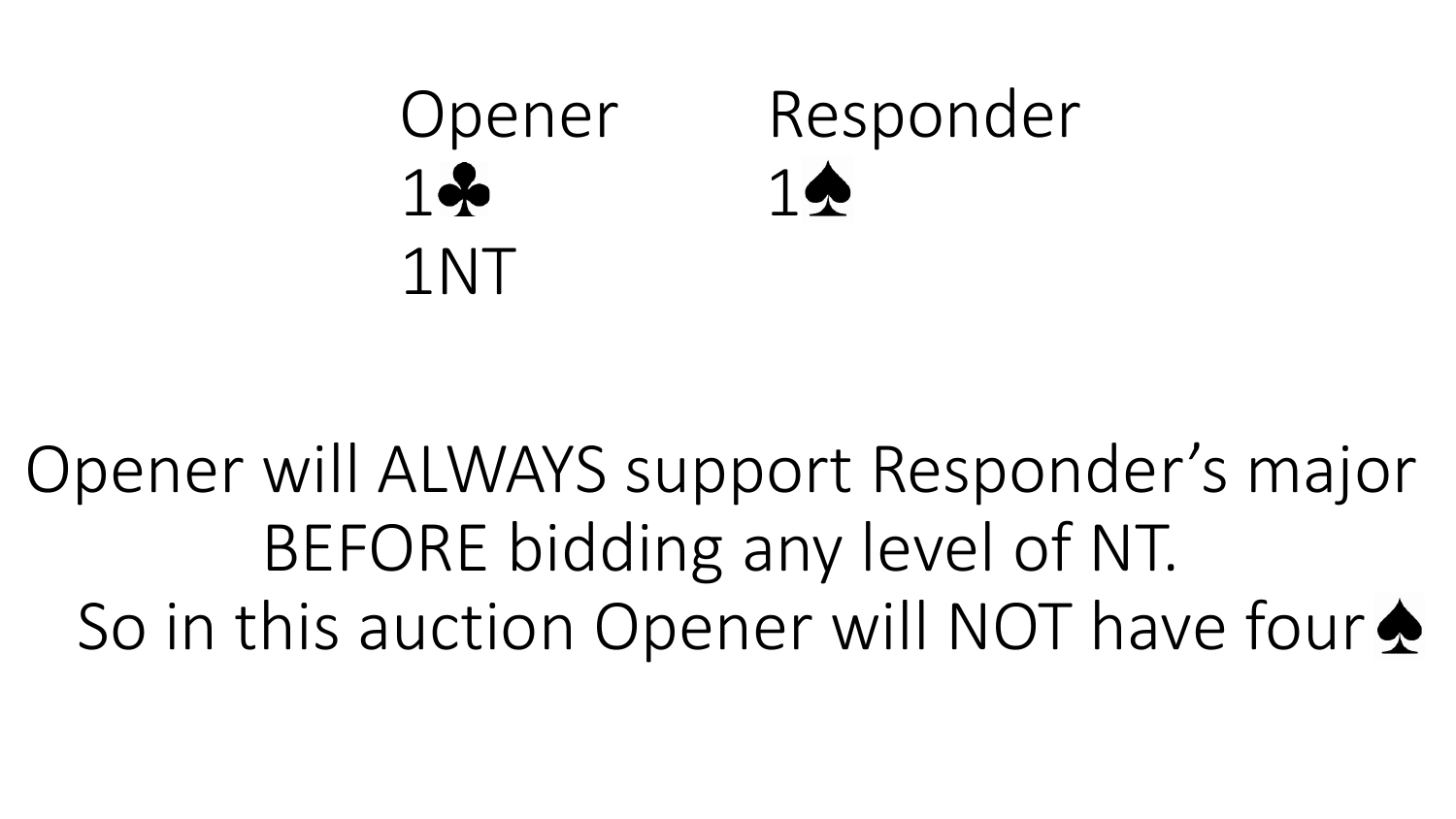### Opener Responder  $1 \bullet 1 \bullet$ 2NT

When Opener rebids 2NT (after a 1 level response) they show a balanced hand with MORE than 17 HCP – after all with 17 HCP they would have opened 1NT – and FEWER than 20 HCP – with 20 HCP they would have opened 2NT.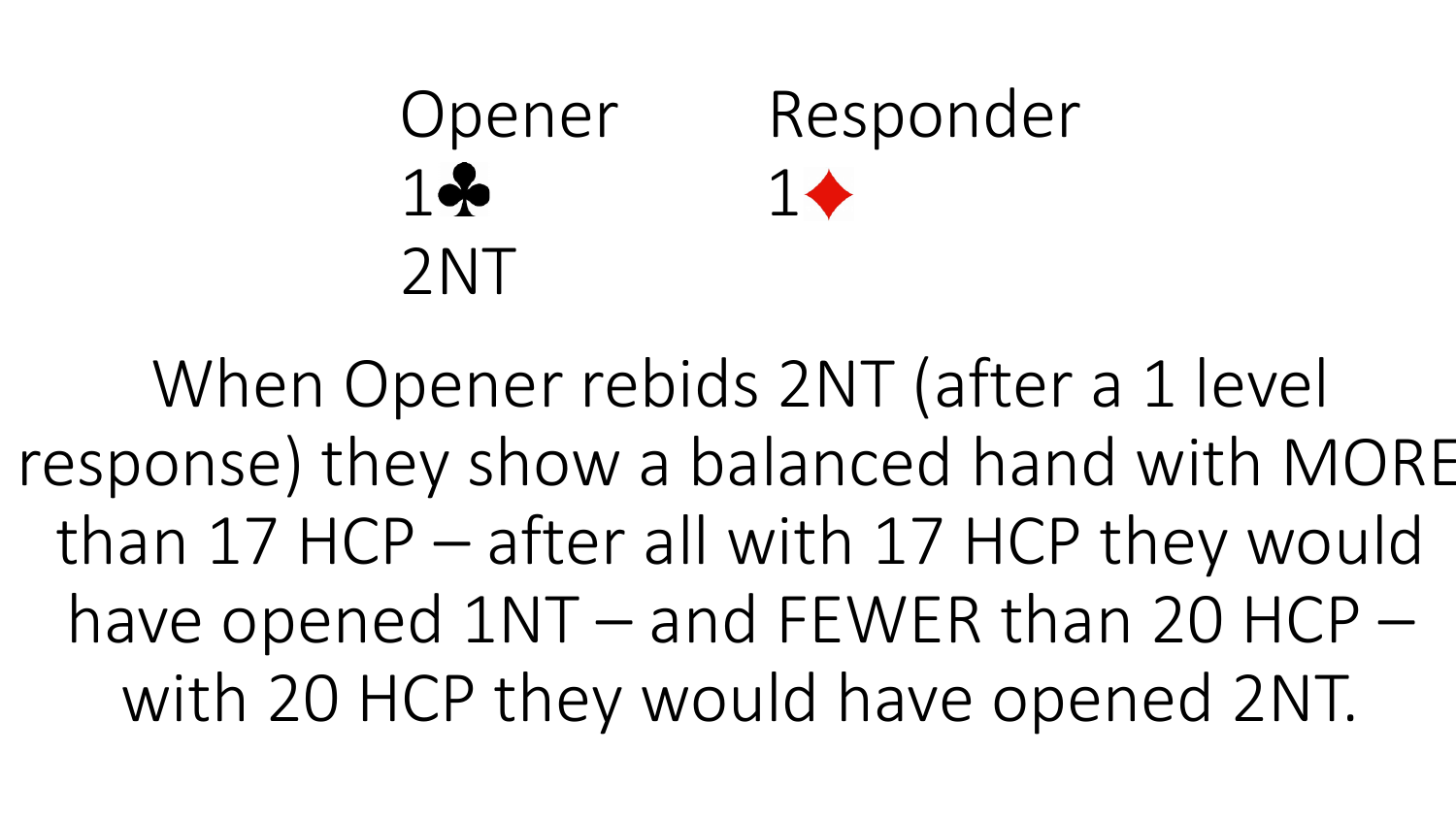

### Opener will ALWAYS bid a four card major at the 1 level BEFORE bidding any level of NT.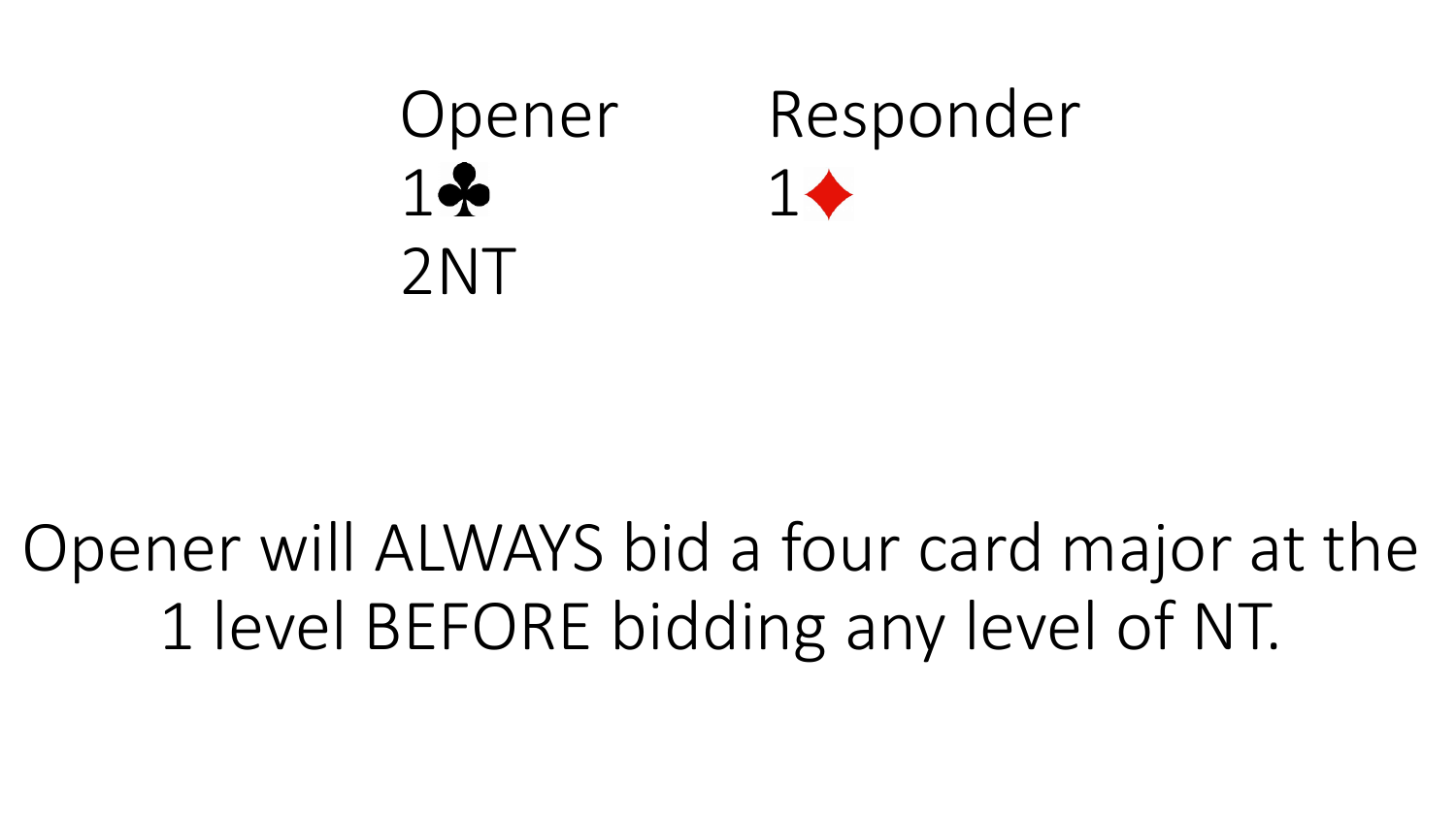### Opener Responder  $1 - 1$ 2NT

In addition to their point count Opener DENIES having a four card major they could bid at the ONE level.

In this auction Opener will NOT have a four card major.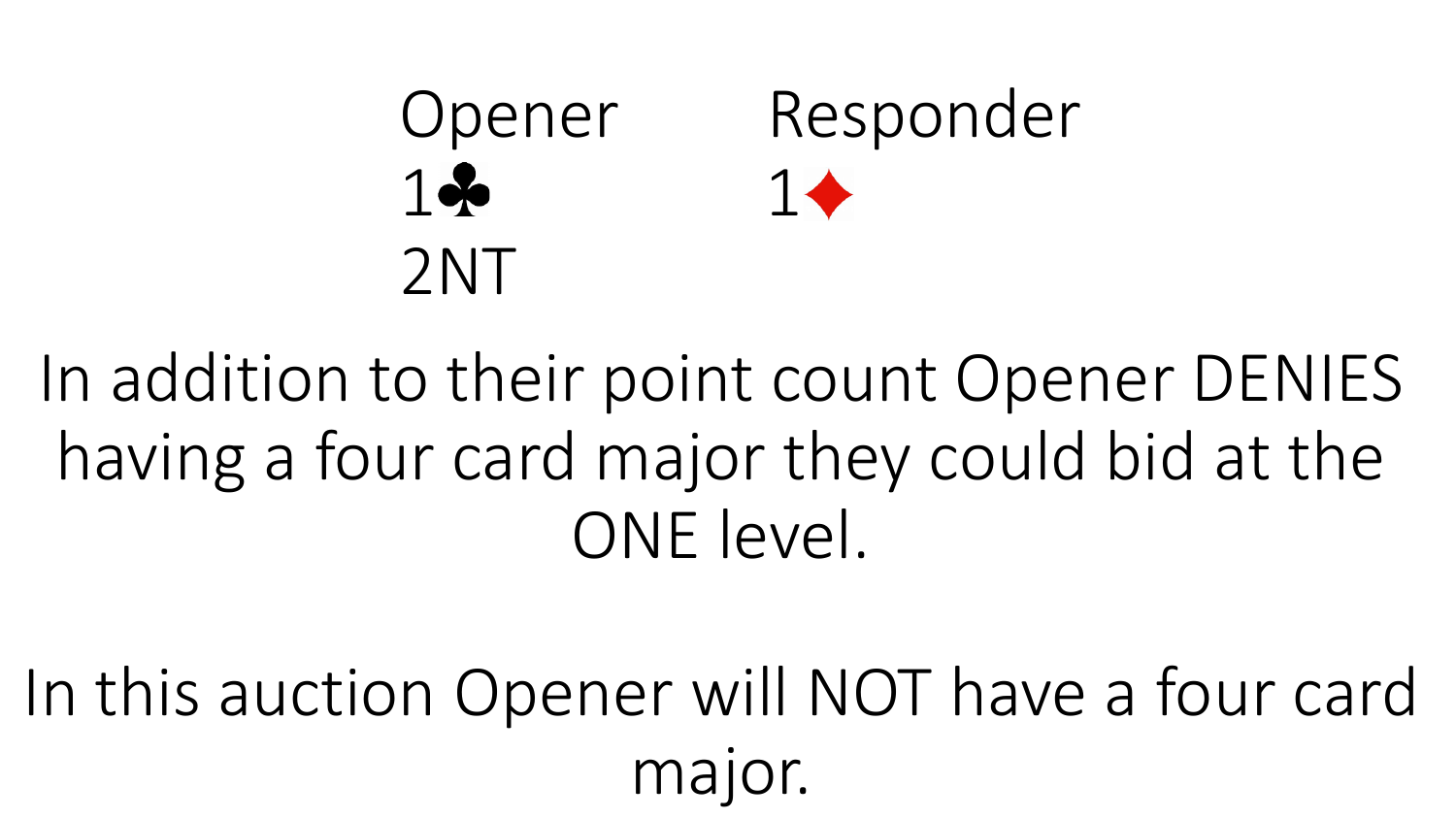

### However in this auction Opener COULD have four ● since they would not be able to mention the ● suit at the 1 level.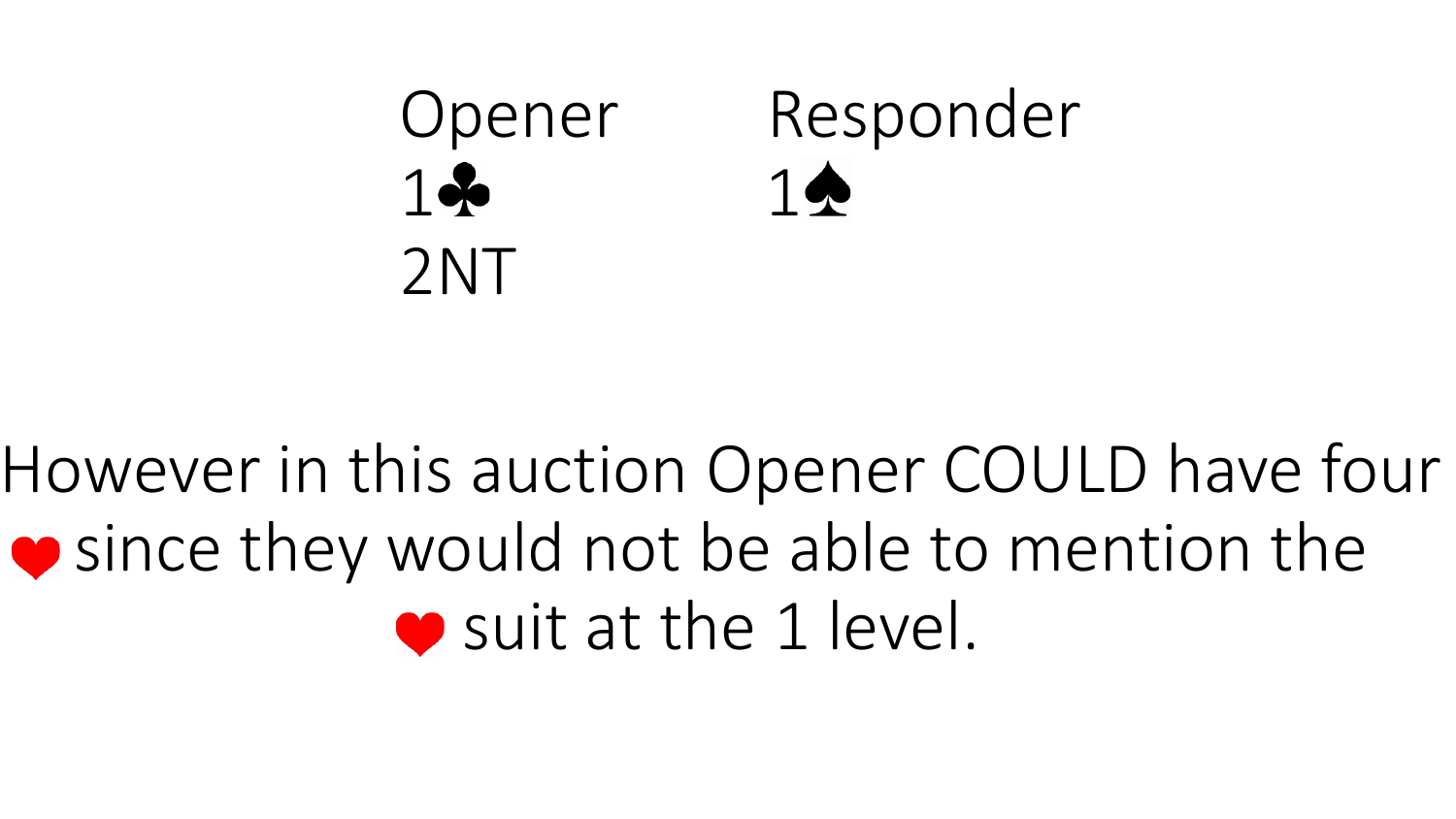

Opener will ALWAYS support Responder's major BEFORE bidding any level of NT. So in this auction Opener will NOT have four  $\triangle$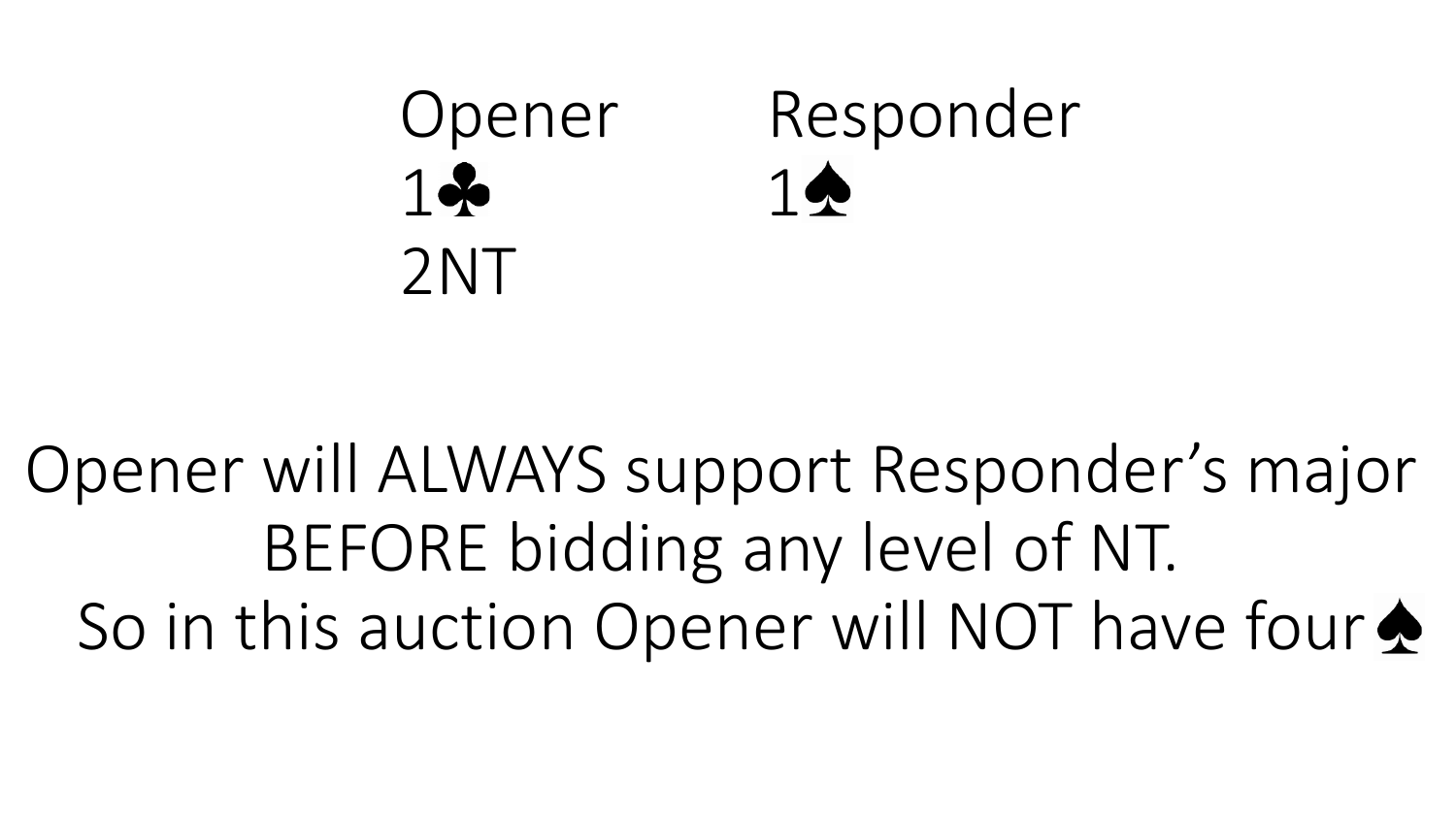#### Responder bids at the 2 Level.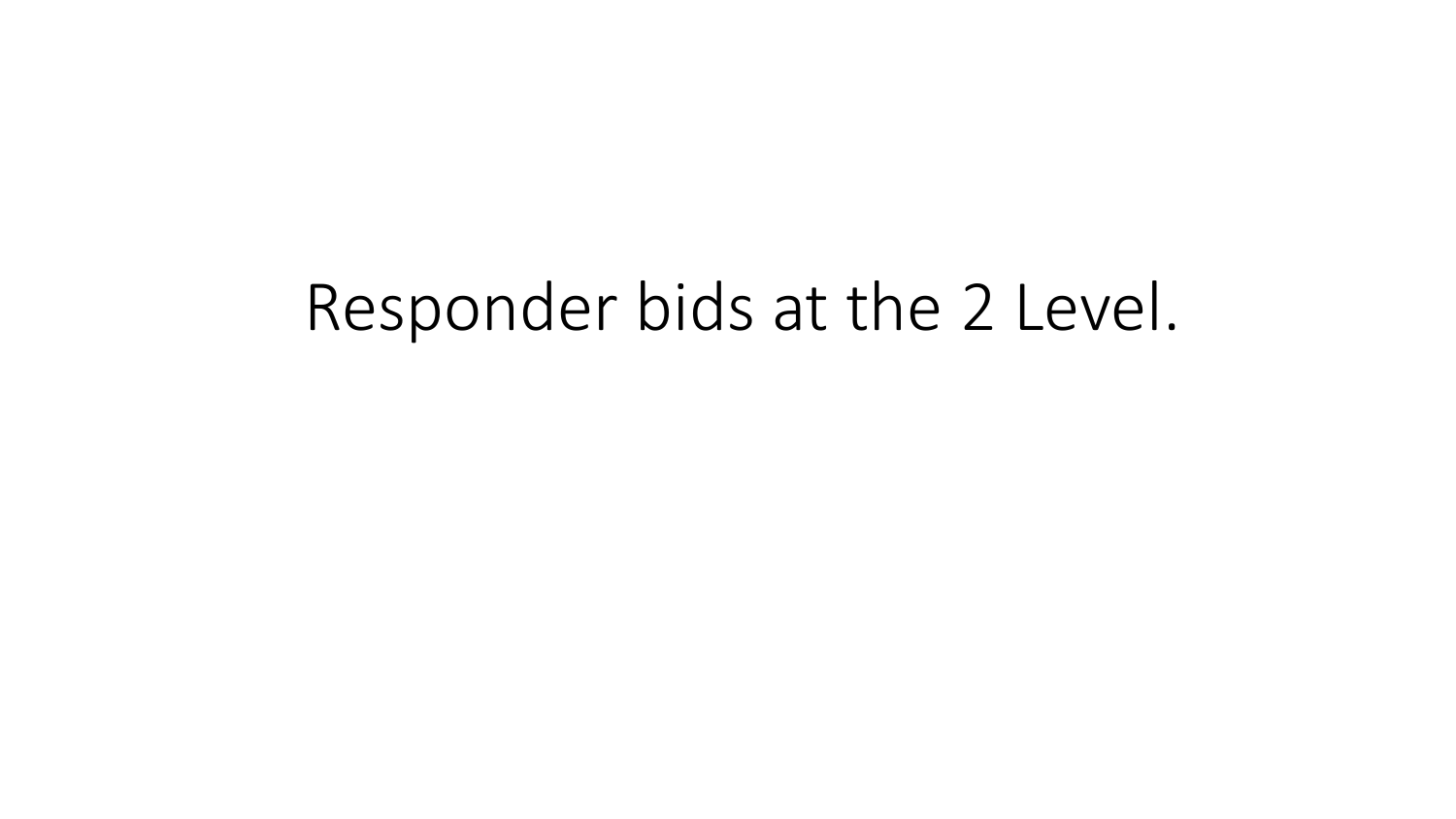### Opener Responder 1 2 2NT

When Opener rebids 2NT after a 2 level response they show a balanced hand with FEWER than 15 HCP – after all with 15 HCP they would have opened 1NT.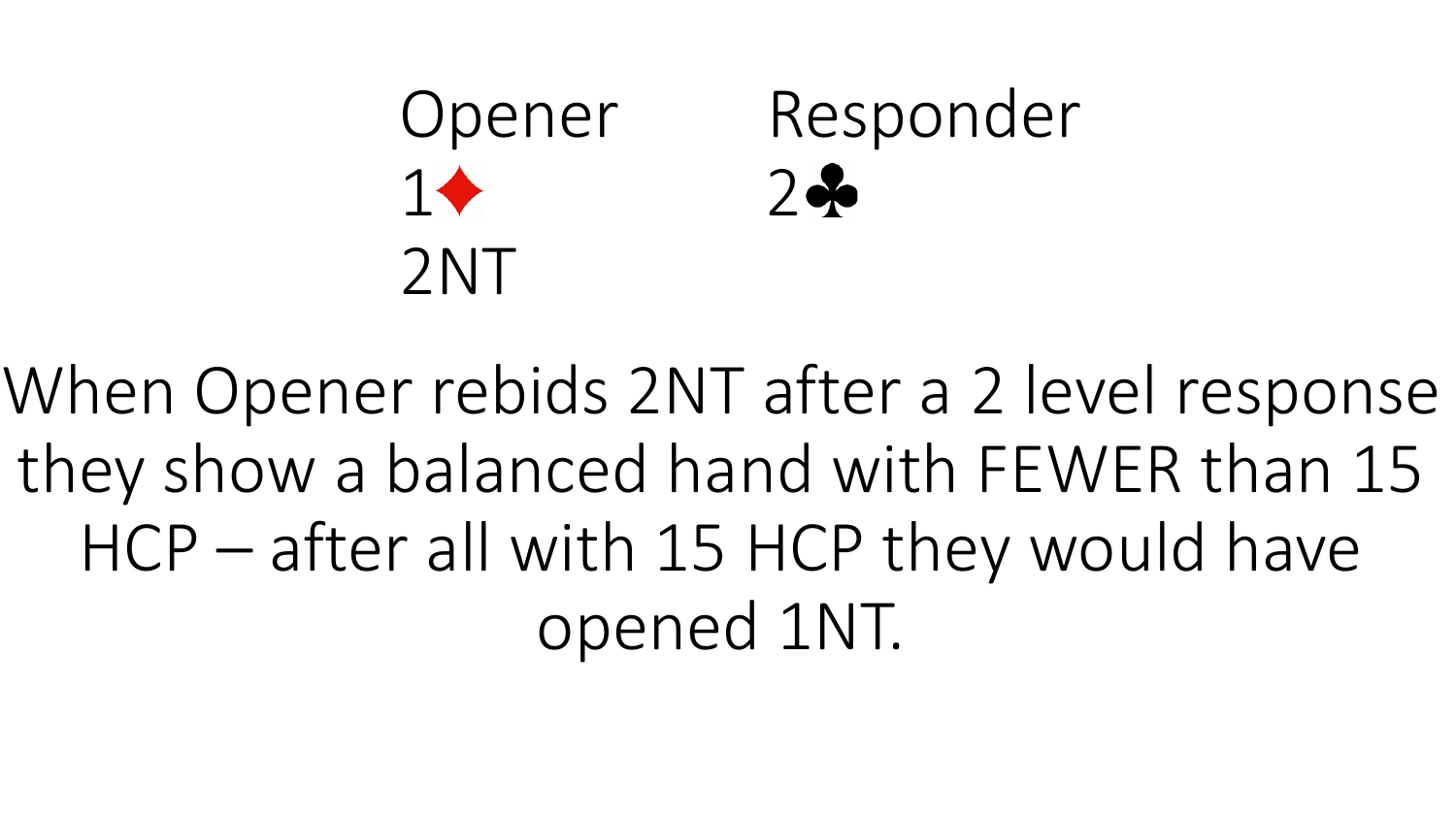### Opener Responder 1 2 2NT

The reason why the point count is still MINIMUM is that 2NT is the LOWEST level Opener can bid at! 1NT is no longer an option for them.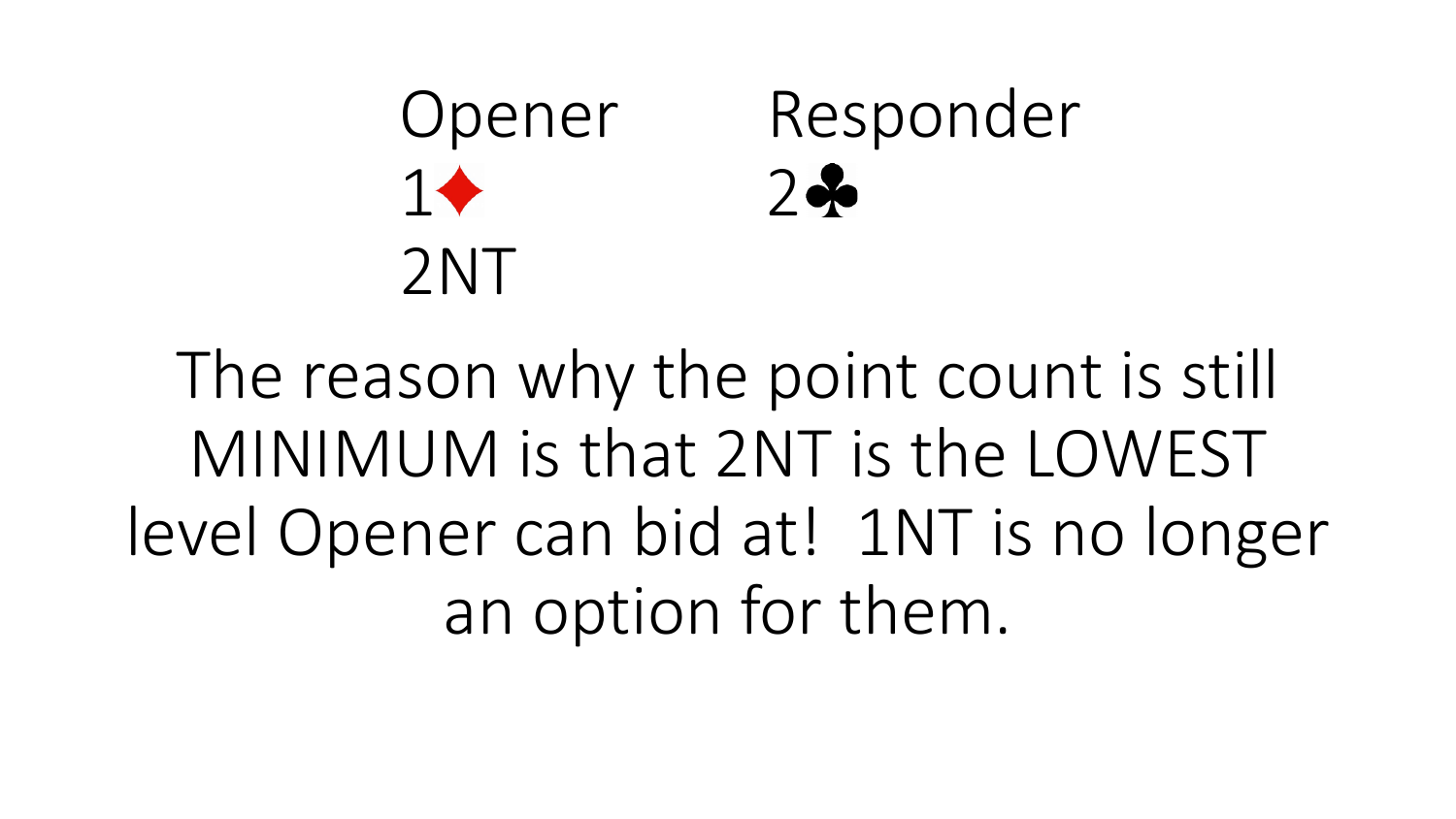### Opener Responder  $1 \rightarrow 2 \rightarrow 2$ 2NT

Since Responder could have bid a four card major BEFORE responding 24 Opener is no longer allowed to show a four card major unless they have enough values to force to game.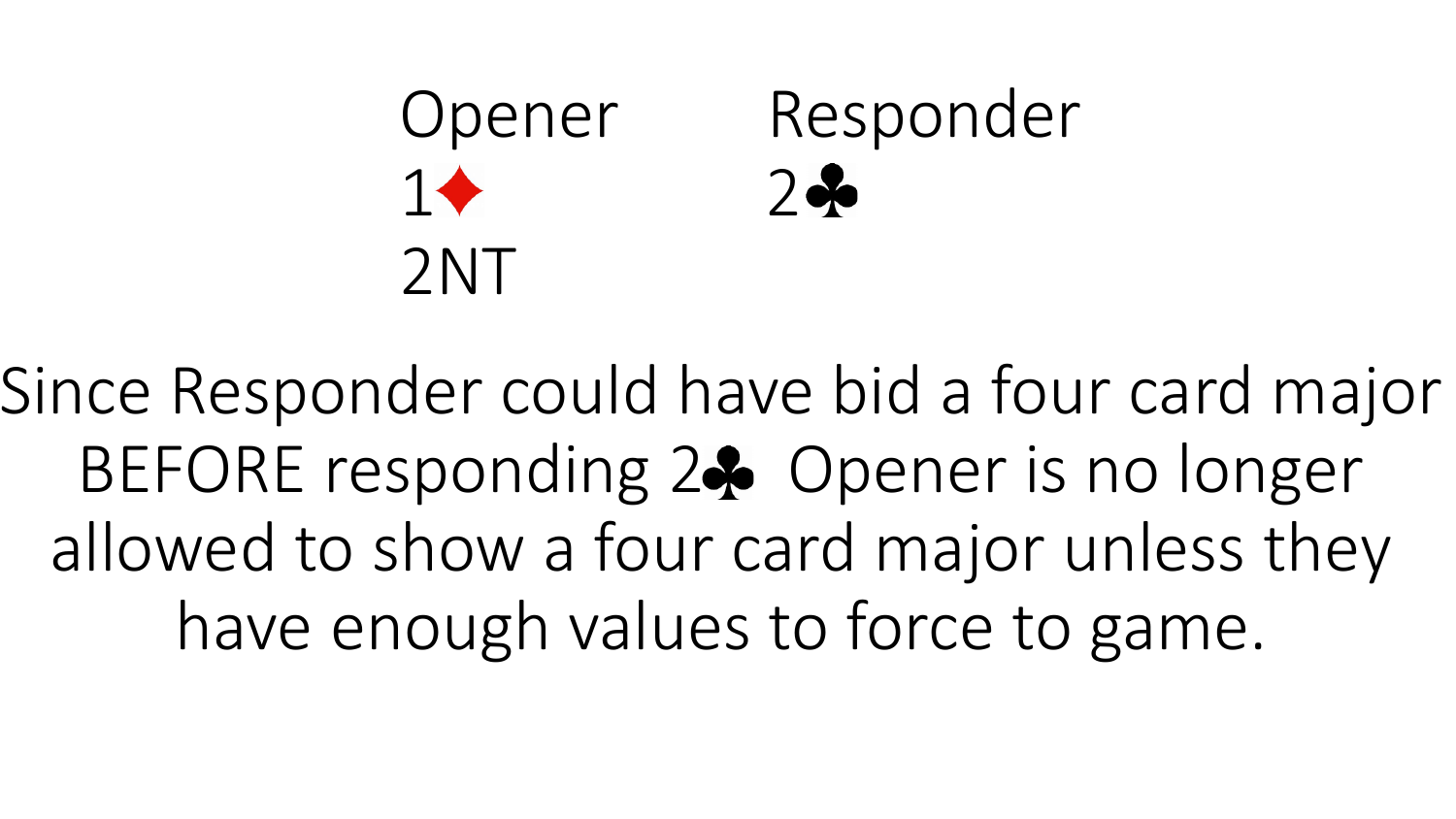### Opener Responder  $1 \rightarrow 2 \rightarrow 2$ 2NT

So in this auction Opener could have one or even two four card majors.

However they are MINIMUM and Responder is allowed to "Pass" with fewer than game values.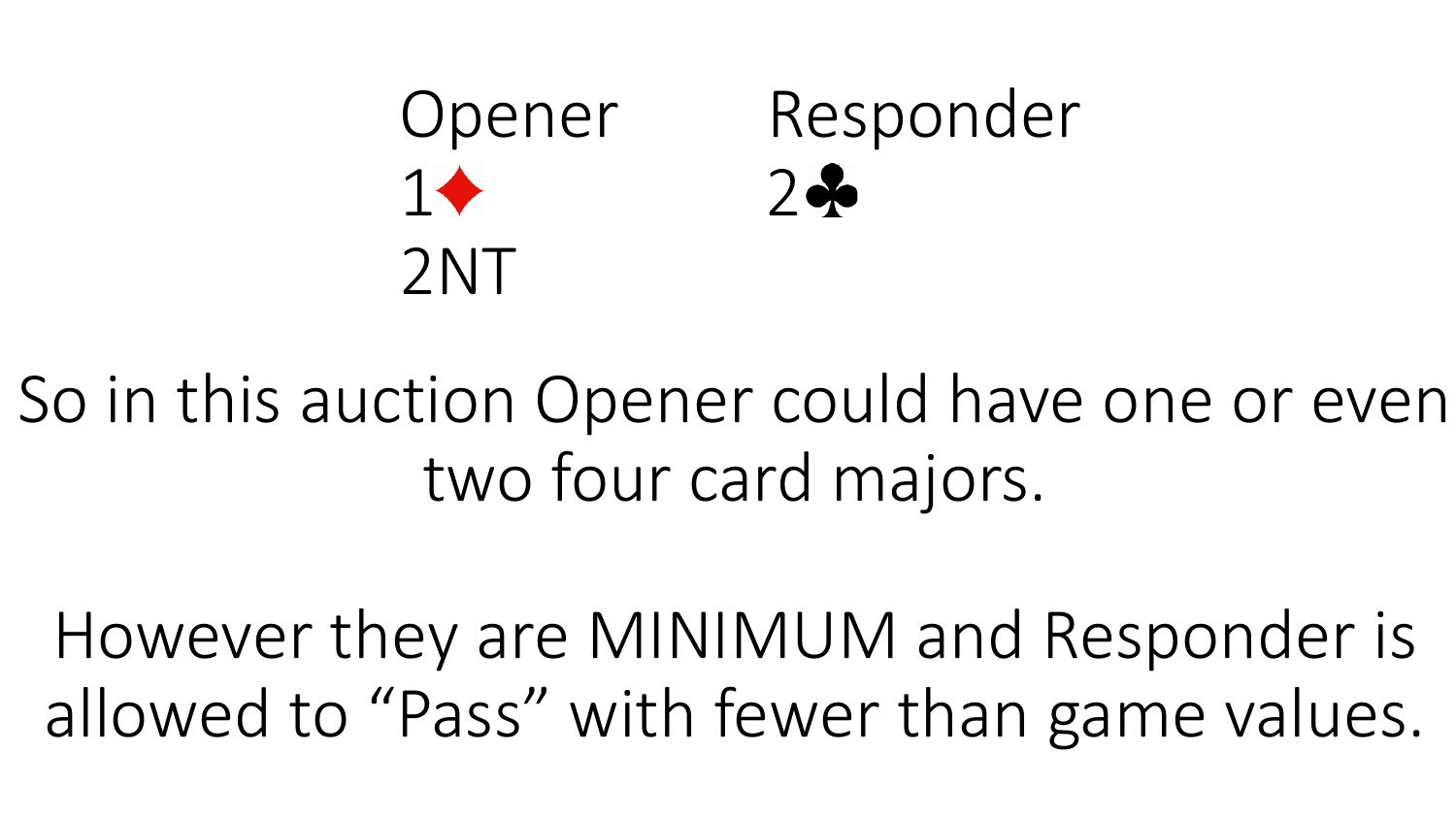#### Opener Responder 1 2 3NT

When Opener rebids 3NT after a 2 level response they show a balanced hand with enough values for game if Responder has 10+ HCP.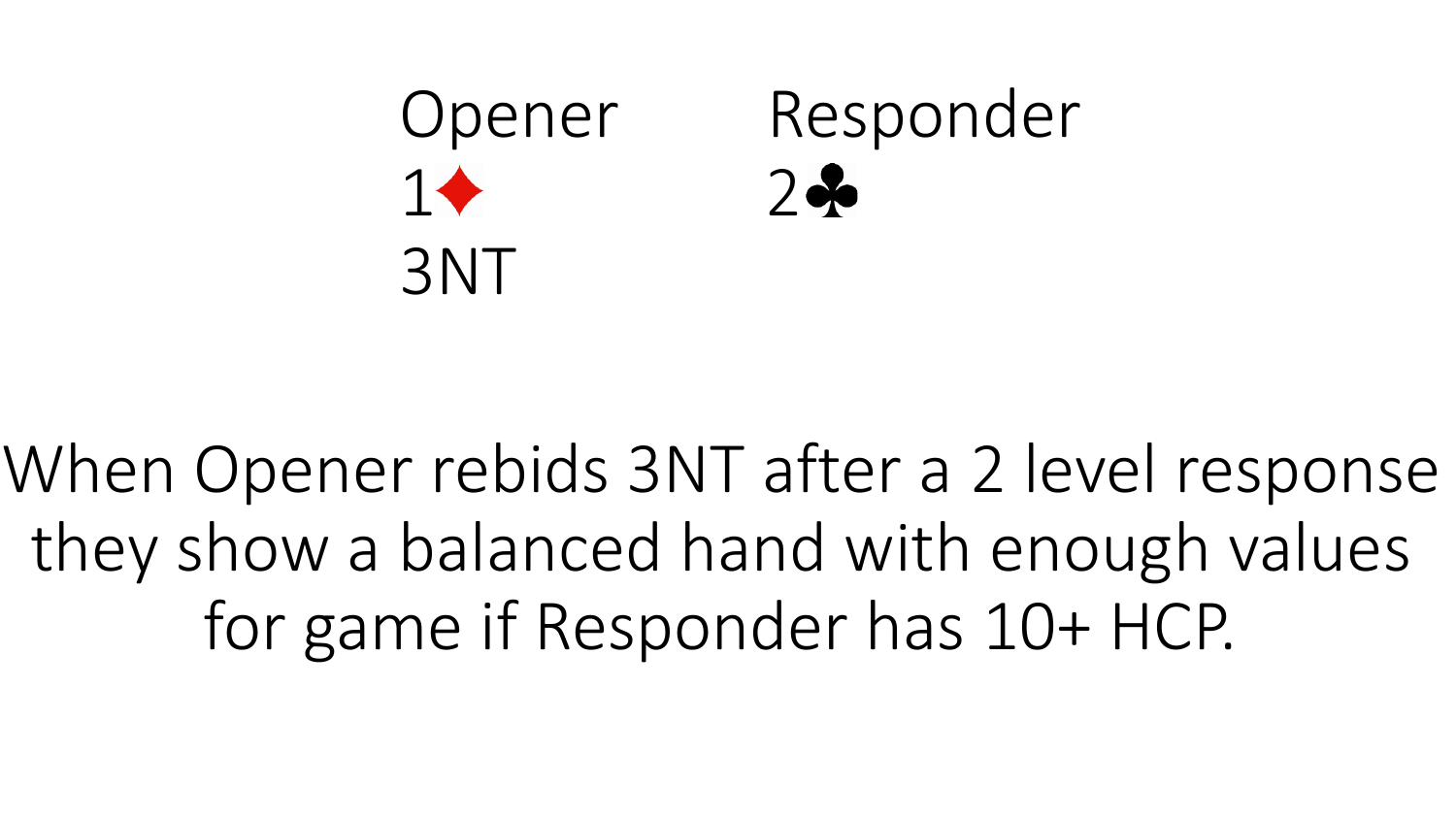### Opener Responder 1 2 3NT

But since with 15-17 HCP they would have opened 1NT and with 14 HCP they would not have enough to force to a game this range must be the 18-19 point count range.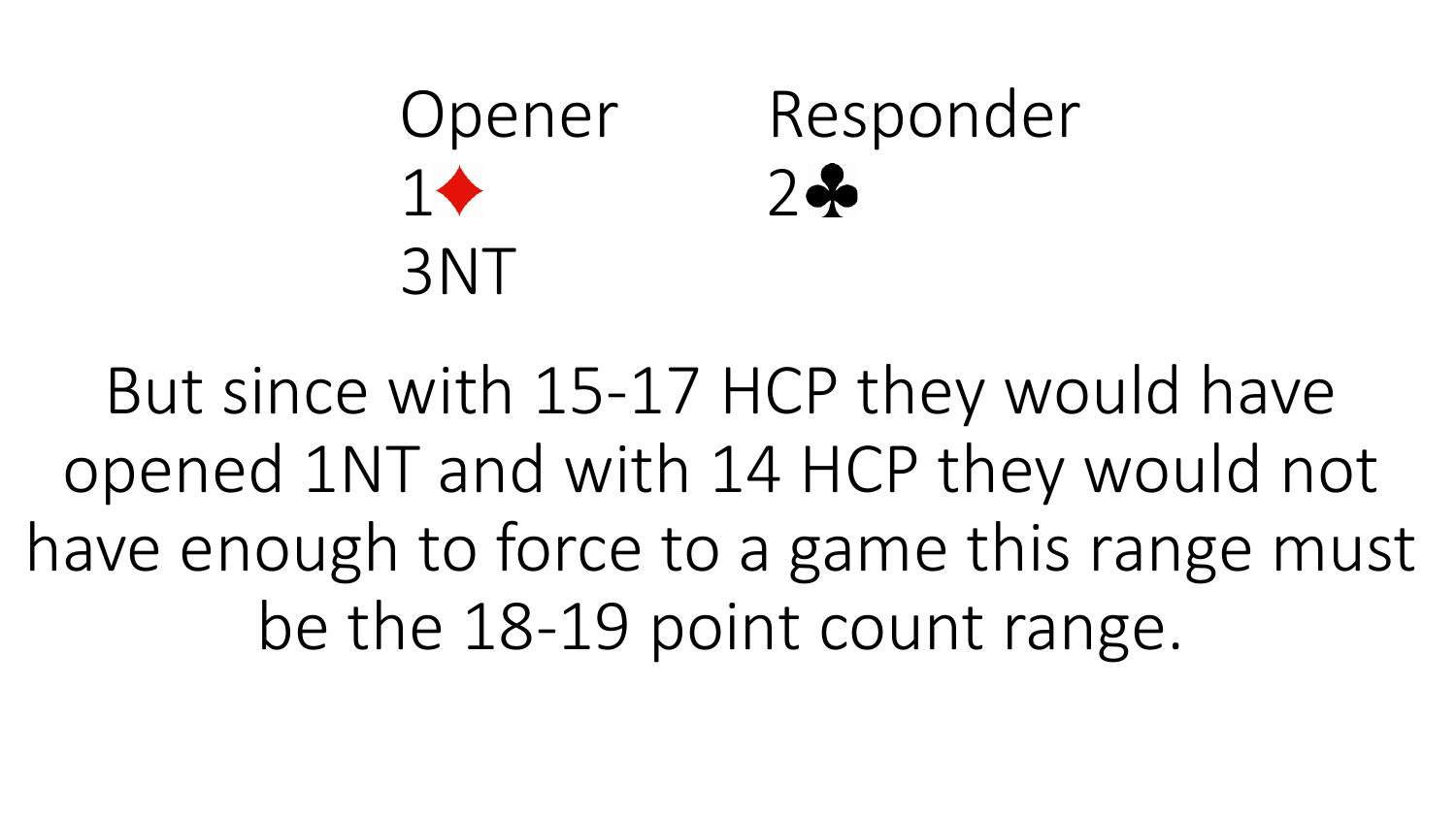

### Here Opener WOULD have enough to show a four card major so they do deny having that.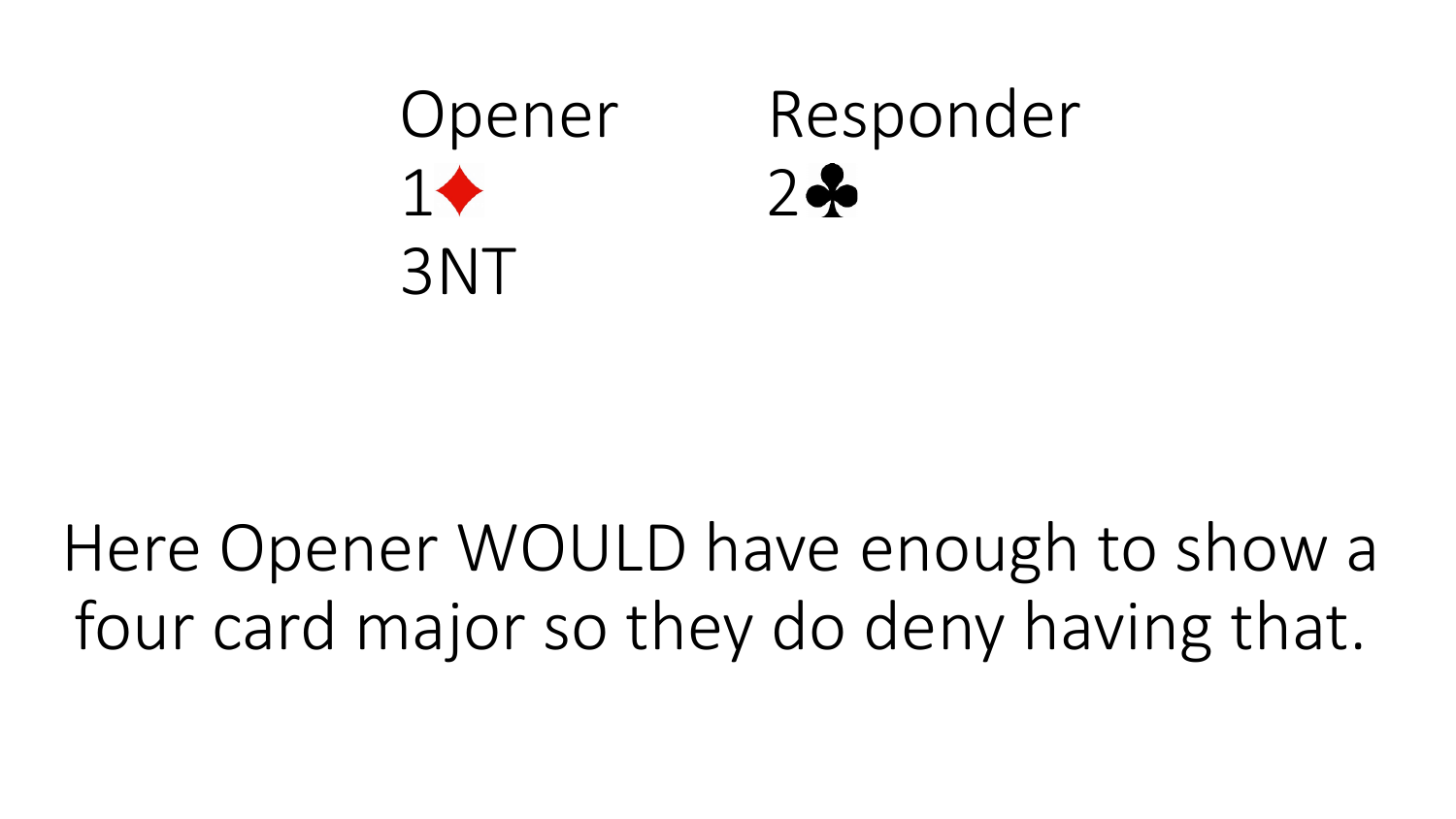#### That's a lot of ranges!

Let's put them to the test!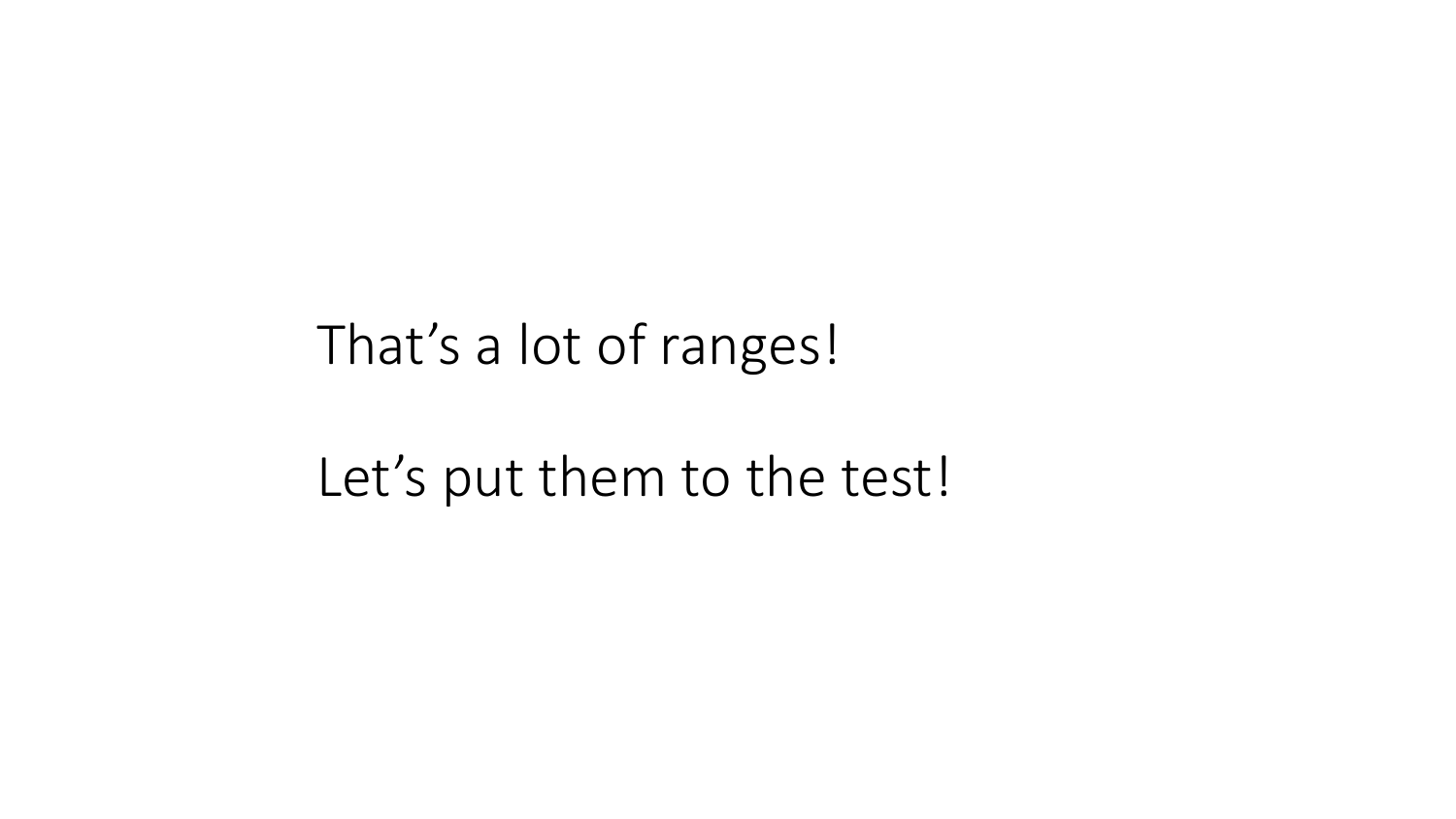#### Question 1



#### Your call?

- A) Open  $1\blacklozenge$  and rebid 1NT
- B) Open 1NT
- C) Open  $1 \blacklozenge$  and rebid 2NT
- D) Open  $1 \blacklozenge$  and rebid  $2 \blacklozenge$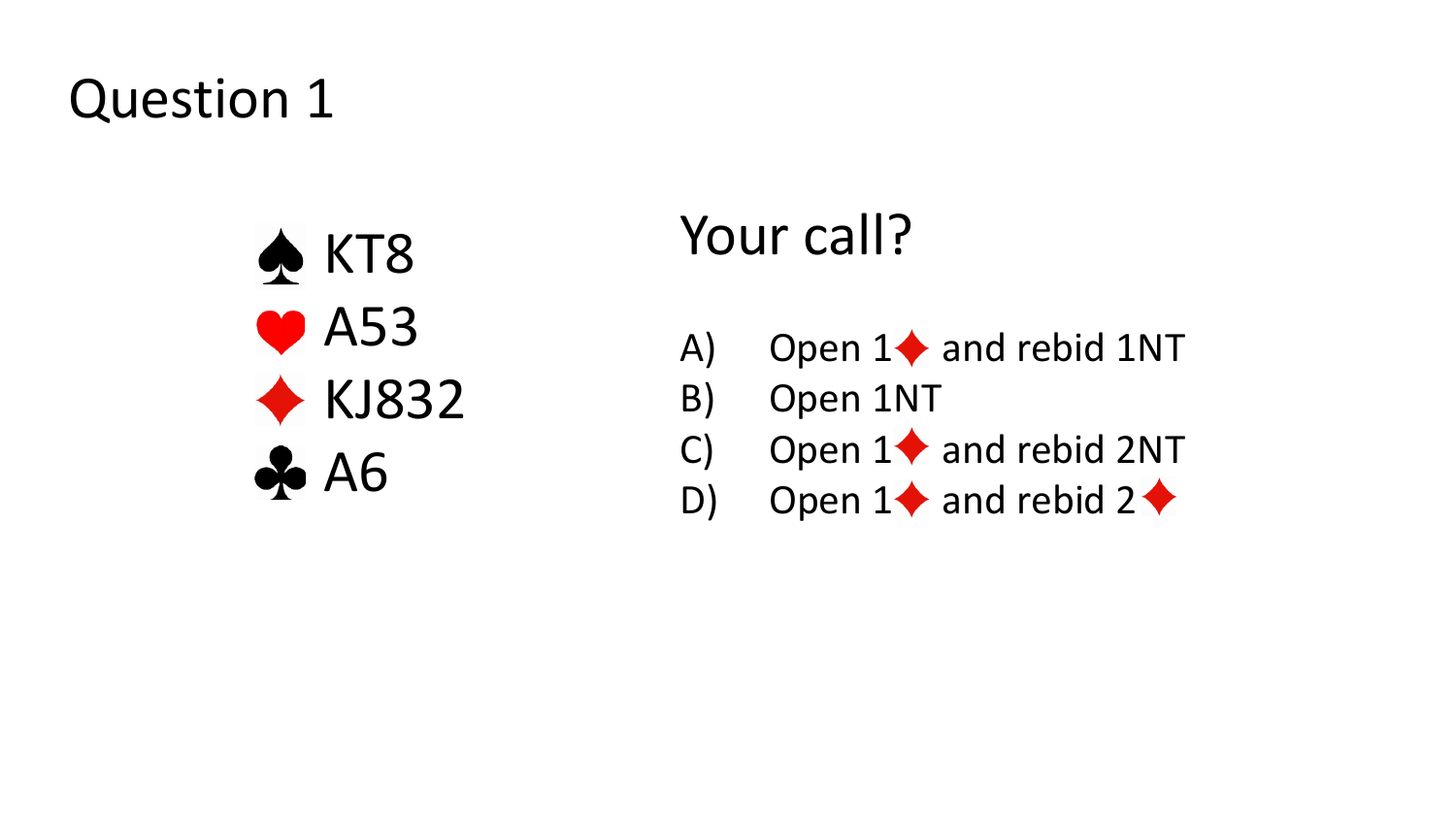#### Answer 1



A) B) Open 1NT C) D)

This is the ONLY way to show a balanced hand with 15 HCP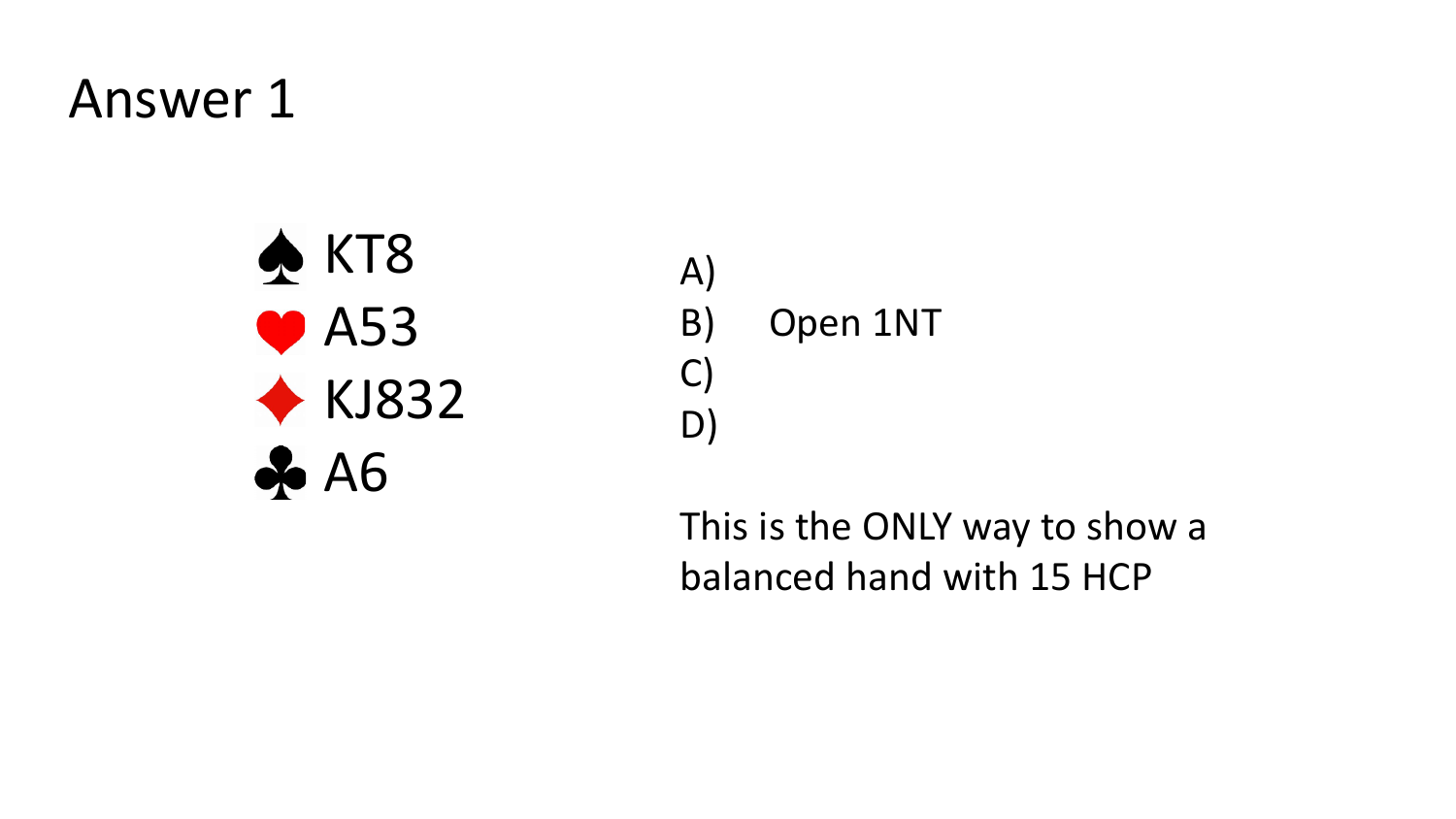#### Question 2



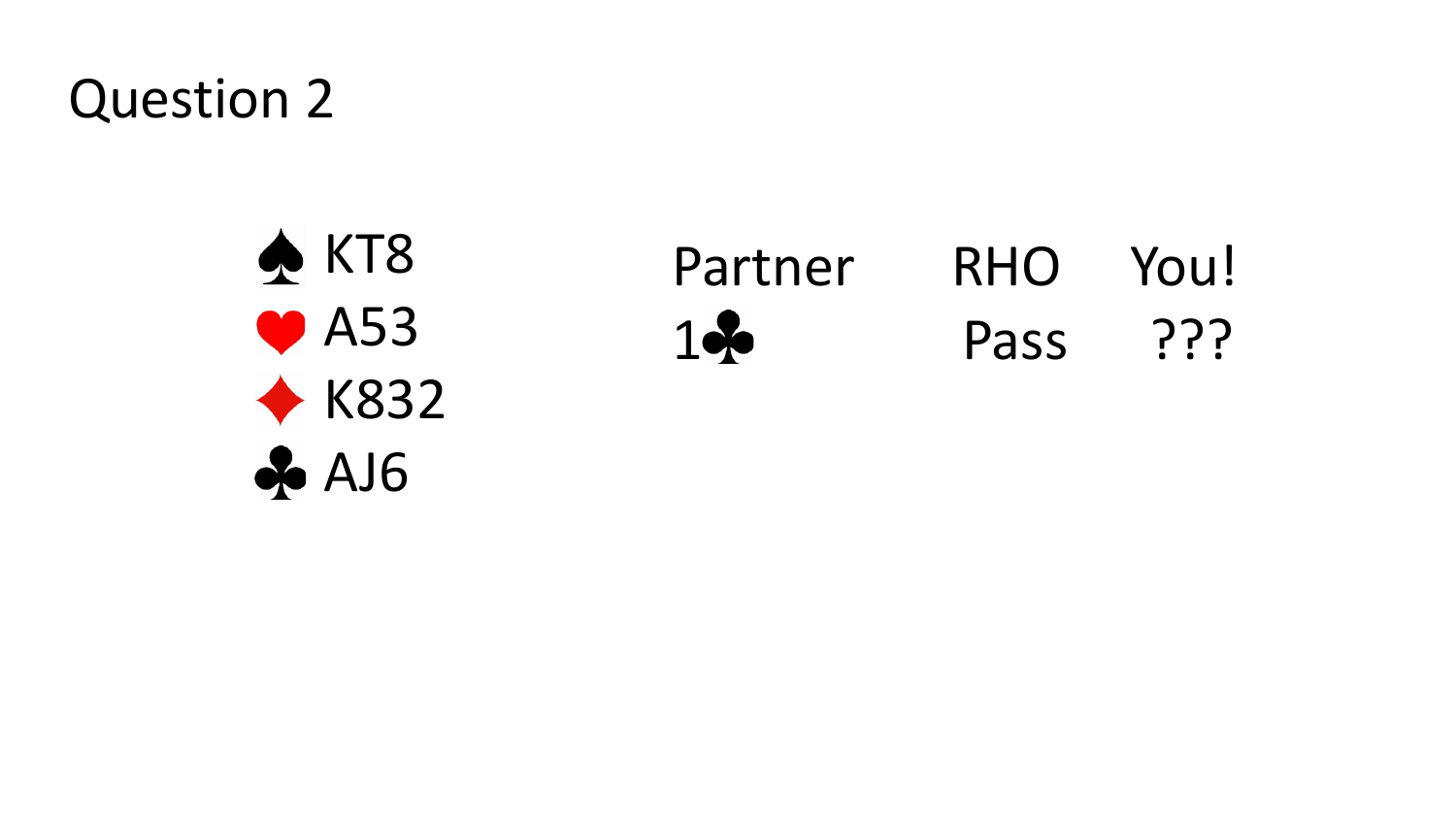Answer 2



| Partner | <b>RHO</b> | You! |
|---------|------------|------|
| 1       | Pass       | 3NT  |

This gets across the balanced hand with the 13 to 15 HCP.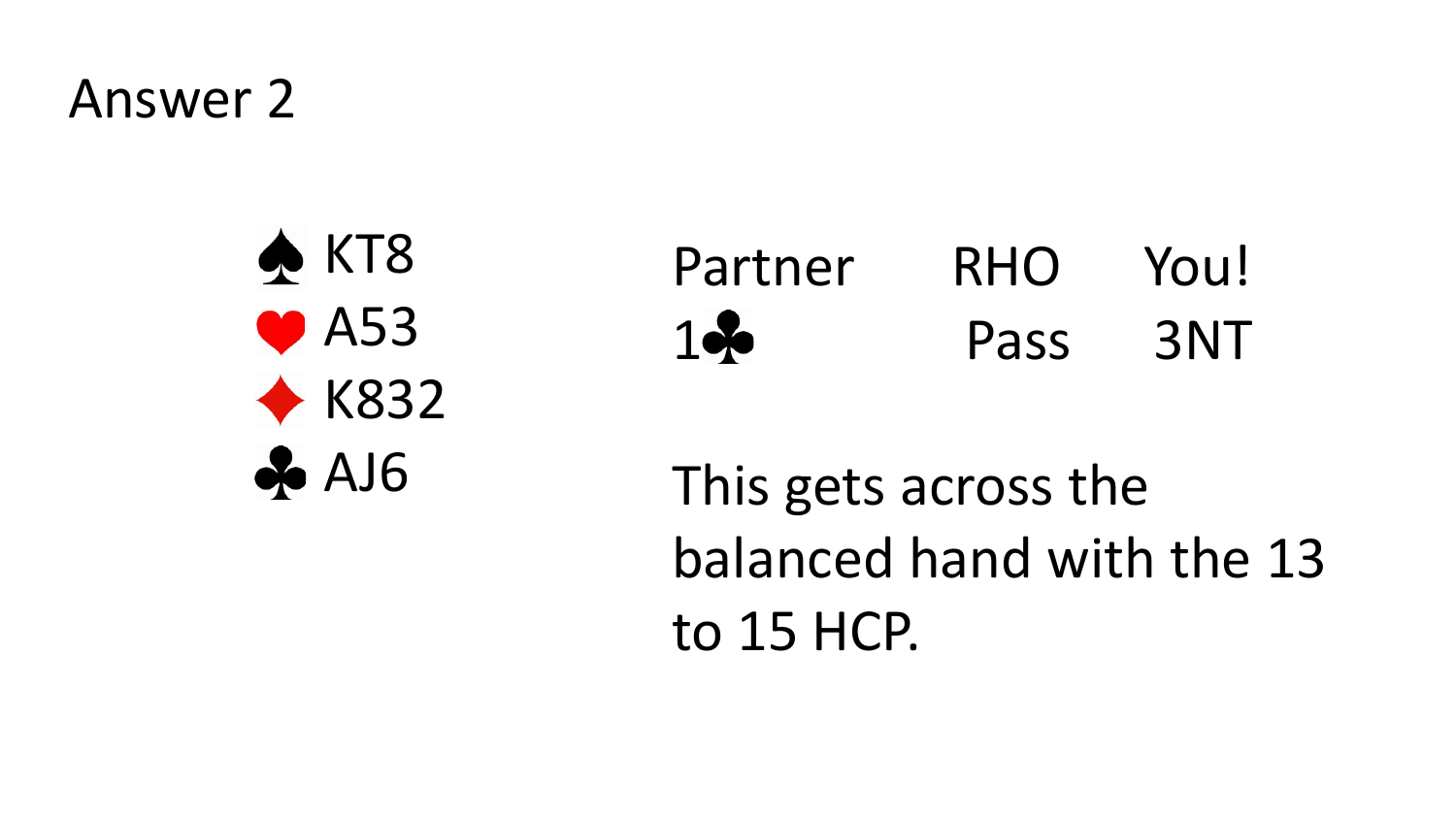Question 3



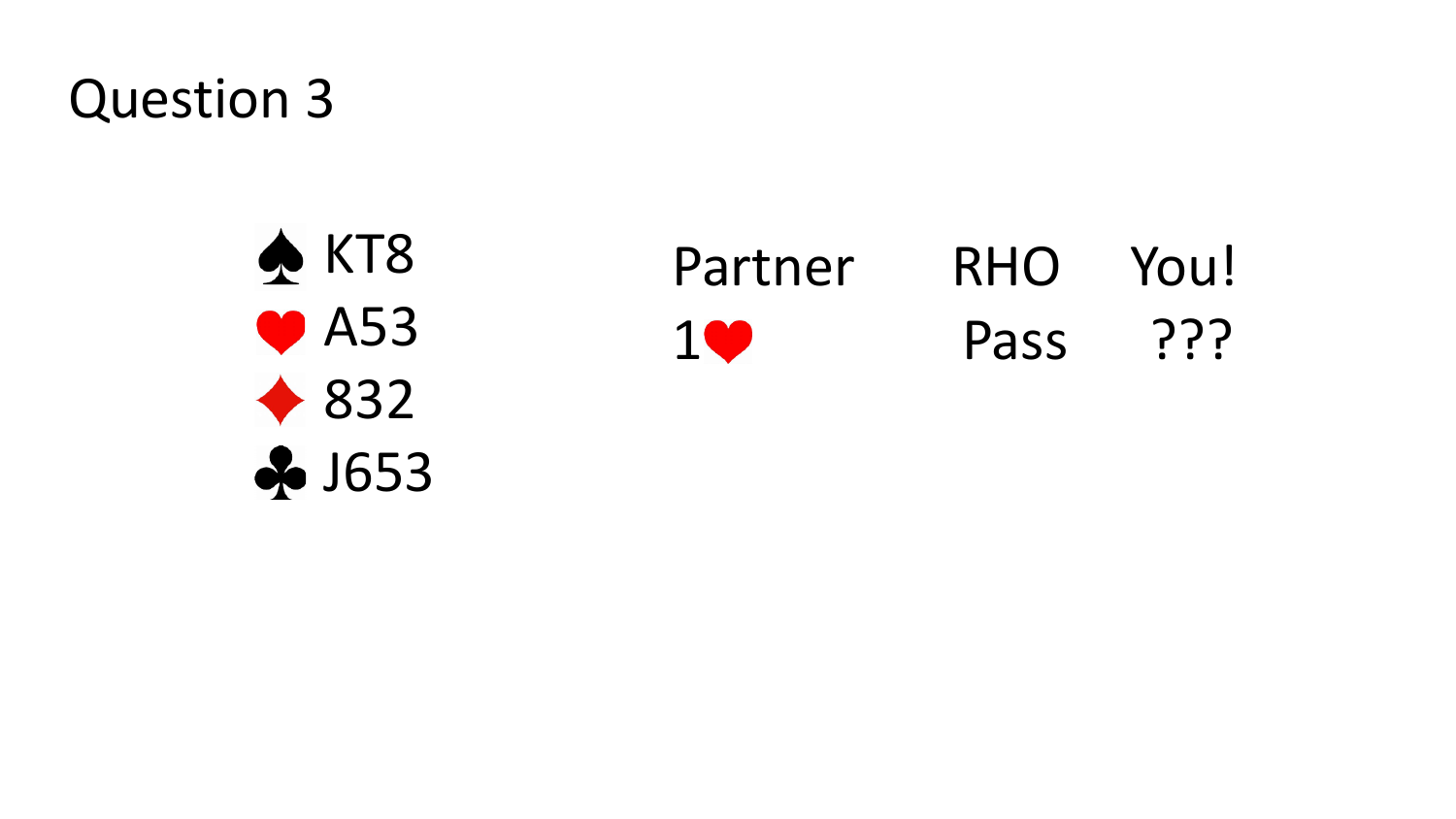Answer 3





#### You are balanced but support Partner's MAJOR first!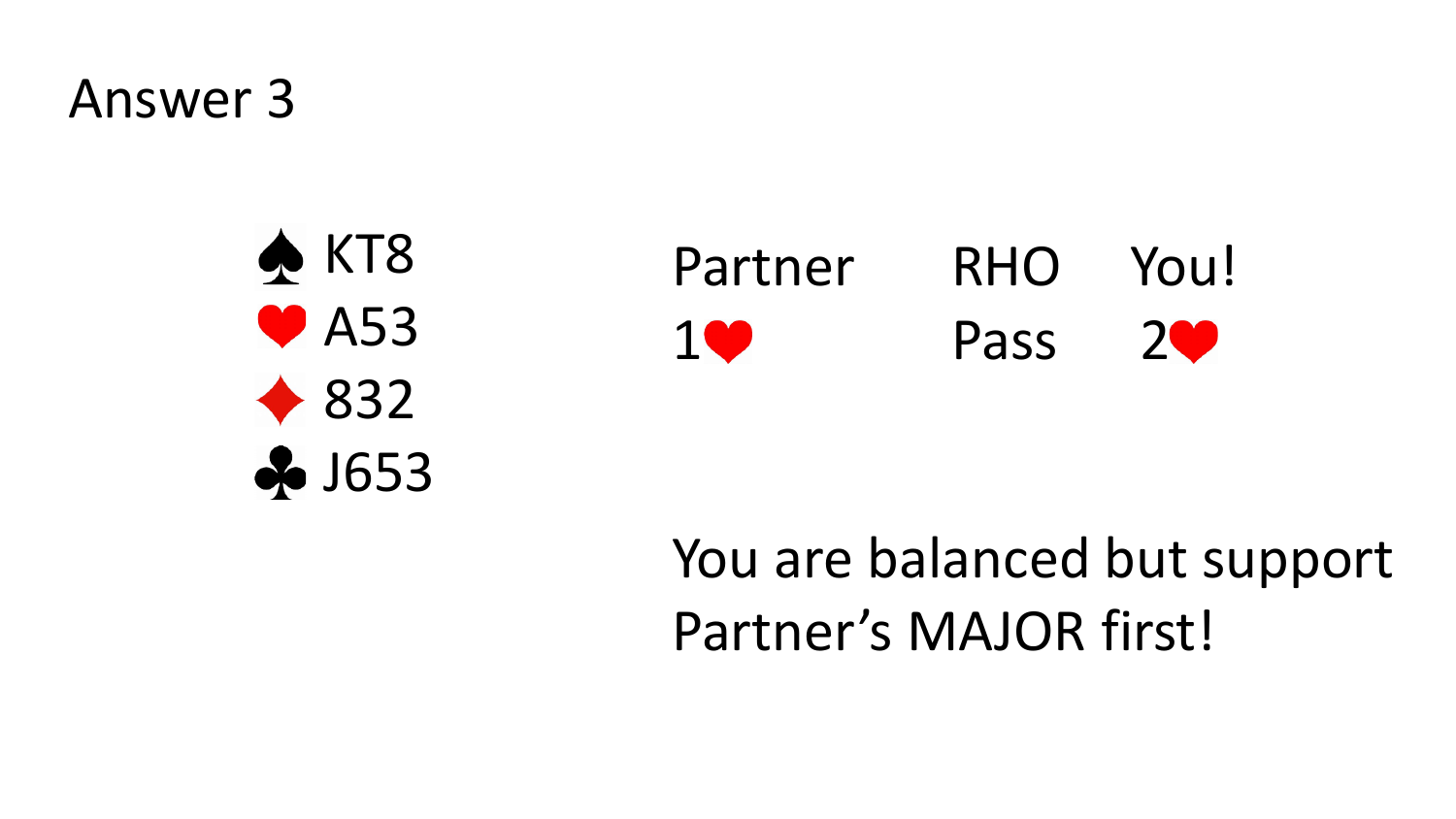#### Question 4

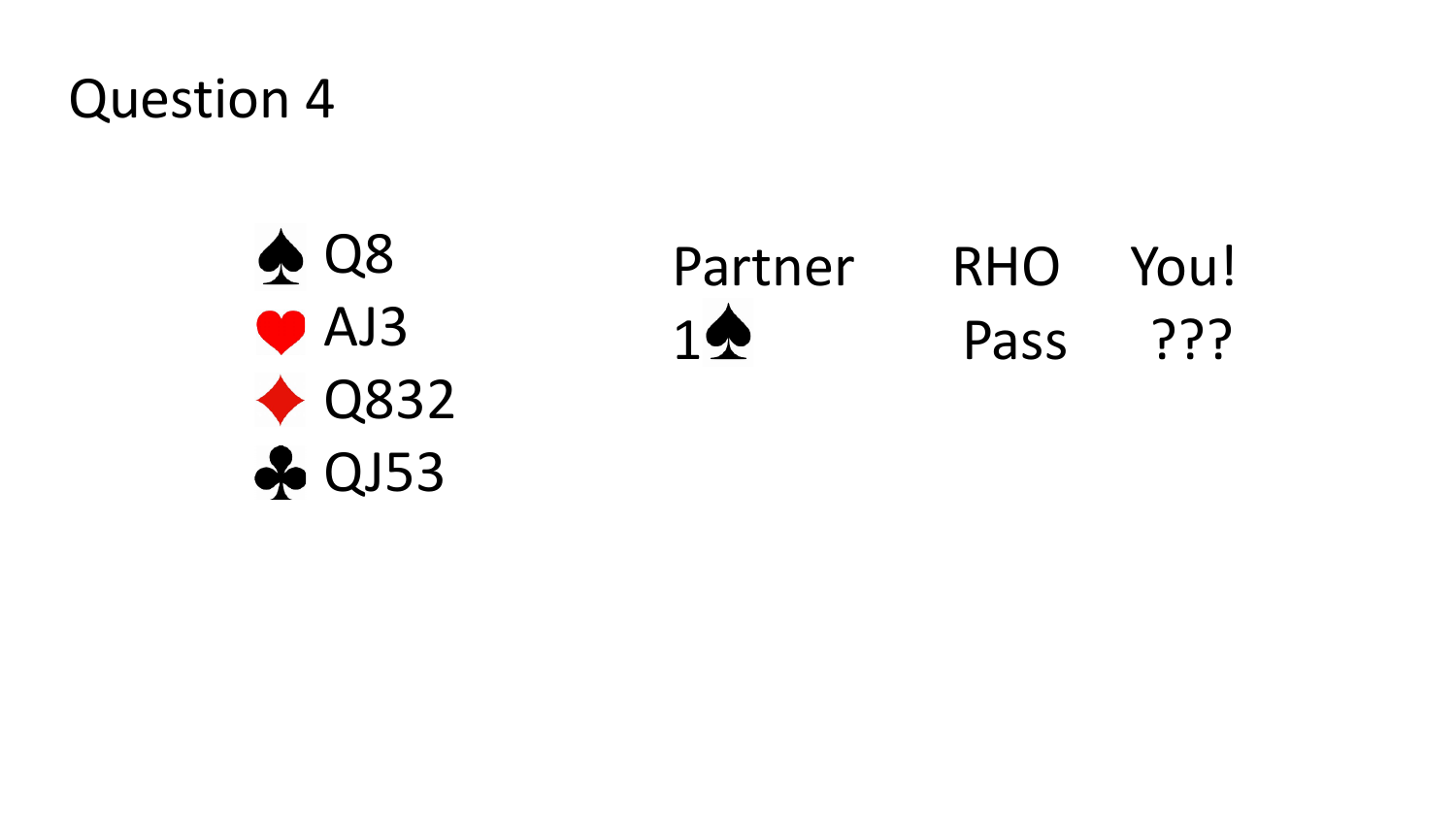#### Answer 4

 $\triangle$  Q8 ● AJ3  $\triangle$  Q832 **A** QJ53

Partner RHO You! 1<sup>2</sup> Pass 2NT

This shows your balanced hand with 11 or 12 HCP.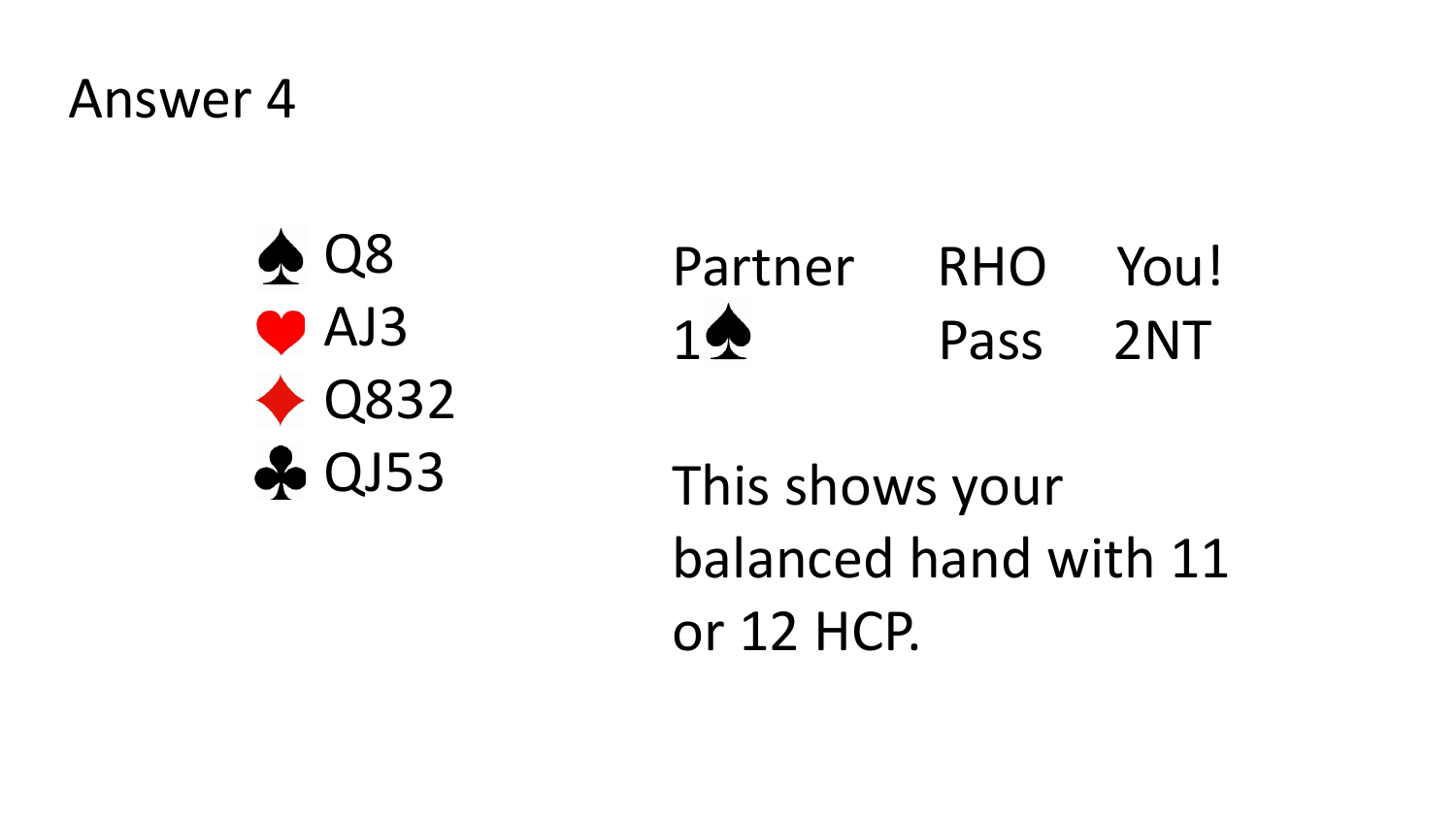#### Question 5



#### Your call?

- A) Open  $1\blacklozenge$  and rebid 1NT
- B) Open  $1$  and rebid 2NT
- C) Open  $1\blacklozenge$  and rebid 3NT

D) Open 2NT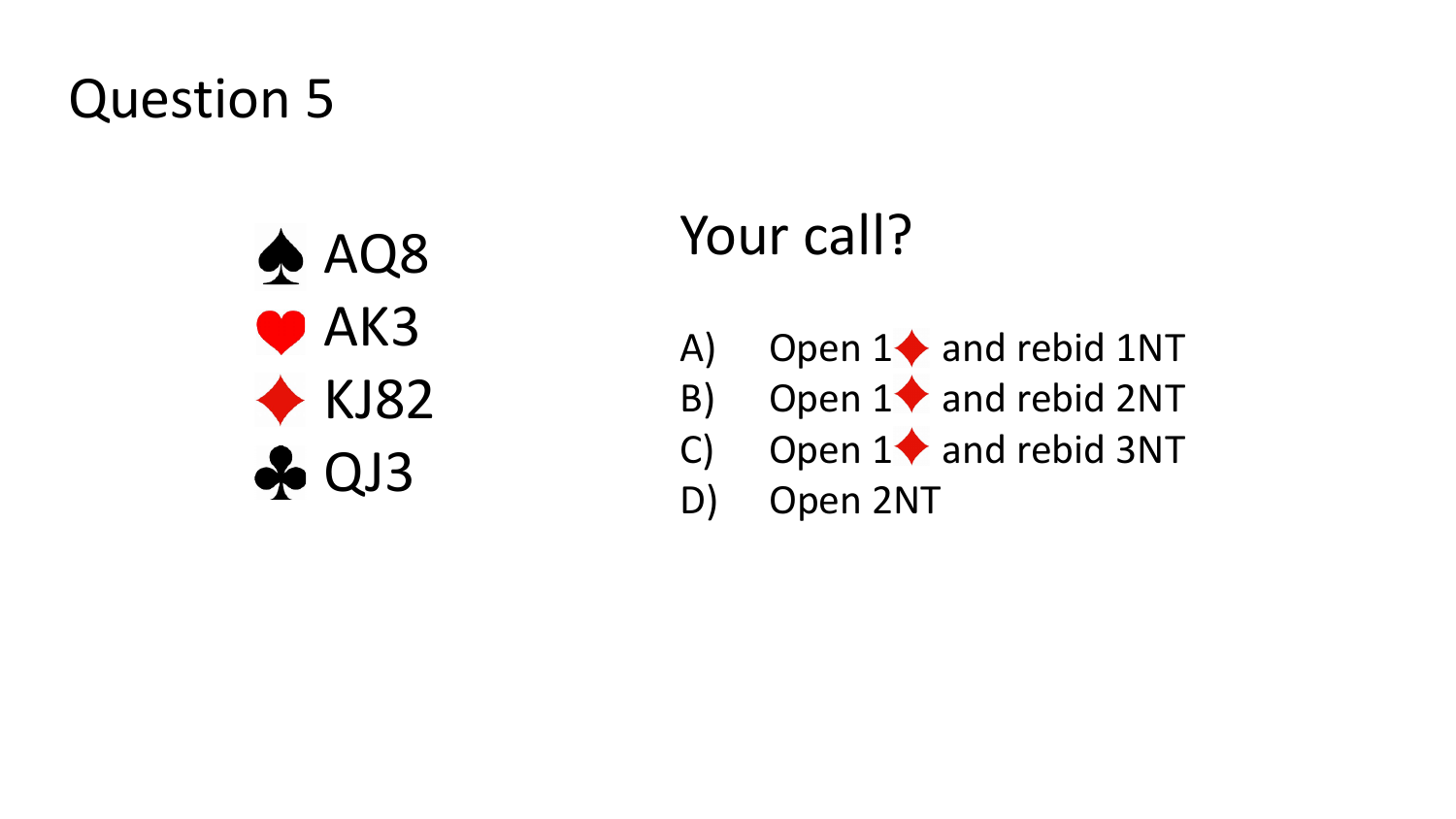#### Answer 5



#### Your call?

- A) B) C) D) Open 2NT
	- Only way to show a balanced hand with 20 or 21 HCP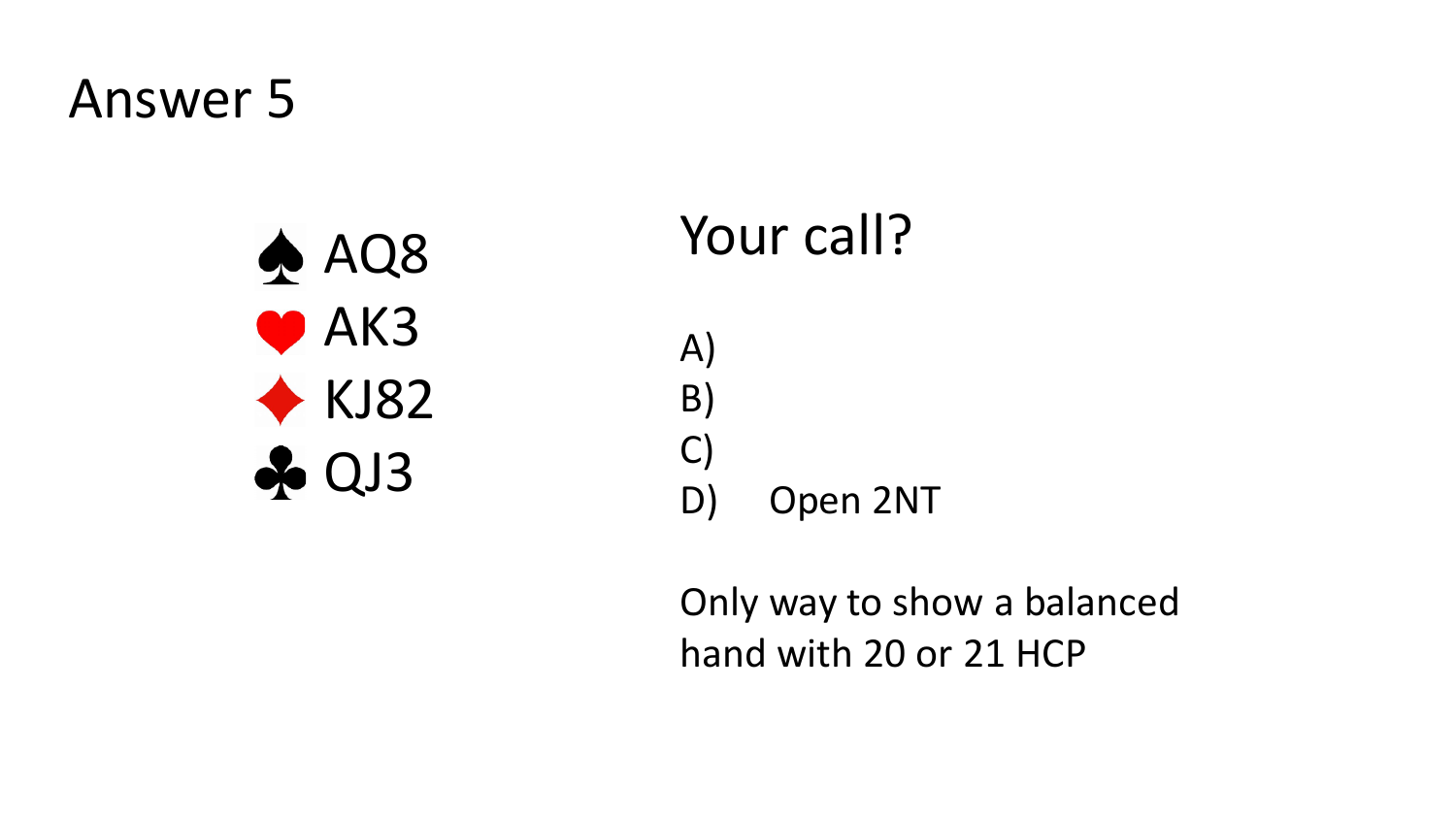Question 6



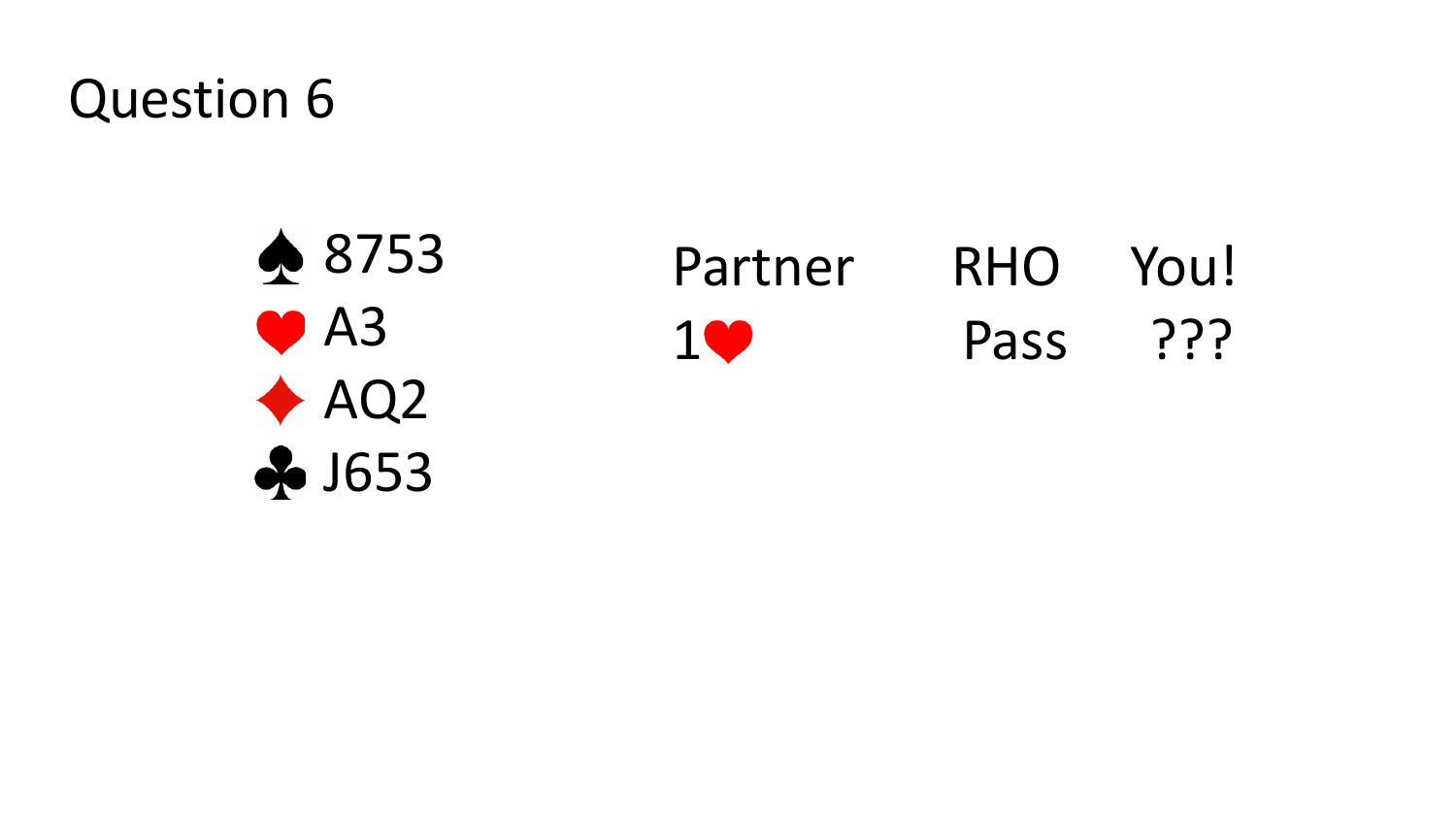#### Answer 6





You MUST show Partner your four card major (no matter how ugly it is) before bidding NT !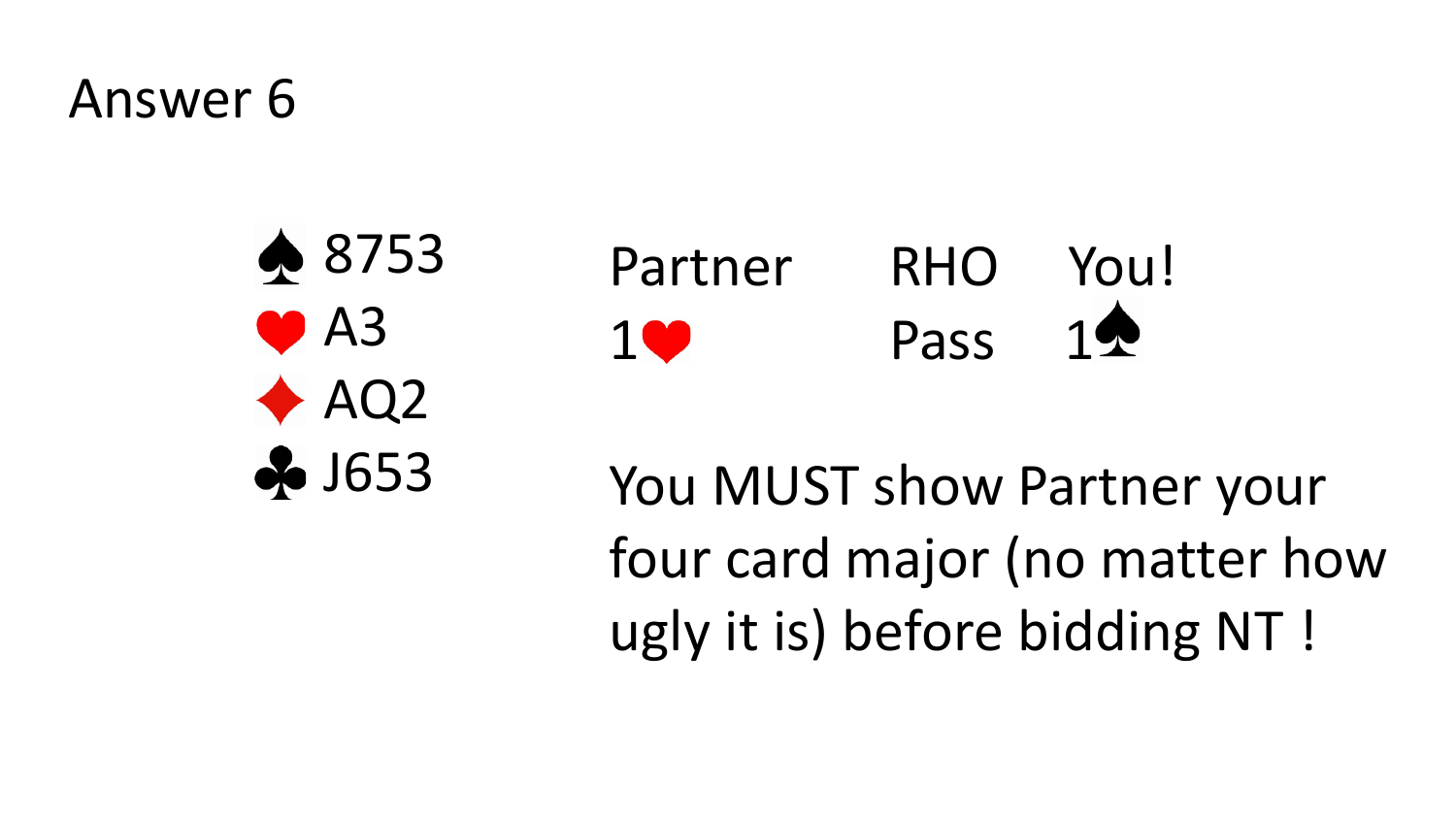#### Question 7



#### Your call?

- A) Open  $1\blacklozenge$  and rebid 1NT
- B) Open 1NT
- C) Open  $1 \blacklozenge$  and rebid 2NT
- D) Open  $1 \blacklozenge$  and rebid  $3 \blacklozenge$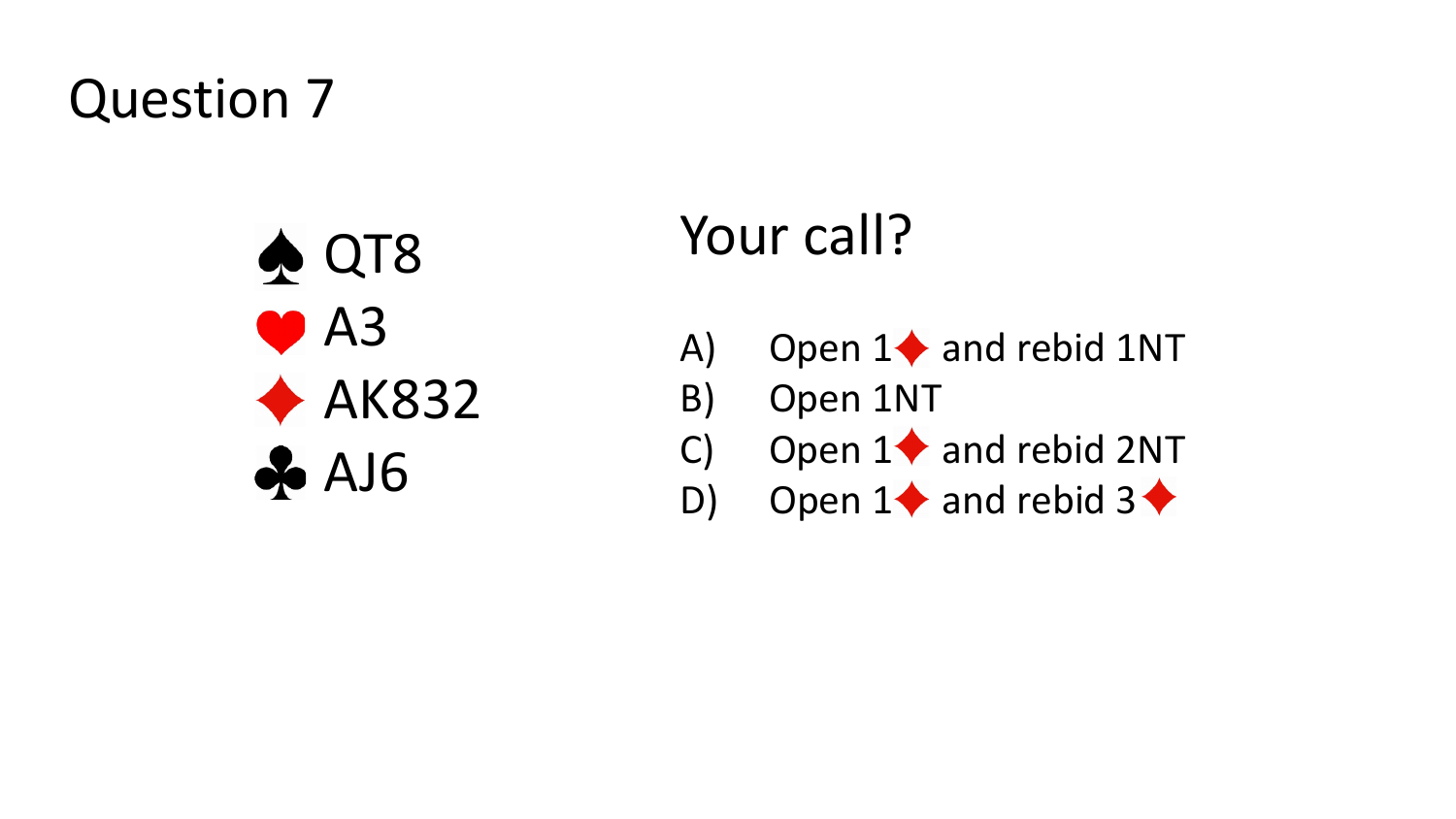#### Answer 7



#### Your call? A) B) C) Open  $1\blacklozenge$  and rebid 2NT D)

This is the ONLY way to show a balanced hand with 18 HCP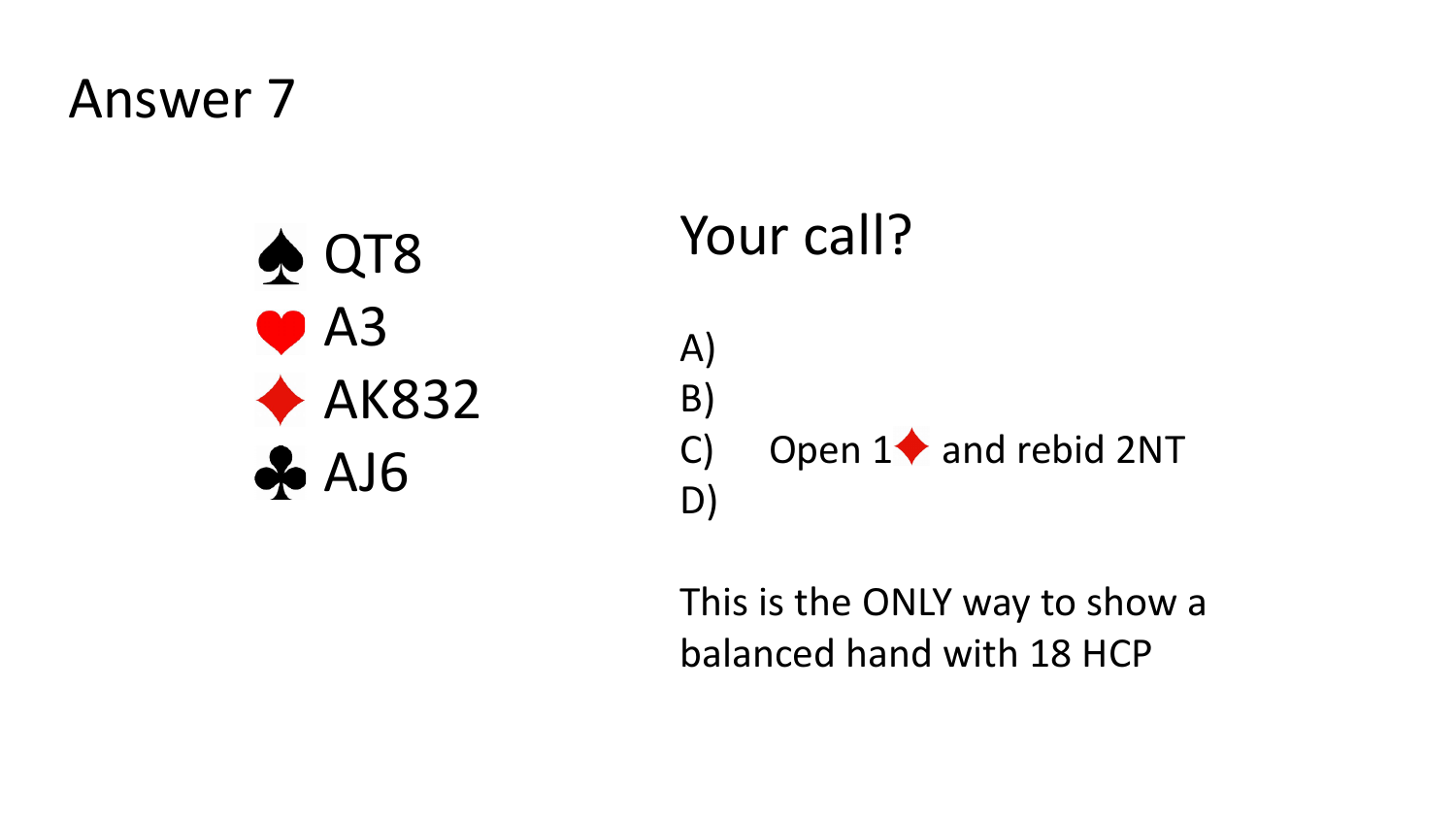#### Question 8



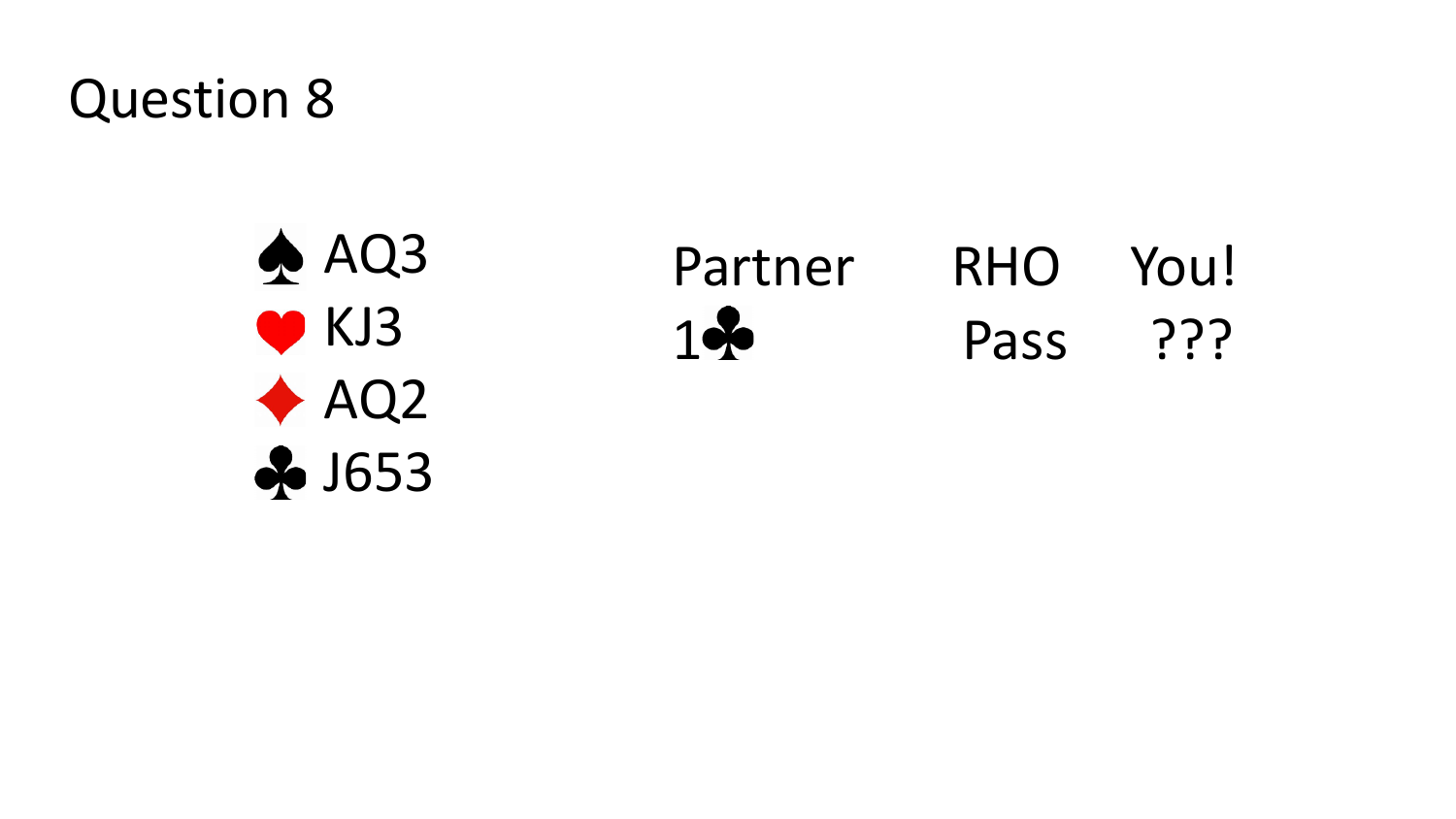Answer 8





Yikes! You'd like to bid 3NT but you have TOO MANY POINTS. You have 17 which is NOT in the 13-15 range.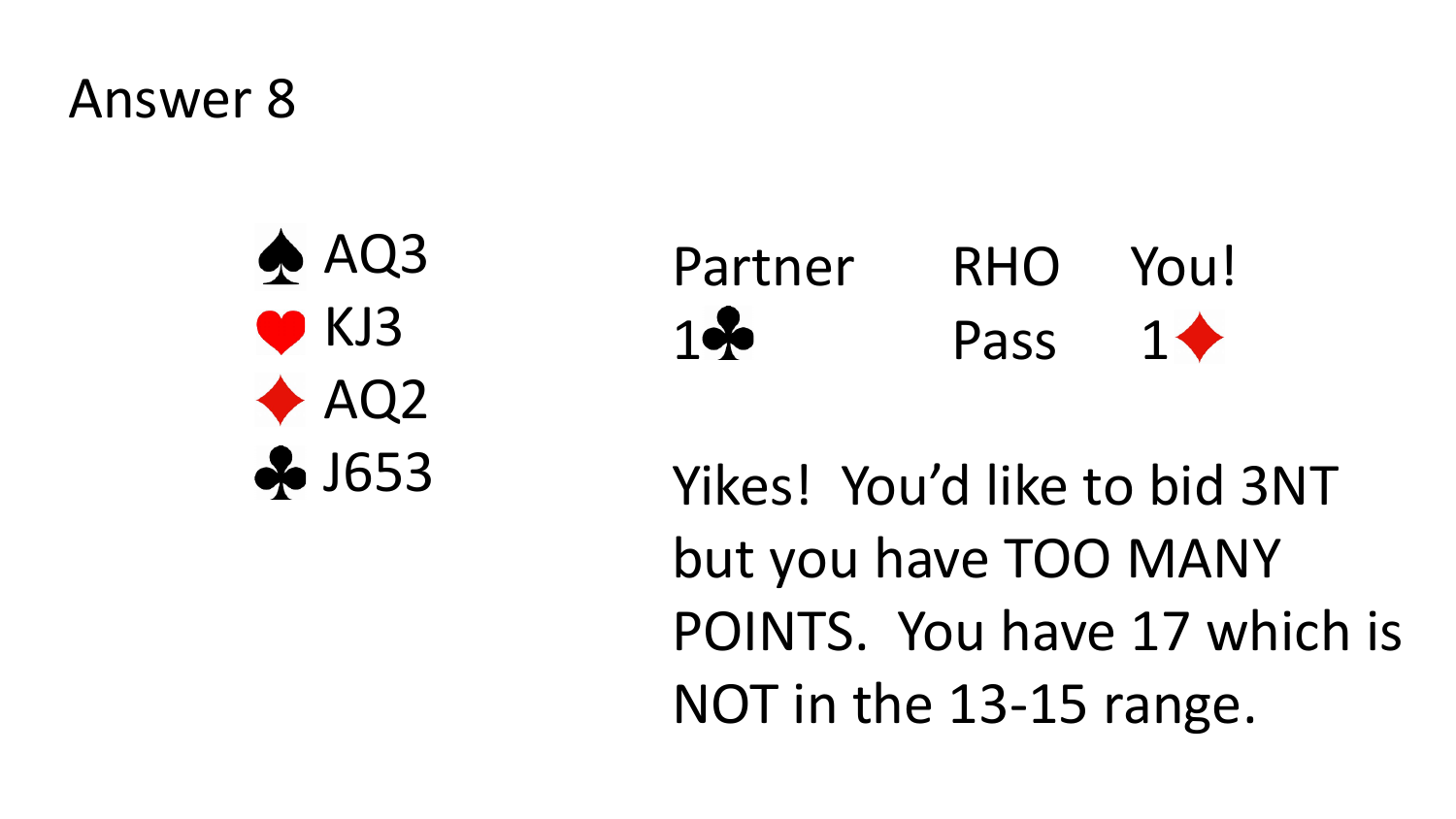#### Answer 8



#### Partner RHO You!  $1 \bullet$  Pass  $1 \bullet$

So you are stuck. Bid a new suit. Partner MUST bid again. Maybe they will limit their hand and you can place the contract.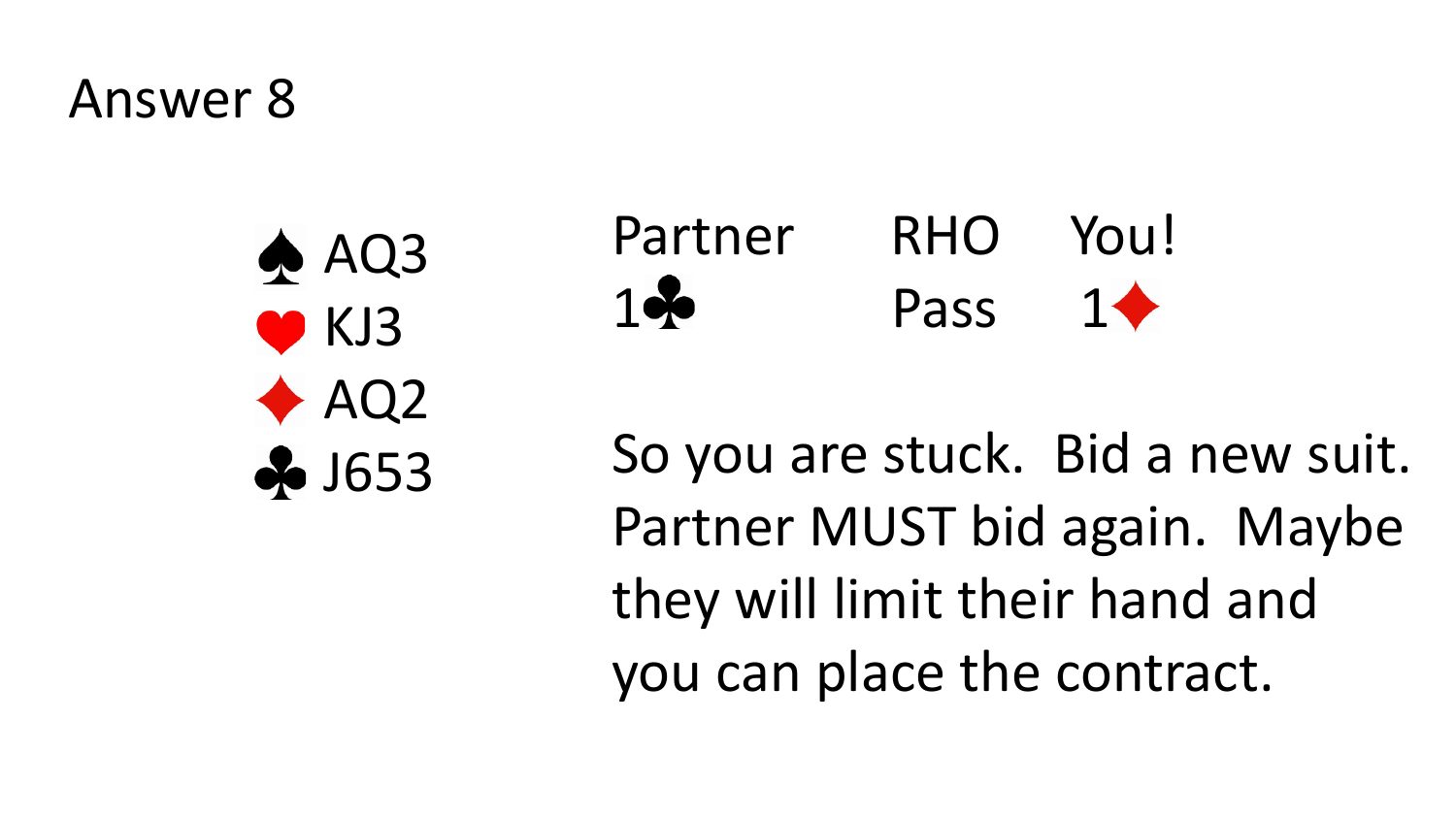Question 9

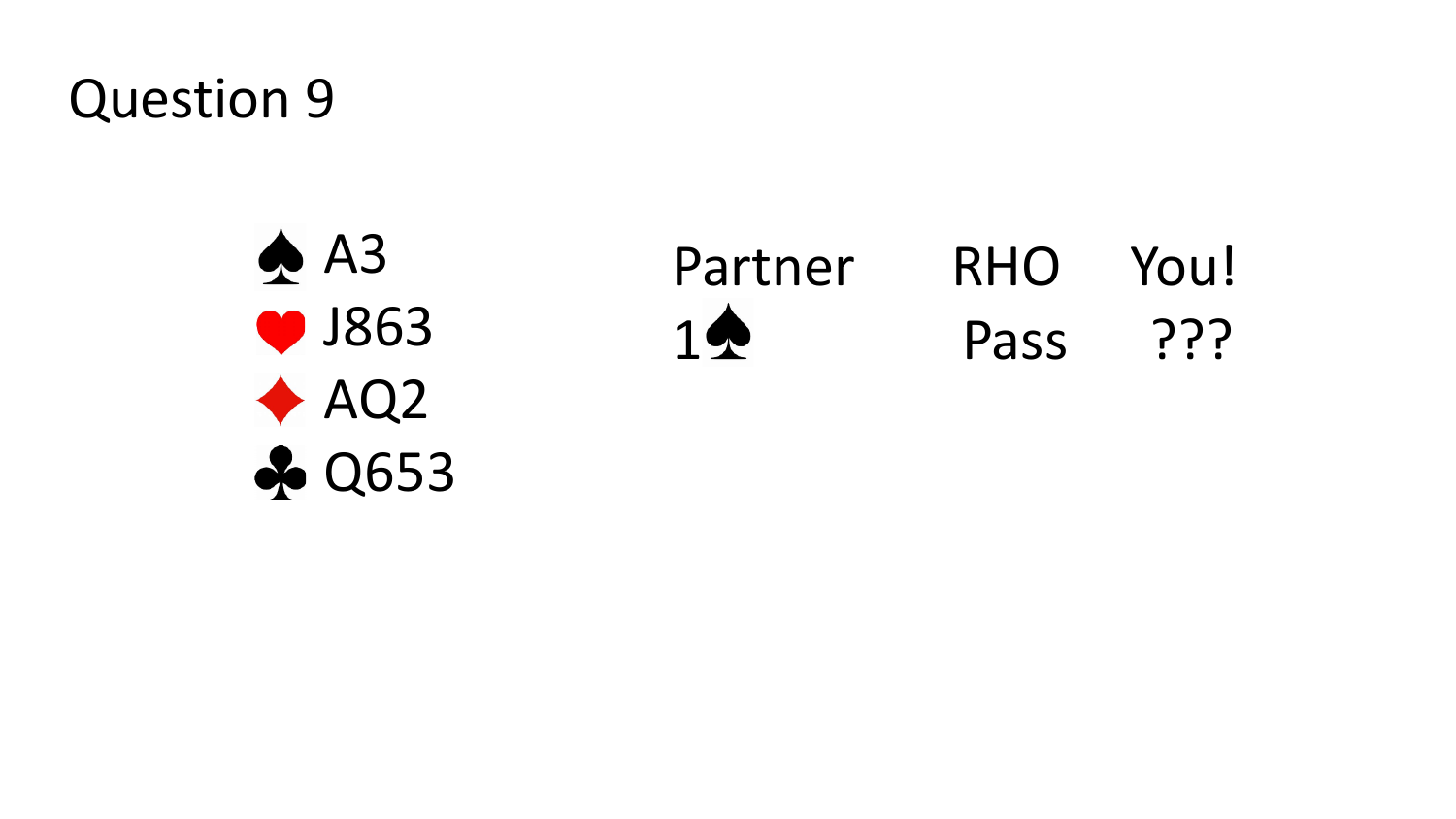Answer 9





Bid your four card suits up the line.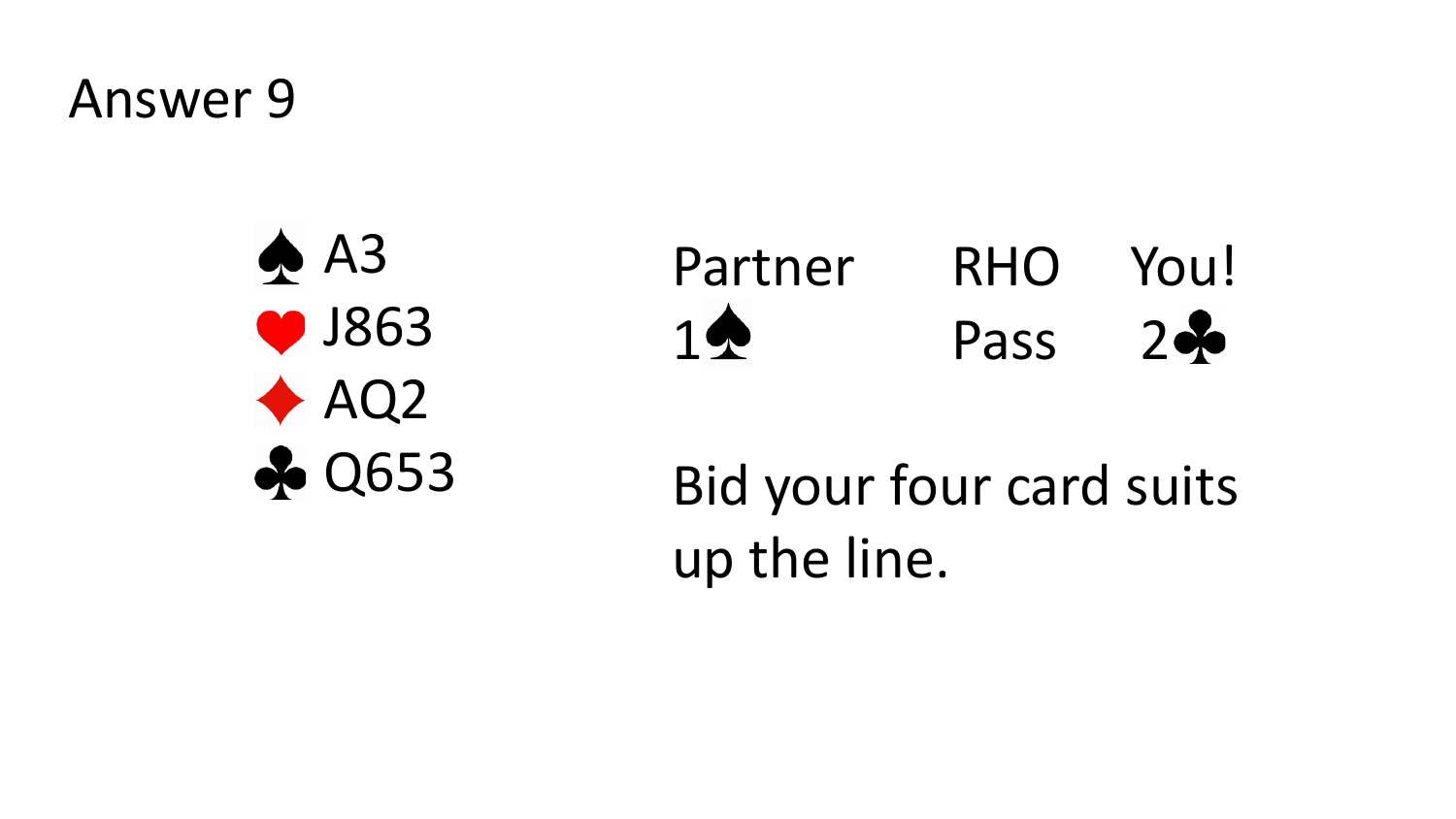#### Question 10





You'd like to bid 3NT to get your balanced 13- 15 hand across. WHY can't you?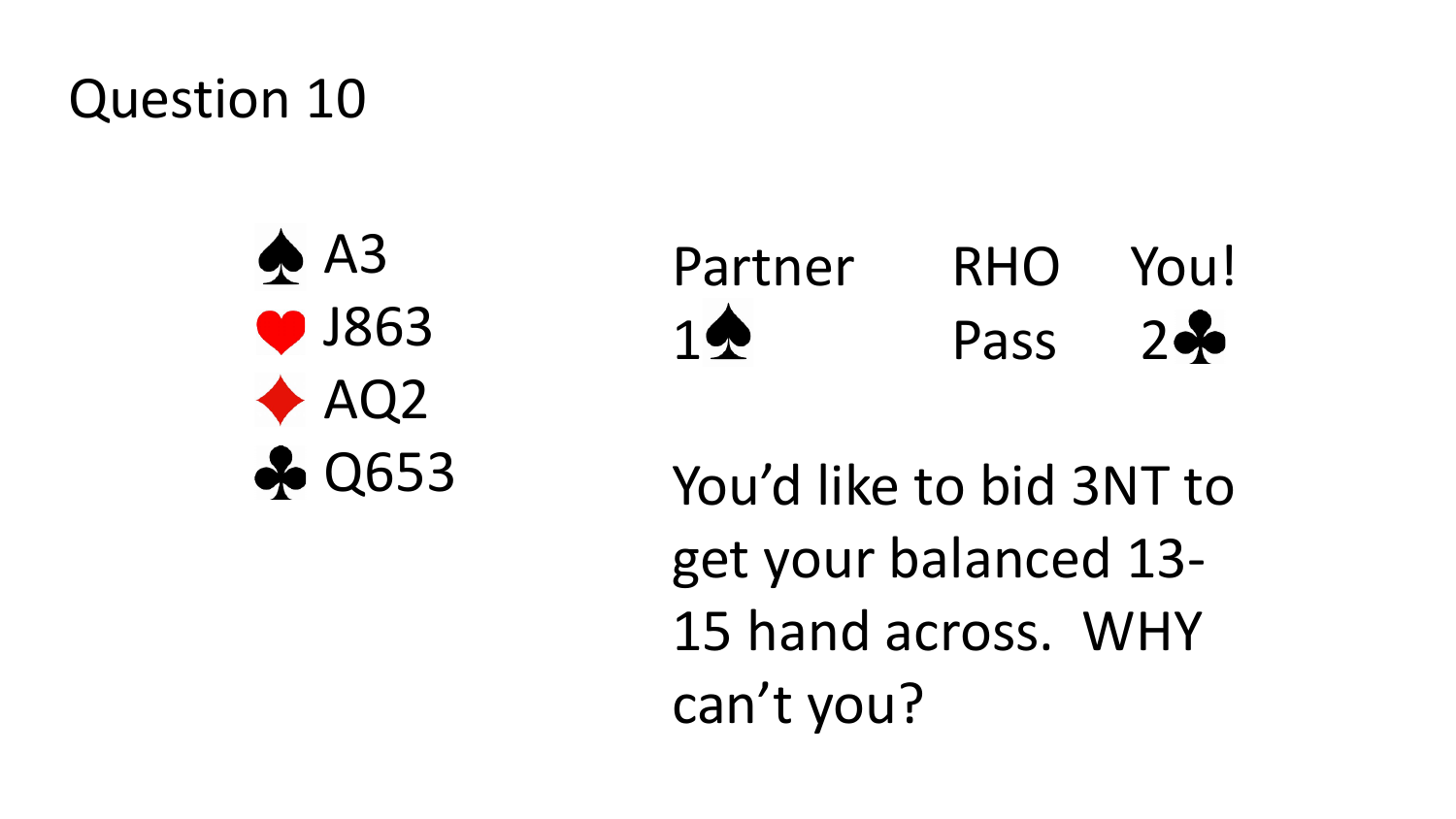#### Question 10



| Partner        | <b>RHO</b> | You!   |
|----------------|------------|--------|
| $1 \spadesuit$ | Pass       | 3NT!!! |

Bidding 3NT DENIES having a four card major. You have four  $\bullet$